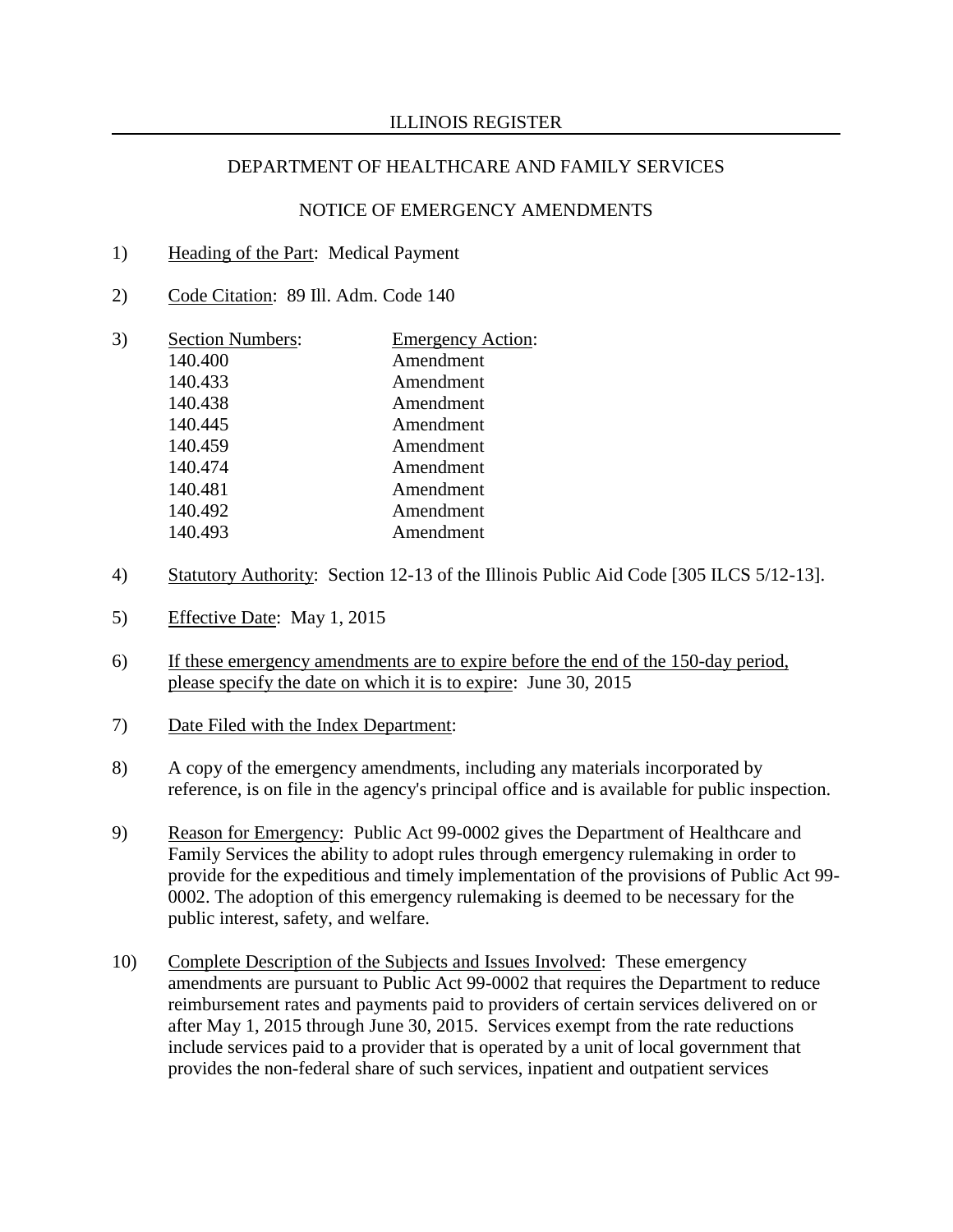# NOTICE OF EMERGENCY AMENDMENTS

delivered by a hospital, services mandated by a court order or services prohibited from a reduction under federal law or regulation.

11) Are there any other rulemakings pending on this Part? Yes

| Sections | Proposed Action | Illinois Register Citation             |
|----------|-----------------|----------------------------------------|
| 140.497  | Amendment       | 38 Ill. Reg. 18308; September 5, 2014  |
| 140.462  | Amendment       | 38 Ill. Reg. 19054; September 26, 2014 |
| 140.412  | Amendment       | 39 Ill. Reg. 182; January 2, 2015      |

- 12) Statement of Statewide Policy Objectives: These emergency amendments neither create nor expand any State mandate affecting units of local government.
- 13) Information and questions regarding these amendments shall be directed to:

Mollie Zito General Counsel Illinois Department of Healthcare and Family Services 201 South Grand Avenue East,  $3^{rd}$  Floor Springfield IL 62763-0002

217/782-1233

[HFS.Rules@illinois.gov](mailto:HFS.Rules@illinois.gov)

The full text of the Emergency Amendments begins on the next page: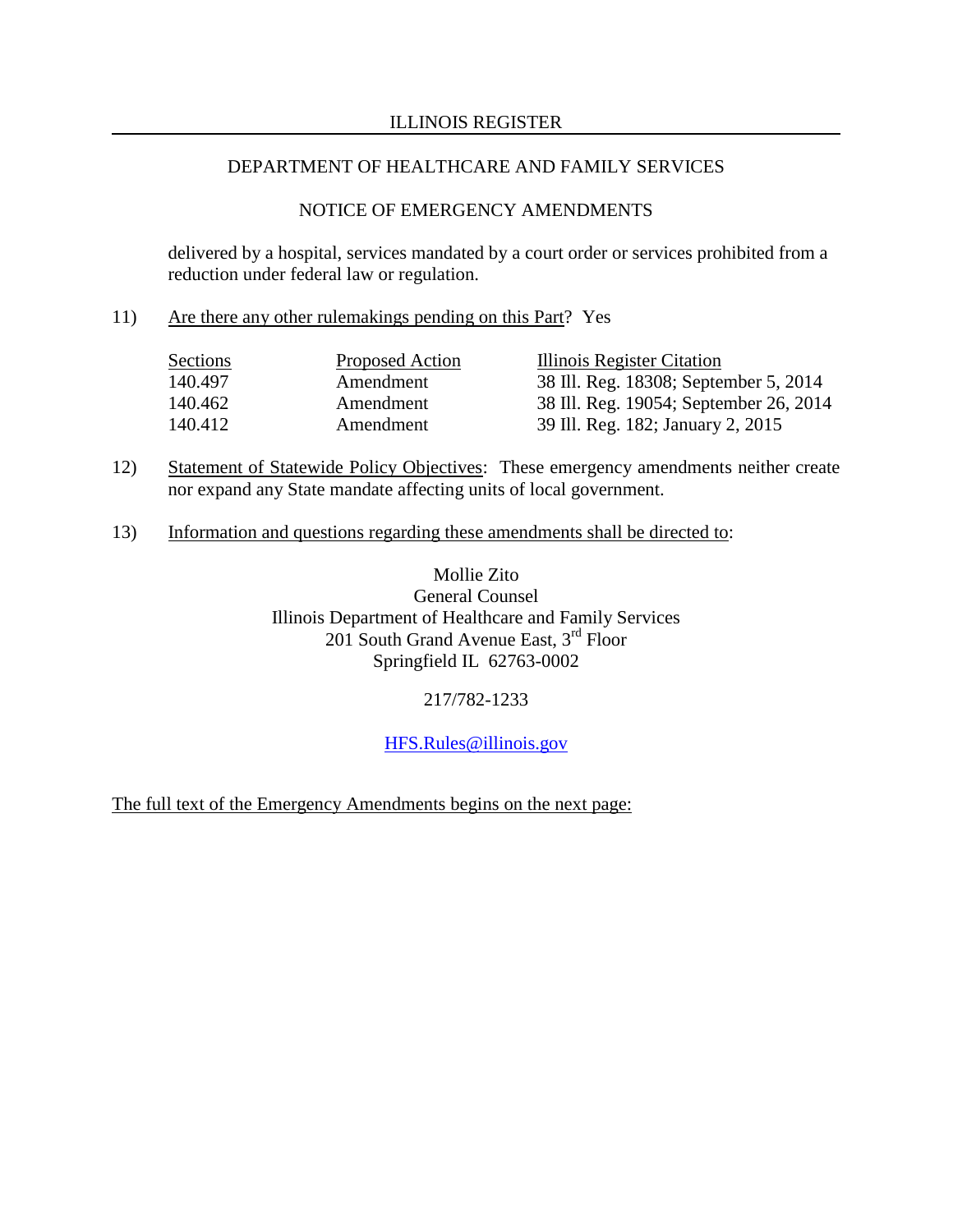#### ILLINOIS REGISTER

#### DEPARTMENT OF HEALTHCARE AND FAMILY SERVICES

### NOTICE OF EMERGENCY AMENDMENTS

# TITLE 89: SOCIAL SERVICES CHAPTER I: DEPARTMENT OF HEALTHCARE AND FAMILY SERVICES SUBCHAPTER d: MEDICAL PROGRAMS

### PART 140 MEDICAL PAYMENT

### SUBPART A: GENERAL PROVISIONS

## Section

- 140.1 Incorporation By Reference
- 140.2 Medical Assistance Programs
- 140.3 Covered Services Under Medical Assistance Programs
- 140.4 Covered Medical Services Under AFDC-MANG for non-pregnant persons who are 18 years of age or older (Repealed)
- 140.5 Covered Medical Services Under General Assistance
- 140.6 Medical Services Not Covered
- 140.7 Medical Assistance Provided to Individuals Under the Age of Eighteen Who Do Not Qualify for AFDC and Children Under Age Eight
- 140.8 Medical Assistance For Qualified Severely Impaired Individuals
- 140.9 Medical Assistance for a Pregnant Woman Who Would Not Be Categorically Eligible for AFDC/AFDC-MANG if the Child Were Already Born Or Who Do Not Qualify As Mandatory Categorically Needy
- 140.10 Medical Assistance Provided to Persons Confined or Detained by the Criminal Justice System

#### SUBPART B: MEDICAL PROVIDER PARTICIPATION

#### Section

- 140.11 Enrollment Conditions for Medical Providers
- 140.12 Participation Requirements for Medical Providers
- 140.13 Definitions
- 140.14 Denial of Application to Participate in the Medical Assistance Program
- 140.15 Suspension and Denial of Payment, Recovery of Money and Penalties
- 140.16 Termination, Suspension or Exclusion of a Vendor's Eligibility to Participate in the Medical Assistance Program
- 140.17 Suspension of a Vendor's Eligibility to Participate in the Medical Assistance Program
- 140.18 Effect of Termination, Suspension, Exclusion or Revocation on Persons Associated with Vendor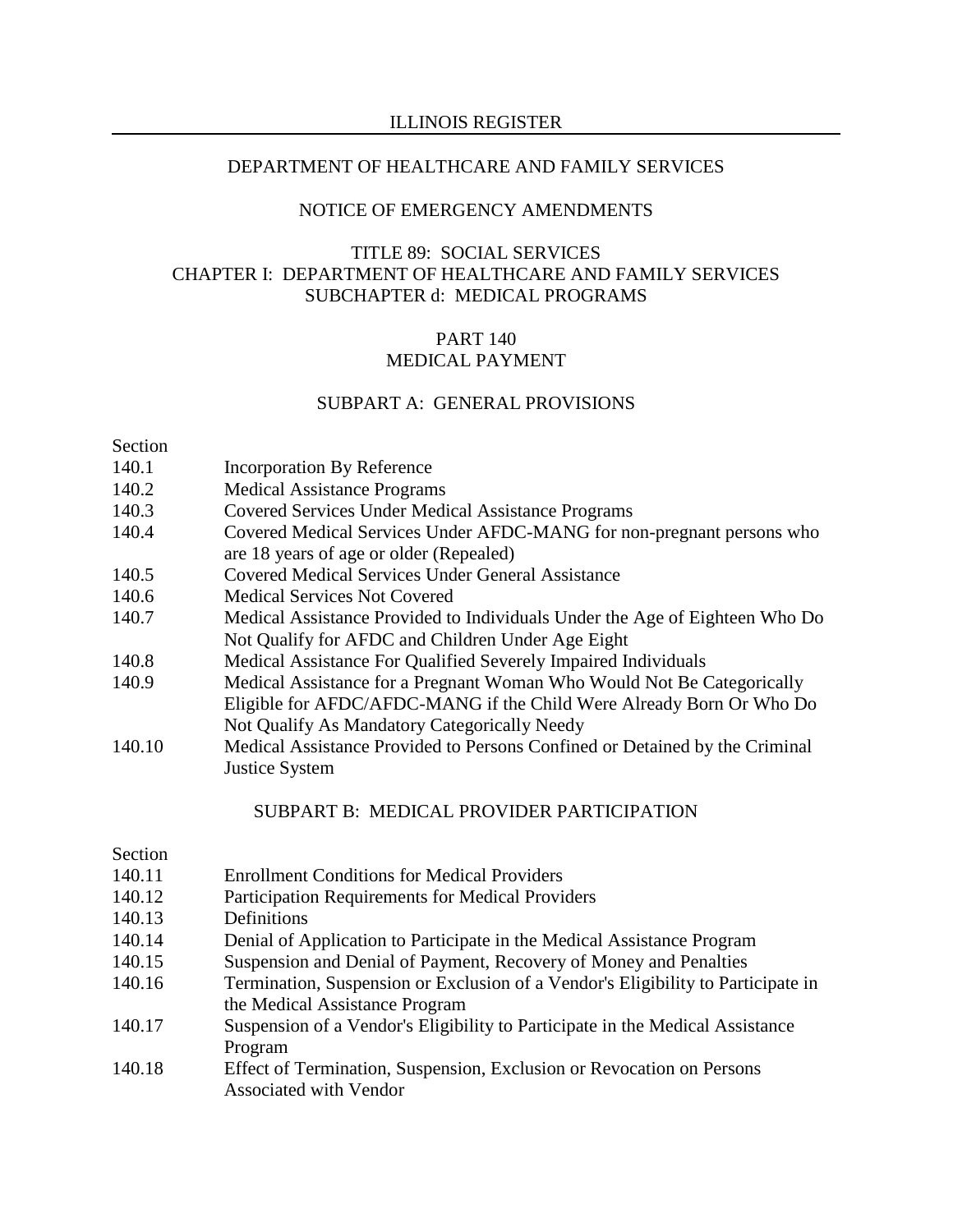## NOTICE OF EMERGENCY AMENDMENTS

- 140.19 Application to Participate or for Reinstatement Subsequent to Termination,
- Suspension, Exclusion or Barring
- 140.20 Submittal of Claims
- 140.21 Reimbursement for QMB Eligible Medical Assistance Recipients and QMB Eligible Only Recipients and Individuals Who Are Entitled to Medicare Part A or Part B and Are Eligible for Some Form of Medicaid Benefits
- 140.22 Magnetic Tape Billings (Repealed)
- 140.23 Payment of Claims
- 140.24 Payment Procedures
- 140.25 Overpayment or Underpayment of Claims
- 140.26 Payment to Factors Prohibited
- 140.27 Assignment of Vendor Payments
- 140.28 Record Requirements for Medical Providers
- 140.30 Audits
- 140.31 Emergency Services Audits
- 140.32 Prohibition on Participation, and Special Permission for Participation
- 140.33 Publication of List of Sanctioned Entities
- 140.35 False Reporting and Other Fraudulent Activities
- 140.40 Prior Approval for Medical Services or Items
- 140.41 Prior Approval in Cases of Emergency
- 140.42 Limitation on Prior Approval
- 140.43 Post Approval for Items or Services When Prior Approval Cannot Be Obtained
- 140.44 Withholding of Payments Due to Fraud or Misrepresentation
- 140.45 Withholding of Payments Upon Provider Audit, Quality of Care Review, Credible Allegation of Fraud or Failure to Cooperate
- 140.55 Electronic Data Interchange Service
- 140.71 Reimbursement for Medical Services Through the Use of a C-13 Invoice Voucher Advance Payment and Expedited Payments
- 140.72 Drug Manual (Recodified)
- 140.73 Drug Manual Updates (Recodified)

# SUBPART C: PROVIDER ASSESSMENTS

### Section

| 140.80 | <b>Hospital Provider Fund</b>                                      |
|--------|--------------------------------------------------------------------|
| 140.82 | Developmentally Disabled Care Provider Fund                        |
| 140.84 | Long Term Care Provider Fund                                       |
| 140.86 | <b>Supportive Living Facility Funds</b>                            |
| 140.94 | Medicaid Developmentally Disabled Provider Participation Fee Trust |

Fund/Medicaid Long Term Care Provider Participation Fee Trust Fund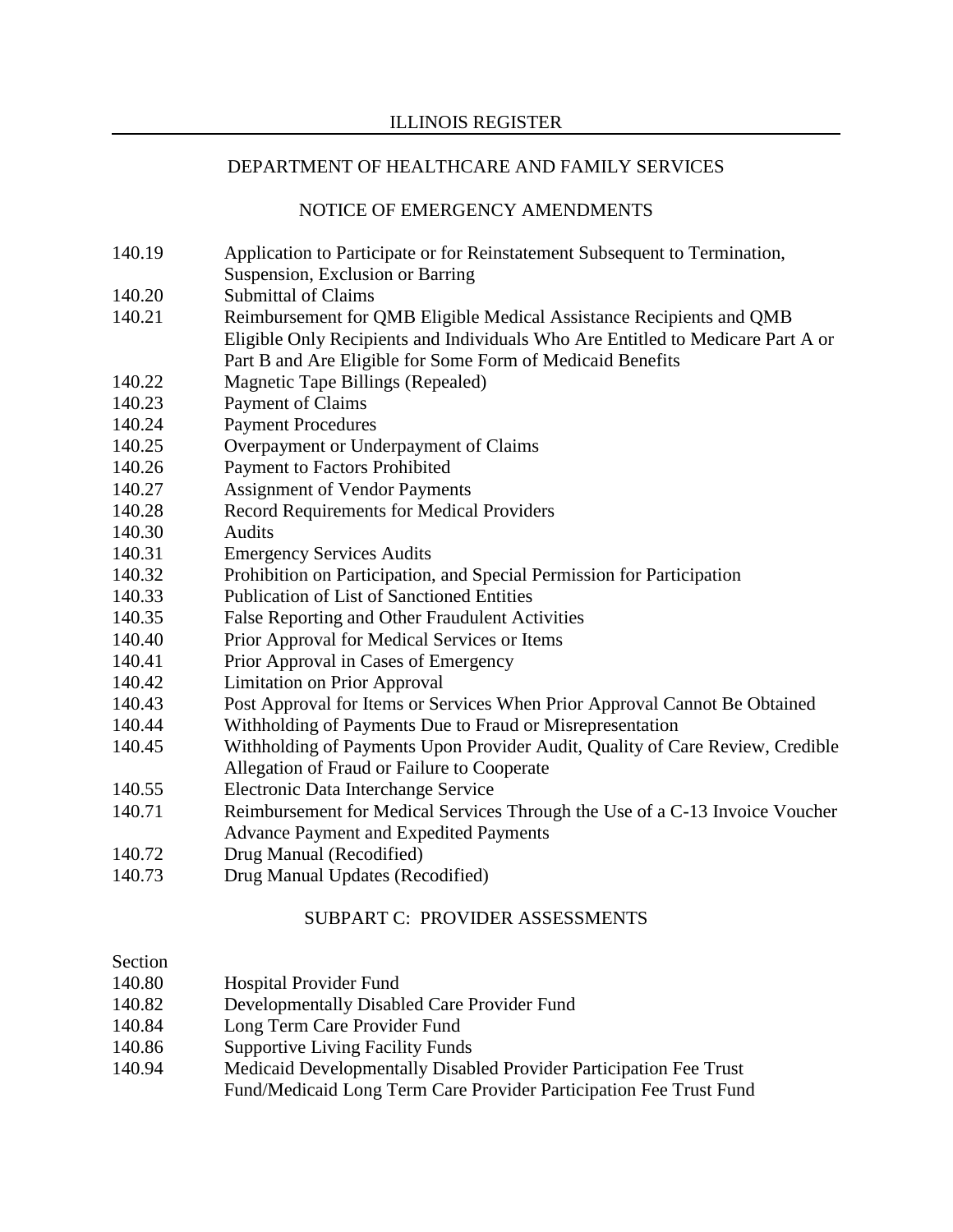- 140.95 Hospital Services Trust Fund
- 140.96 General Requirements (Recodified)
- 140.97 Special Requirements (Recodified)
- 140.98 Covered Hospital Services (Recodified)
- 140.99 Hospital Services Not Covered (Recodified)
- 140.100 Limitation On Hospital Services (Recodified)
- 140.101 Transplants (Recodified)
- 140.102 Heart Transplants (Recodified)
- 140.103 Liver Transplants (Recodified)
- 140.104 Bone Marrow Transplants (Recodified)
- 140.110 Disproportionate Share Hospital Adjustments (Recodified)
- 140.116 Payment for Inpatient Services for GA (Recodified)
- 140.117 Hospital Outpatient and Clinic Services (Recodified)
- 140.200 Payment for Hospital Services During Fiscal Year 1982 (Recodified)
- 140.201 Payment for Hospital Services After June 30, 1982 (Repealed)
- 140.202 Payment for Hospital Services During Fiscal Year 1983 (Recodified)
- 140.203 Limits on Length of Stay by Diagnosis (Recodified)
- 140.300 Payment for Pre-operative Days and Services Which Can Be Performed in an Outpatient Setting (Recodified)
- 140.350 Copayments (Recodified)
- 140.360 Payment Methodology (Recodified)
- 140.361 Non-Participating Hospitals (Recodified)
- 140.362 Pre July 1, 1989 Services (Recodified)
- 140.363 Post June 30, 1989 Services (Recodified)
- 140.364 Prepayment Review (Recodified)
- 140.365 Base Year Costs (Recodified)
- 140.366 Restructuring Adjustment (Recodified)
- 140.367 Inflation Adjustment (Recodified)
- 140.368 Volume Adjustment (Repealed)
- 140.369 Groupings (Recodified)
- 140.370 Rate Calculation (Recodified)
- 140.371 Payment (Recodified)
- 140.372 Review Procedure (Recodified)
- 140.373 Utilization (Repealed)
- 140.374 Alternatives (Recodified)
- 140.375 Exemptions (Recodified)
- 140.376 Utilization, Case-Mix and Discretionary Funds (Repealed)
- 140.390 Subacute Alcoholism and Substance Abuse Services (Recodified)
- 140.391 Definitions (Recodified)
- 140.392 Types of Subacute Alcoholism and Substance Abuse Services (Recodified)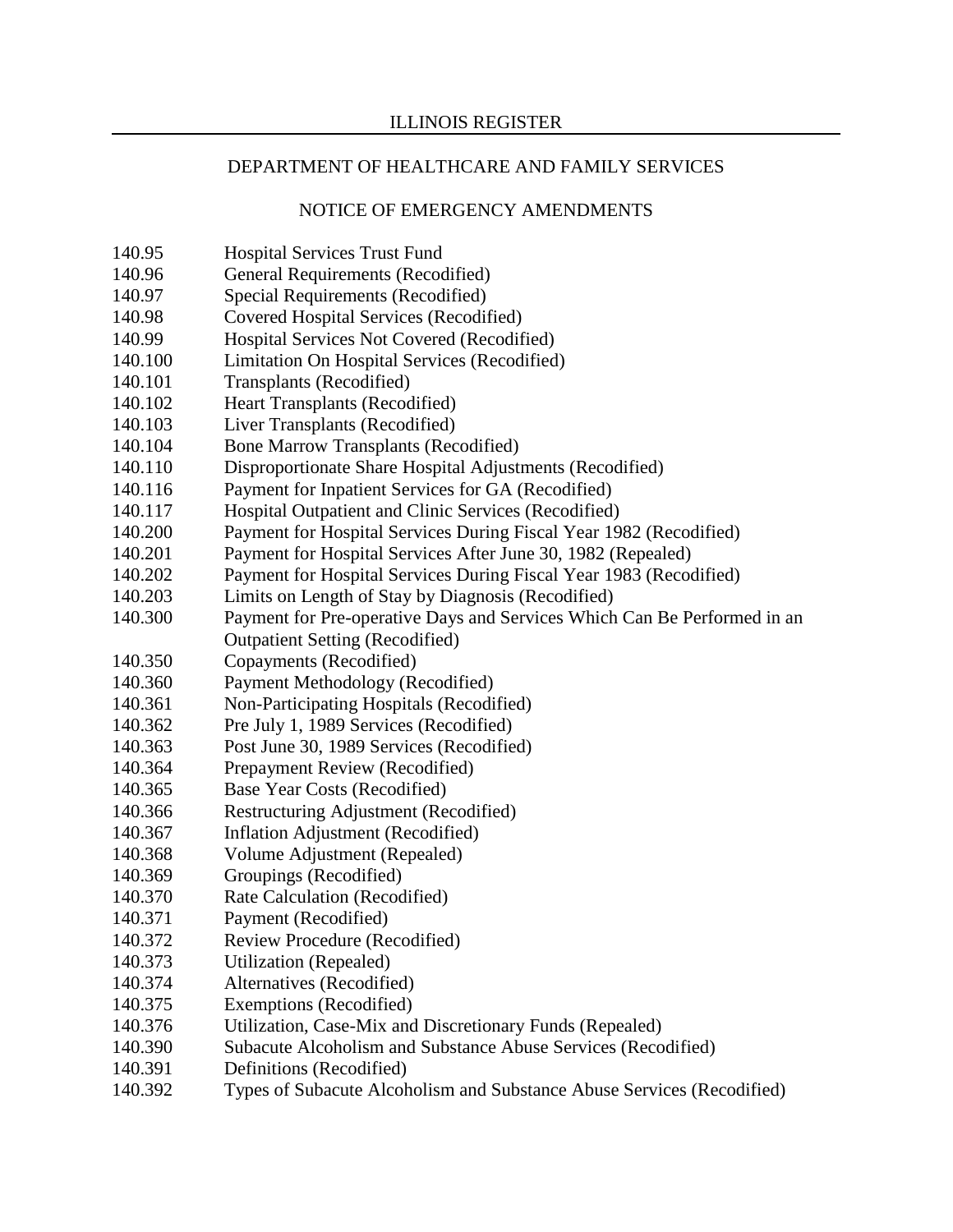### ILLINOIS REGISTER

# DEPARTMENT OF HEALTHCARE AND FAMILY SERVICES

# NOTICE OF EMERGENCY AMENDMENTS

- 140.394 Payment for Subacute Alcoholism and Substance Abuse Services (Recodified) 140.396 Rate Appeals for Subacute Alcoholism and Substance Abuse Services (Recodified)
- 140.398 Hearings (Recodified)

# SUBPART D: PAYMENT FOR NON-INSTITUTIONAL SERVICES

Section

| <b>dection</b>   |                                                                               |  |  |
|------------------|-------------------------------------------------------------------------------|--|--|
| 140.400          | <b>Payment to Practitioners</b>                                               |  |  |
| <b>EMERGENCY</b> |                                                                               |  |  |
| 140.402          | <b>Copayments for Noninstitutional Medical Services</b>                       |  |  |
| 140.403          | <b>Telehealth Services</b>                                                    |  |  |
| 140.405          | <b>Non-Institutional Rate Reductions</b>                                      |  |  |
| 140.410          | Physicians' Services                                                          |  |  |
| 140.411          | Covered Services By Physicians                                                |  |  |
| 140.412          | Services Not Covered By Physicians                                            |  |  |
| 140.413          | <b>Limitation on Physician Services</b>                                       |  |  |
| 140.414          | Requirements for Prescriptions and Dispensing of Pharmacy Items - Prescribers |  |  |
| 140.416          | <b>Optometric Services and Materials</b>                                      |  |  |
| 140.417          | <b>Limitations on Optometric Services</b>                                     |  |  |
| 140.418          | Department of Corrections Laboratory                                          |  |  |
| 140.420          | <b>Dental Services</b>                                                        |  |  |
| 140.421          | <b>Limitations on Dental Services</b>                                         |  |  |
| 140.422          | Requirements for Prescriptions and Dispensing Items of Pharmacy Items –       |  |  |
|                  | Dentists (Repealed)                                                           |  |  |
| 140.425          | <b>Podiatry Services</b>                                                      |  |  |
| 140.426          | <b>Limitations on Podiatry Services</b>                                       |  |  |
| 140.427          | Requirement for Prescriptions and Dispensing of Pharmacy Items - Podiatry     |  |  |
|                  | (Repealed)                                                                    |  |  |
| 140.428          | <b>Chiropractic Services</b>                                                  |  |  |
| 140.429          | Limitations on Chiropractic Services (Repealed)                               |  |  |
| 140.430          | <b>Independent Clinical Laboratory Services</b>                               |  |  |
| 140.431          | Services Not Covered by Independent Clinical Laboratories                     |  |  |
| 140.432          | Limitations on Independent Clinical Laboratory Services                       |  |  |
| 140.433          | <b>Payment for Clinical Laboratory Services</b>                               |  |  |
| <b>EMERGENCY</b> |                                                                               |  |  |
| 140.434          | Record Requirements for Independent Clinical Laboratories                     |  |  |
| 140.435          | <b>Advanced Practice Nurse Services</b>                                       |  |  |
| 140.436          | <b>Limitations on Advanced Practice Nurse Services</b>                        |  |  |
| 140.438          | Diagnostic Imaging Services                                                   |  |  |
|                  |                                                                               |  |  |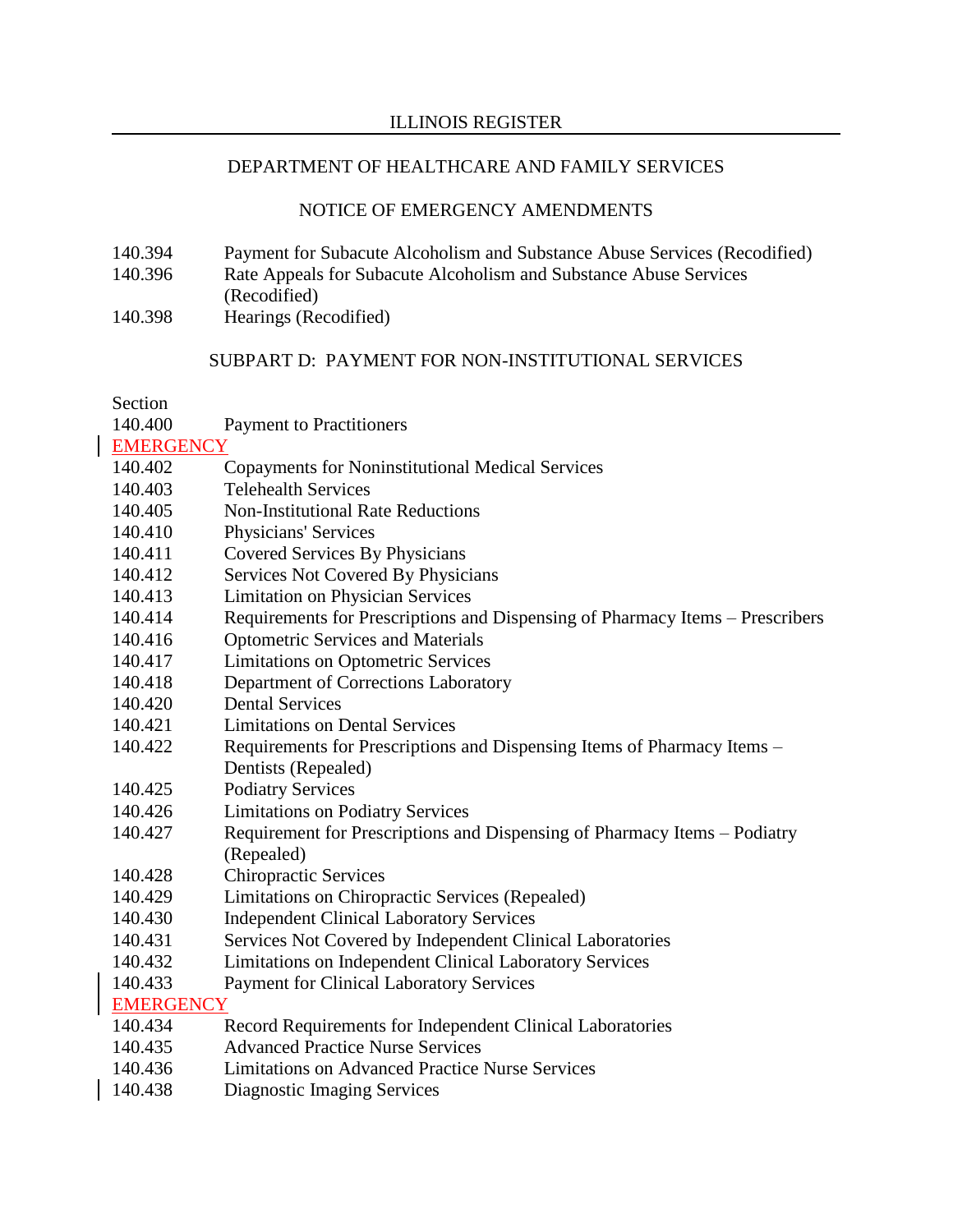# NOTICE OF EMERGENCY AMENDMENTS

## EMERGENCY

- 140.440 Pharmacy Services
- 140.441 Pharmacy Services Not Covered
- 140.442 Prior Approval of Prescriptions
- 140.443 Filling of Prescriptions
- 140.444 Compounded Prescriptions
- 140.445 Legend Prescription Items (Not Compounded)

# **EMERGENCY**

- 140.446 Over-the-Counter Items
- 140.447 Reimbursement
- 140.448 Returned Pharmacy Items
- 140.449 Payment of Pharmacy Items
- 140.450 Record Requirements for Pharmacies
- 140.451 Prospective Drug Review and Patient Counseling
- 140.452 Mental Health Services
- 140.453 Definitions
- 140.454 Types of Mental Health Services
- 140.455 Payment for Mental Health Services
- 140.456 Hearings
- 140.457 Therapy Services
- 140.458 Prior Approval for Therapy Services
- 140.459 Payment for Therapy Services

EMERGENCY<br>140.460 (

- **Clinic Services**
- 140.461 Clinic Participation, Data and Certification Requirements
- 140.462 Covered Services in Clinics
- 140.463 Clinic Service Payment
- 140.464 Hospital-Based and Encounter Rate Clinic Payments
- 140.465 Speech and Hearing Clinics (Repealed)
- 140.466 Rural Health Clinics (Repealed)
- 140.467 Independent Clinics
- 140.469 Hospice
- 140.470 Eligible Home Health Care, Nursing and Public Health Providers
- 140.471 Description of Home Health Care Services
- 140.472 Types of Home Health Care Services
- 140.473 Prior Approval for Home Health Care Services
- 140.474 Payment for Home Health Care Services

# **EMERGENCY**

- 140.475 Medical Equipment, Supplies, Prosthetic Devices and Orthotic Devices
- 140.476 Medical Equipment, Supplies, Prosthetic Devices and Orthotic Devices for Which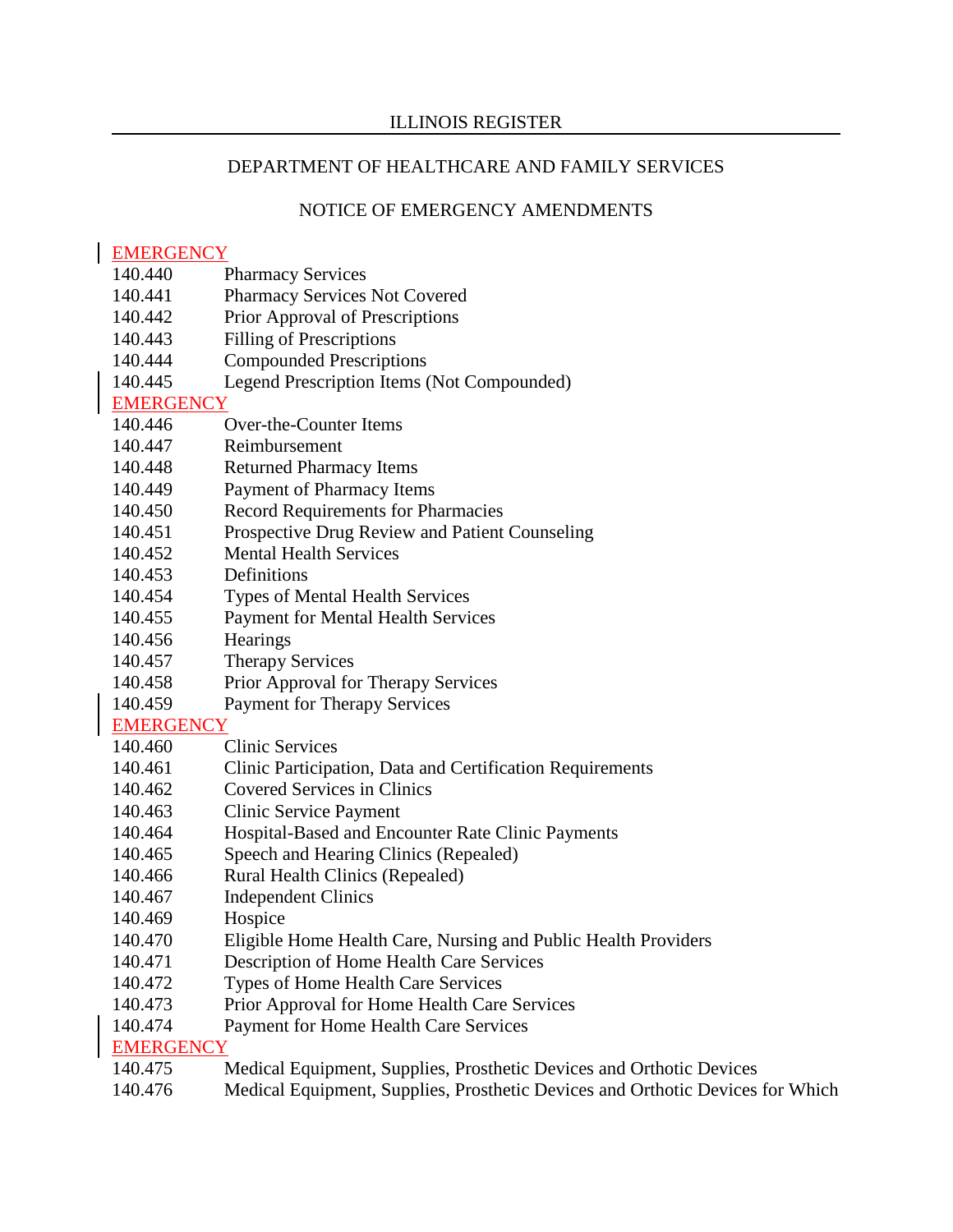## NOTICE OF EMERGENCY AMENDMENTS

Payment Will Not Be Made

- 140.477 Limitations on Equipment, Prosthetic Devices and Orthotic Devices
- 140.478 Prior Approval for Medical Equipment, Supplies, Prosthetic Devices and Orthotic Devices
- 140.479 Limitations, Medical Supplies
- 140.480 Equipment Rental Limitations
- 140.481 Payment for Medical Equipment, Supplies, Prosthetic Devices and Hearing Aids

**EMERGENCY** 

- 140.482 Family Planning Services
- 140.483 Limitations on Family Planning Services
- 140.484 Payment for Family Planning Services
- 140.485 Healthy Kids Program
- 140.486 Illinois Healthy Women
- 140.487 Healthy Kids Program Timeliness Standards
- 140.488 Periodicity Schedules, Immunizations and Diagnostic Laboratory Procedures
- 140.490 Medical Transportation
- 140.491 Limitations on Medical Transportation
- 140.492 Payment for Medical Transportation

**EMERGENCY** 

140.493 Payment for Helicopter Transportation

**EMERGENCY** 

- 140.494 Record Requirements for Medical Transportation Services
- 140.495 Psychological Services
- 140.496 Payment for Psychological Services
- 140.497 Hearing Aids
- 140.498 Fingerprint-Based Criminal Background Checks

## SUBPART E: GROUP CARE

Section

- 140.500 Long Term Care Services
- 140.502 Cessation of Payment at Federal Direction
- 140.503 Cessation of Payment for Improper Level of Care
- 140.504 Cessation of Payment Because of Termination of Facility
- 140.505 Informal Hearing Process for Denial of Payment for New ICF/MR
- 140.506 Provider Voluntary Withdrawal
- 140.507 Continuation of Provider Agreement
- 140.510 Determination of Need for Group Care
- 140.511 Long Term Care Services Covered By Department Payment
- 140.512 Utilization Control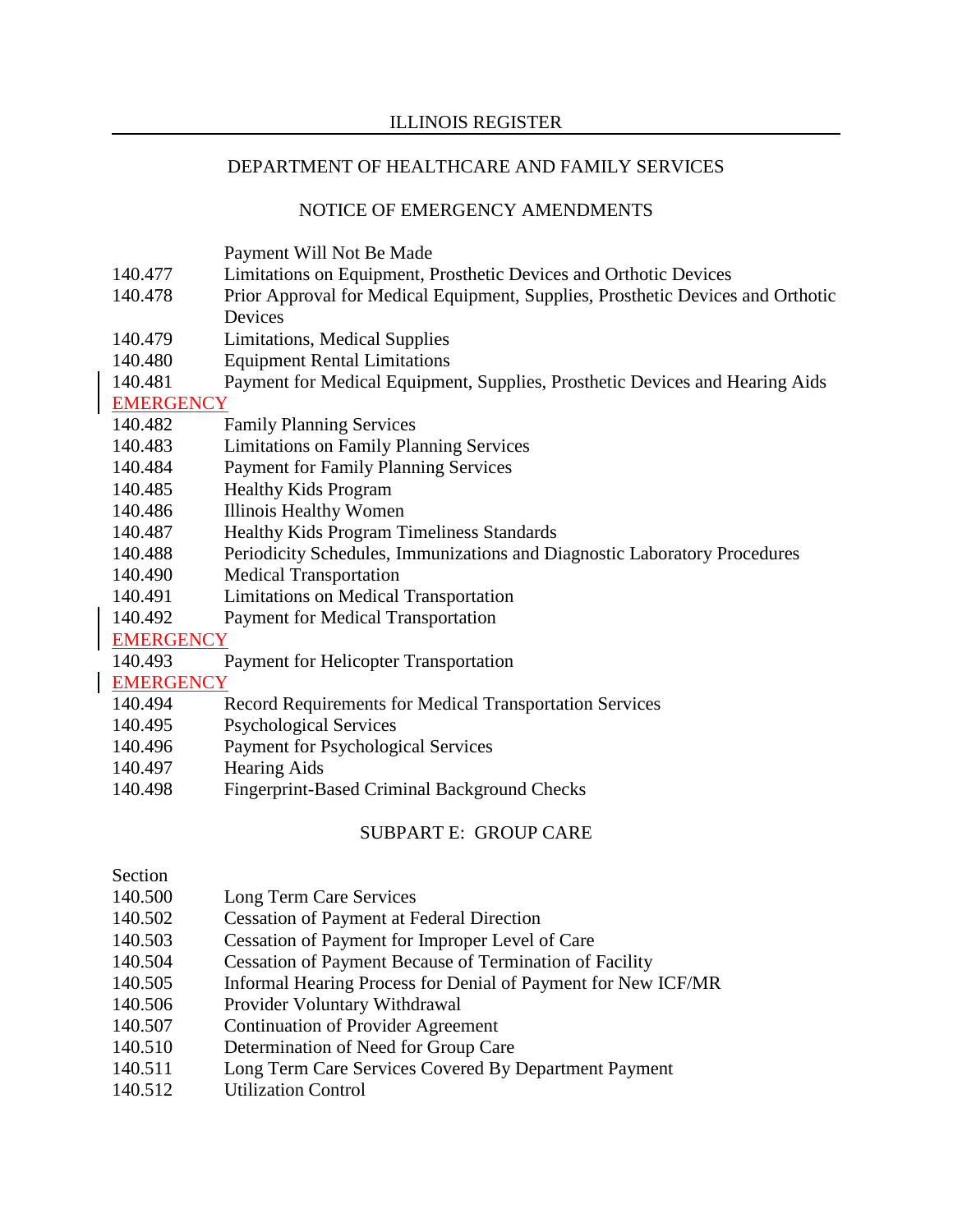- 140.513 Notification of Change in Resident Status
- 140.514 Certifications and Recertifications of Care (Repealed)
- 140.515 Management of Recipient Funds Personal Allowance Funds
- 140.516 Recipient Management of Funds
- 140.517 Correspondent Management of Funds
- 140.518 Facility Management of Funds
- 140.519 Use or Accumulation of Funds
- 140.520 Management of Recipient Funds Local Office Responsibility
- 140.521 Room and Board Accounts
- 140.522 Reconciliation of Recipient Funds
- 140.523 Bed Reserves
- 140.524 Cessation of Payment Due to Loss of License
- 140.525 Quality Incentive Program (QUIP) Payment Levels
- 140.526 County Contribution to Medicaid Reimbursement (Repealed)
- 140.527 Quality Incentive Survey (Repealed)
- 140.528 Payment of Quality Incentive (Repealed)
- 140.529 Reviews (Repealed)
- 140.530 Basis of Payment for Long Term Care Services
- 140.531 General Service Costs
- 140.532 Health Care Costs
- 140.533 General Administration Costs
- 140.534 Ownership Costs
- 140.535 Costs for Interest, Taxes and Rent
- 140.536 Organization and Pre-Operating Costs
- 140.537 Payments to Related Organizations
- 140.538 Special Costs
- 140.539 Reimbursement for Basic Nursing Assistant, Developmental Disabilities Aide, Basic Child Care Aide and Habilitation Aide Training and Nursing Assistant Competency Evaluation
- 140.540 Costs Associated With Nursing Home Care Reform Act and Implementing Regulations
- 140.541 Salaries Paid to Owners or Related Parties
- 140.542 Cost Reports Filing Requirements
- 140.543 Time Standards for Filing Cost Reports
- 140.544 Access to Cost Reports (Repealed)
- 140.545 Penalty for Failure to File Cost Reports
- 140.550 Update of Operating Costs
- 140.551 General Service Costs Updates
- 140.552 Nursing and Program Costs
- 140.553 General Administrative Costs Updates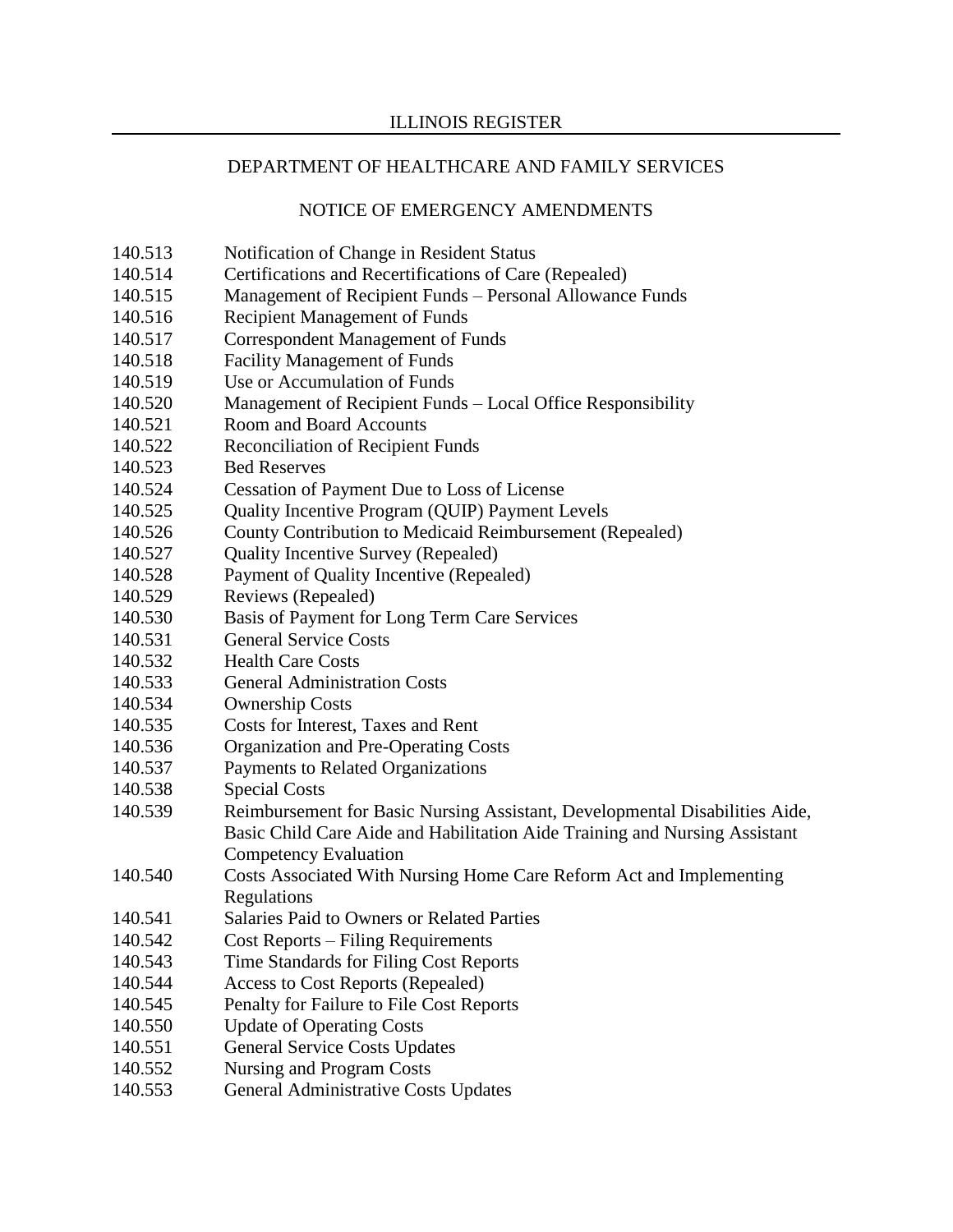- 140.554 Component Inflation Index (Repealed)
- 140.555 Minimum Wage
- 140.560 Components of the Base Rate Determination
- 140.561 Support Costs Components
- 140.562 Nursing Costs
- 140.563 Capital Costs
- 140.565 Kosher Kitchen Reimbursement
- 140.566 Out-of-State Placement
- 140.567 Level II Incentive Payments (Repealed)
- 140.568 Duration of Incentive Payments (Repealed)
- 140.569 Clients With Exceptional Care Needs
- 140.570 Capital Rate Component Determination
- 140.571 Capital Rate Calculation
- 140.572 Total Capital Rate
- 140.573 Other Capital Provisions
- 140.574 Capital Rates for Rented Facilities
- 140.575 Newly Constructed Facilities (Repealed)
- 140.576 Renovations (Repealed)
- 140.577 Capital Costs for Rented Facilities (Renumbered)
- 140.578 Property Taxes
- 140.579 Specialized Living Centers
- 140.580 Mandated Capital Improvements (Repealed)
- 140.581 Qualifying as Mandated Capital Improvement (Repealed)
- 140.582 Cost Adjustments
- 140.583 Campus Facilities
- 140.584 Illinois Municipal Retirement Fund (IMRF)
- 140.590 Audit and Record Requirements
- 140.642 Screening Assessment for Nursing Facility and Alternative Residential Settings and Services
- 140.643 In-Home Care Program
- 140.645 Home and Community Based Services Waivers for Medically Fragile, Technology Dependent, Disabled Persons Under Age 21 (Repealed)
- 140.646 Reimbursement for Developmental Training (DT) Services for Individuals With Developmental Disabilities Who Reside in Long Term Care (ICF and SNF) and Residential (ICF/MR) Facilities
- 140.647 Description of Developmental Training (DT) Services
- 140.648 Determination of the Amount of Reimbursement for Developmental Training (DT) Programs
- 140.649 Effective Dates of Reimbursement for Developmental Training (DT) Programs
- 140.650 Certification of Developmental Training (DT) Programs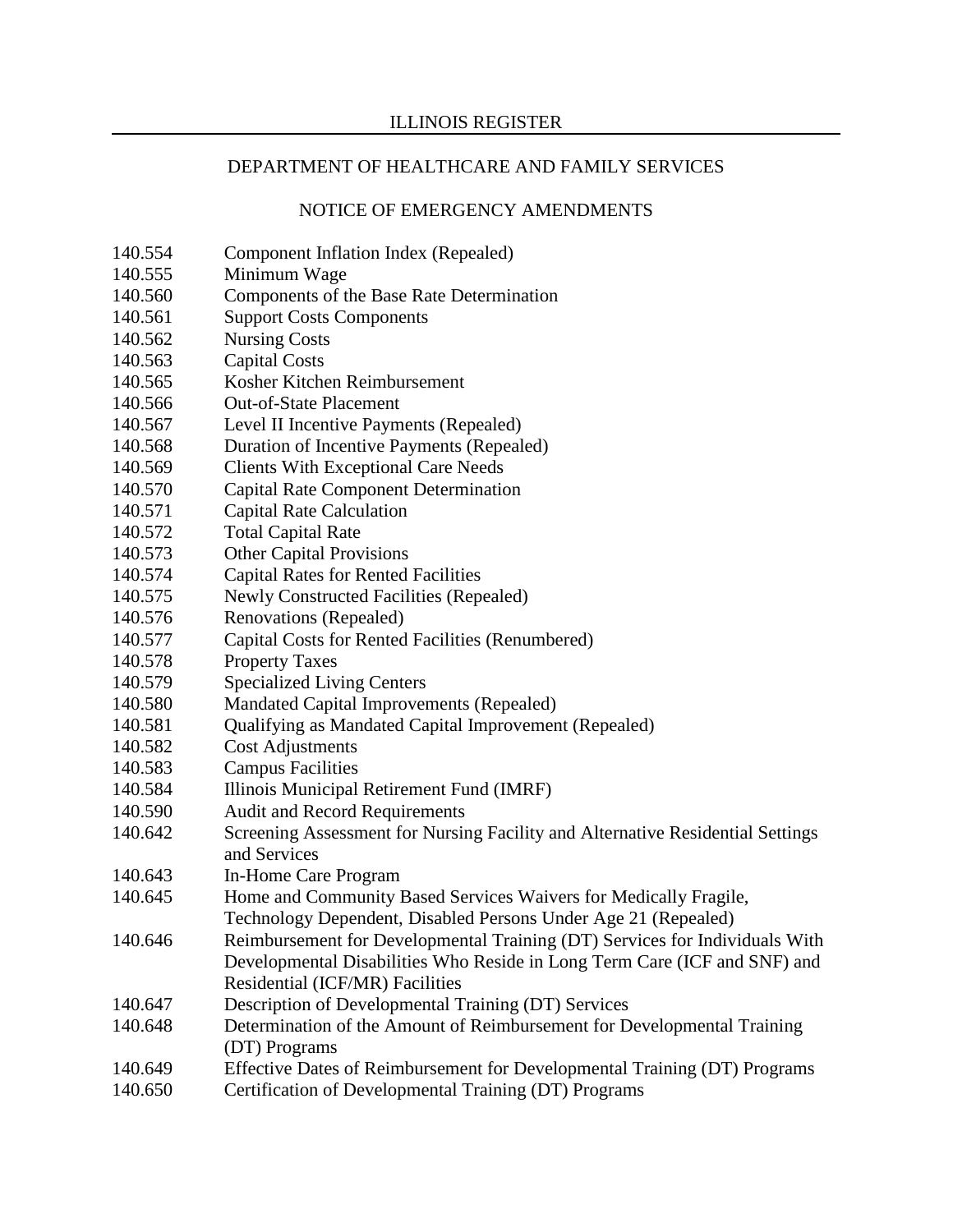#### NOTICE OF EMERGENCY AMENDMENTS

- 140.651 Decertification of Day Programs
- 140.652 Terms of Assurances and Contracts
- 140.680 Effective Date Of Payment Rate
- 140.700 Discharge of Long Term Care Residents
- 140.830 Appeals of Rate Determinations
- 140.835 Determination of Cap on Payments for Long Term Care (Repealed)

### SUBPART F: FEDERAL CLAIMING FOR STATE AND LOCAL GOVERNMENTAL ENTITIES

#### Section

- 140.850 Reimbursement of Administrative Expenditures
- 140.855 Administrative Claim Review and Reconsideration Procedure
- 140.860 County Owned or Operated Nursing Facilities
- 140.865 Sponsor Qualifications (Repealed)
- 140.870 Sponsor Responsibilities (Repealed)
- 140.875 Department Responsibilities (Repealed)
- 140.880 Provider Qualifications (Repealed)
- 140.885 Provider Responsibilities (Repealed)
- 140.890 Payment Methodology (Repealed)
- 140.895 Contract Monitoring (Repealed)
- 140.896 Reimbursement For Program Costs (Active Treatment) For Clients in Long Term Care Facilities For the Developmentally Disabled (Recodified)
- 140.900 Reimbursement For Nursing Costs For Geriatric Residents in Group Care Facilities (Recodified)
- 140.901 Functional Areas of Needs (Recodified)
- 140.902 Service Needs (Recodified)
- 140.903 Definitions (Recodified)
- 140.904 Times and Staff Levels (Repealed)
- 140.905 Statewide Rates (Repealed)
- 140.906 Reconsiderations (Recodified)
- 140.907 Midnight Census Report (Recodified)
- 140.908 Times and Staff Levels (Recodified)
- 140.909 Statewide Rates (Recodified)
- 140.910 Referrals (Recodified)
- 140.911 Basic Rehabilitation Aide Training Program (Recodified)
- 140.912 Interim Nursing Rates (Recodified)

SUBPART G: MATERNAL AND CHILD HEALTH PROGRAM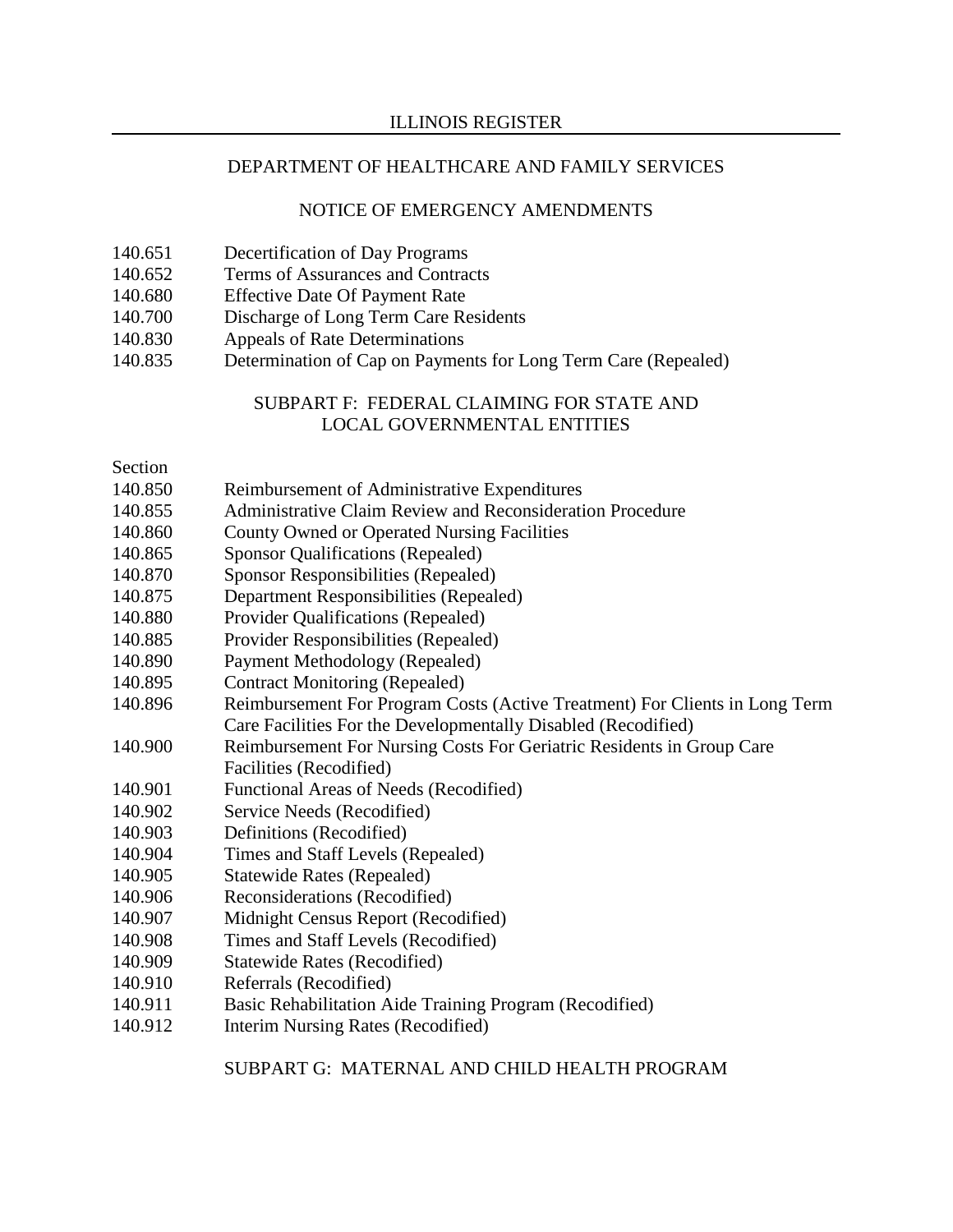### ILLINOIS REGISTER

## DEPARTMENT OF HEALTHCARE AND FAMILY SERVICES

### NOTICE OF EMERGENCY AMENDMENTS

Section

- 140.920 General Description
- 140.922 Covered Services
- 140.924 Maternal and Child Health Provider Participation Requirements
- 140.926 Client Eligibility (Repealed)
- 140.928 Client Enrollment and Program Components (Repealed)
- 140.930 Reimbursement
- 140.932 Payment Authorization for Referrals (Repealed)

# SUBPART H: ILLINOIS COMPETITIVE ACCESS AND REIMBURSEMENT EQUITY (ICARE) PROGRAM

### Section

- 140.940 Illinois Competitive Access and Reimbursement Equity (ICARE) Program (Recodified)
- 140.942 Definition of Terms (Recodified)
- 140.944 Notification of Negotiations (Recodified)
- 140.946 Hospital Participation in ICARE Program Negotiations (Recodified)
- 140.948 Negotiation Procedures (Recodified)
- 140.950 Factors Considered in Awarding ICARE Contracts (Recodified)
- 140.952 Closing an ICARE Area (Recodified)
- 140.954 Administrative Review (Recodified)
- 140.956 Payments to Contracting Hospitals (Recodified)
- 140.958 Admitting and Clinical Privileges (Recodified)
- 140.960 Inpatient Hospital Care or Services by Non-Contracting Hospitals Eligible for Payment (Recodified)
- 140.962 Payment to Hospitals for Inpatient Services or Care not Provided under the ICARE Program (Recodified)
- 140.964 Contract Monitoring (Recodified)
- 140.966 Transfer of Recipients (Recodified)
- 140.968 Validity of Contracts (Recodified)
- 140.970 Termination of ICARE Contracts (Recodified)
- 140.972 Hospital Services Procurement Advisory Board (Recodified)
- 140.980 Elimination Of Aid To The Medically Indigent (AMI) Program (Emergency Expired)
- 140.982 Elimination Of Hospital Services For Persons Age Eighteen (18) And Older And Persons Married And Living With Spouse, Regardless Of Age (Emergency Expired)

SUBPART I: PRIMARY CARE CASE MANAGEMENT PROGRAM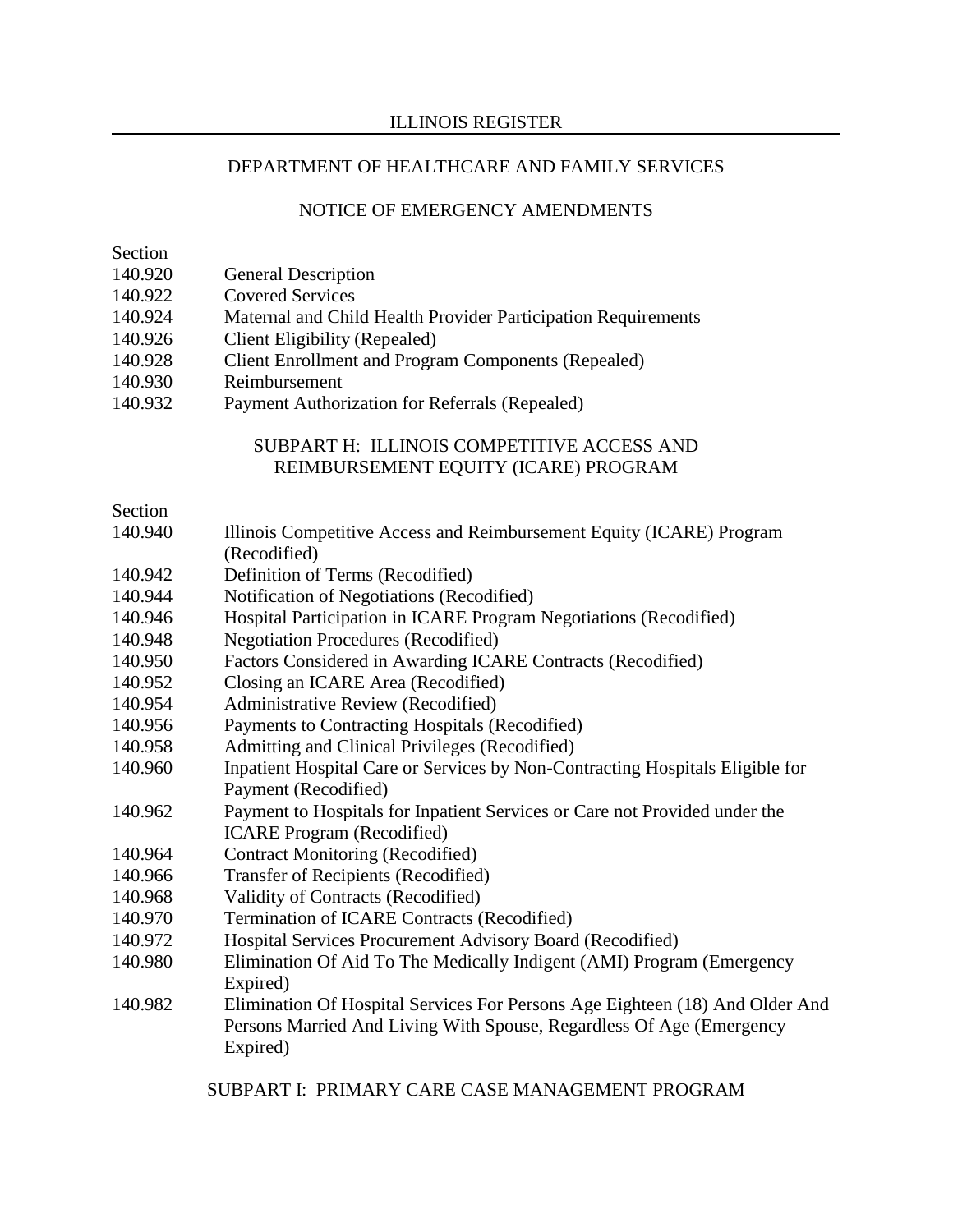### ILLINOIS REGISTER

### DEPARTMENT OF HEALTHCARE AND FAMILY SERVICES

### NOTICE OF EMERGENCY AMENDMENTS

# Section

- 140.990 Primary Care Case Management Program
- 140.991 Primary Care Provider Participation Requirements
- 140.992 Populations Eligible to Participate in the Primary Care Case Management Program
- 140.993 Care Management Fees
- 140.994 Panel Size and Affiliated Providers
- 140.995 Mandatory Enrollment
- 140.996 Access to Health Care Services
- 140.997 Payment for Services

## SUBPART J: ALTERNATE PAYEE PARTICIPATION

## Section

- 140.1001 Registration Conditions for Alternate Payees
- 140.1002 Participation Requirements for Alternate Payees
- 140.1003 Recovery of Money for Alternate Payees
- 140.1004 Conditional Registration for Alternate Payees
- 140.1005 Revocation of an Alternate Payee

## SUBPART K: MANDATORY MCO ENROLLMENT

140.1010 Mandatory Enrollment in MCOs

## SUBPART L: UNAUTHORIZED USE OF MEDICAL ASSISTANCE

#### Section

- 140.1300 Definitions
- 140.1310 Recovery of Money
- 140.1320 Penalties
- 140.1330 Enforcement
- 140.TABLE A Criteria for Non-Emergency Ambulance Transportation
- 140.TABLE B Geographic Areas
- 140.TABLE C Capital Cost Areas
- 140.TABLE D Schedule of Dental Procedures
- 140.TABLE E Time Limits for Processing of Prior Approval Requests
- 140.TABLE F Podiatry Service Schedule
- 140.TABLE G Travel Distance Standards
- 140.TABLE H Areas of Major Life Activity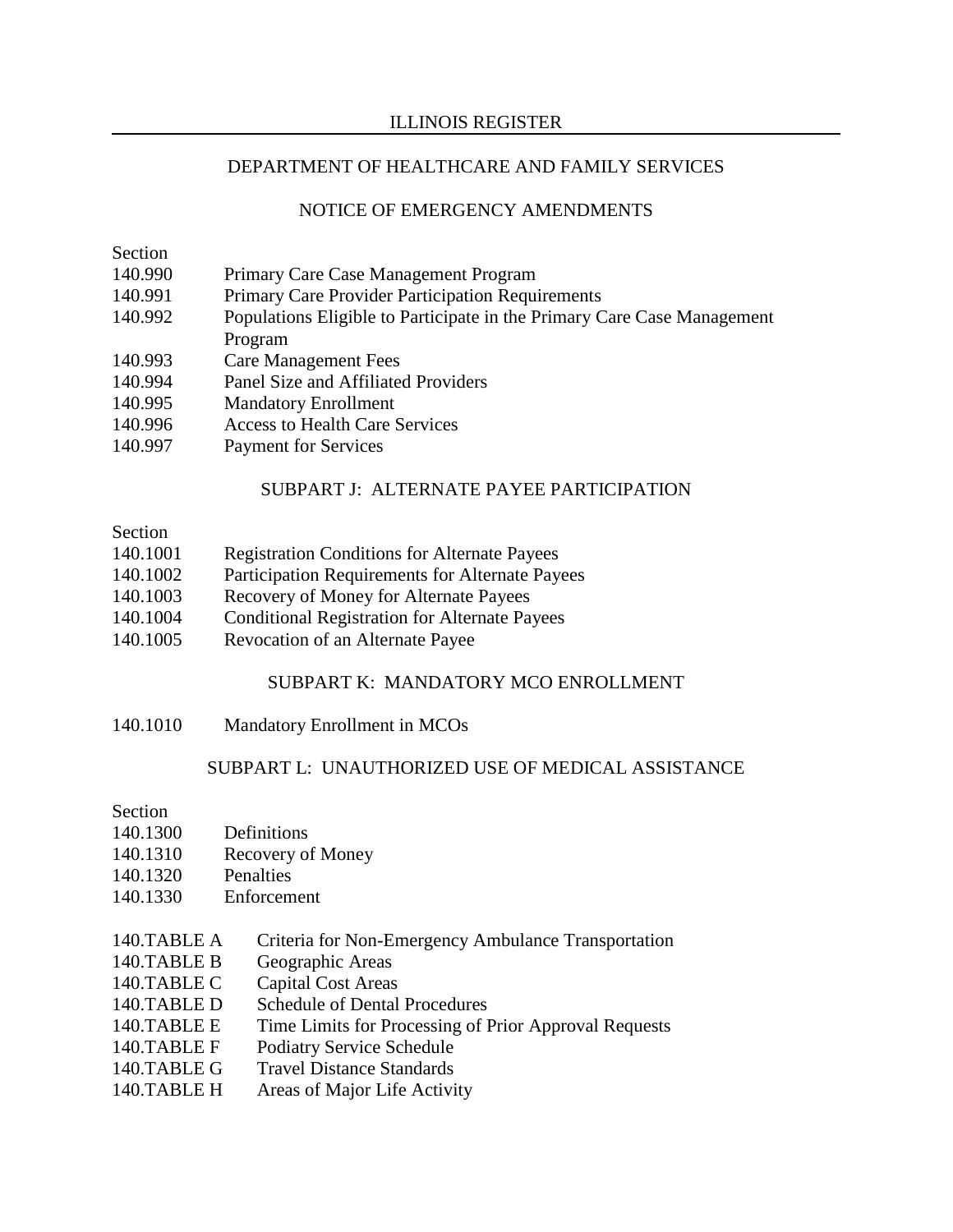#### NOTICE OF EMERGENCY AMENDMENTS

| 140.TABLE I | Staff Time and Allocation for Training Programs (Recodified)                  |
|-------------|-------------------------------------------------------------------------------|
| 140.TABLE J | <b>Rate Regions</b>                                                           |
| 140.TABLE K | Services Qualifying for 10% Add-On (Repealed)                                 |
| 140.TABLE L | Services Qualifying for 10% Add-On to Surgical Incentive Add-On<br>(Repealed) |
| 140.TABLE M | Enhanced Rates for Maternal and Child Health Provider Services (Repealed)     |

AUTHORITY: Implementing and authorized by Articles III, IV, V and VI and Section 12-13 of the Illinois Public Aid Code [305 ILCS 5/Arts. III, IV, V and VI and 12-13].

SOURCE: Adopted at 3 Ill. Reg. 24, p. 166, effective June 10, 1979; rule repealed and new rule adopted at 6 Ill. Reg. 8374, effective July 6, 1982; emergency amendment at 6 Ill. Reg. 8508, effective July 6, 1982, for a maximum of 150 days; amended at 7 Ill. Reg. 681, effective December 30, 1982; amended at 7 Ill. Reg. 7956, effective July 1, 1983; amended at 7 Ill. Reg. 8308, effective July 1, 1983; amended at 7 Ill. Reg. 8271, effective July 5, 1983; emergency amendment at 7 Ill. Reg. 8354, effective July 5, 1983, for a maximum of 150 days; amended at 7 Ill. Reg. 8540, effective July 15, 1983; amended at 7 Ill. Reg. 9382, effective July 22, 1983; amended at 7 Ill. Reg. 12868, effective September 20, 1983; peremptory amendment at 7 Ill. Reg. 15047, effective October 31, 1983; amended at 7 Ill. Reg. 17358, effective December 21, 1983; amended at 8 Ill. Reg. 254, effective December 21, 1983; emergency amendment at 8 Ill. Reg. 580, effective January 1, 1984, for a maximum of 150 days; codified at 8 Ill. Reg. 2483; amended at 8 Ill. Reg. 3012, effective February 22, 1984; amended at 8 Ill. Reg. 5262, effective April 9, 1984; amended at 8 Ill. Reg. 6785, effective April 27, 1984; amended at 8 Ill. Reg. 6983, effective May 9, 1984; amended at 8 Ill. Reg. 7258, effective May 16, 1984; emergency amendment at 8 Ill. Reg. 7910, effective May 22, 1984, for a maximum of 150 days; amended at 8 Ill. Reg. 7910, effective June 1, 1984; amended at 8 Ill. Reg. 10032, effective June 18, 1984; emergency amendment at 8 Ill. Reg. 10062, effective June 20, 1984, for a maximum of 150 days; amended at 8 Ill. Reg. 13343, effective July 17, 1984; amended at 8 Ill. Reg. 13779, effective July 24, 1984; Sections 140.72 and 140.73 recodified to 89 Ill. Adm. Code 141 at 8 Ill. Reg. 16354; amended (by adding sections being codified with no substantive change) at 8 Ill. Reg. 17899; peremptory amendment at 8 Ill. Reg. 18151, effective September 18, 1984; amended at 8 Ill. Reg. 21629, effective October 19, 1984; peremptory amendment at 8 Ill. Reg. 21677, effective October 24, 1984; amended at 8 Ill. Reg. 22097, effective October 24, 1984; peremptory amendment at 8 Ill. Reg. 22155, effective October 29, 1984; amended at 8 Ill. Reg. 23218, effective November 20, 1984; emergency amendment at 8 Ill. Reg. 23721, effective November 21, 1984, for a maximum of 150 days; amended at 8 Ill. Reg. 25067, effective December 19, 1984; emergency amendment at 9 Ill. Reg. 407, effective January 1, 1985, for a maximum of 150 days; amended at 9 Ill. Reg. 2697, effective February 22, 1985; amended at 9 Ill. Reg. 6235, effective April 19, 1985; amended at 9 Ill. Reg. 8677, effective May 28, 1985; amended at 9 Ill. Reg. 9564, effective June 5, 1985; amended at 9 Ill. Reg. 10025, effective June 26, 1985; emergency amendment at 9 Ill. Reg. 11403, effective June 27, 1985, for a maximum of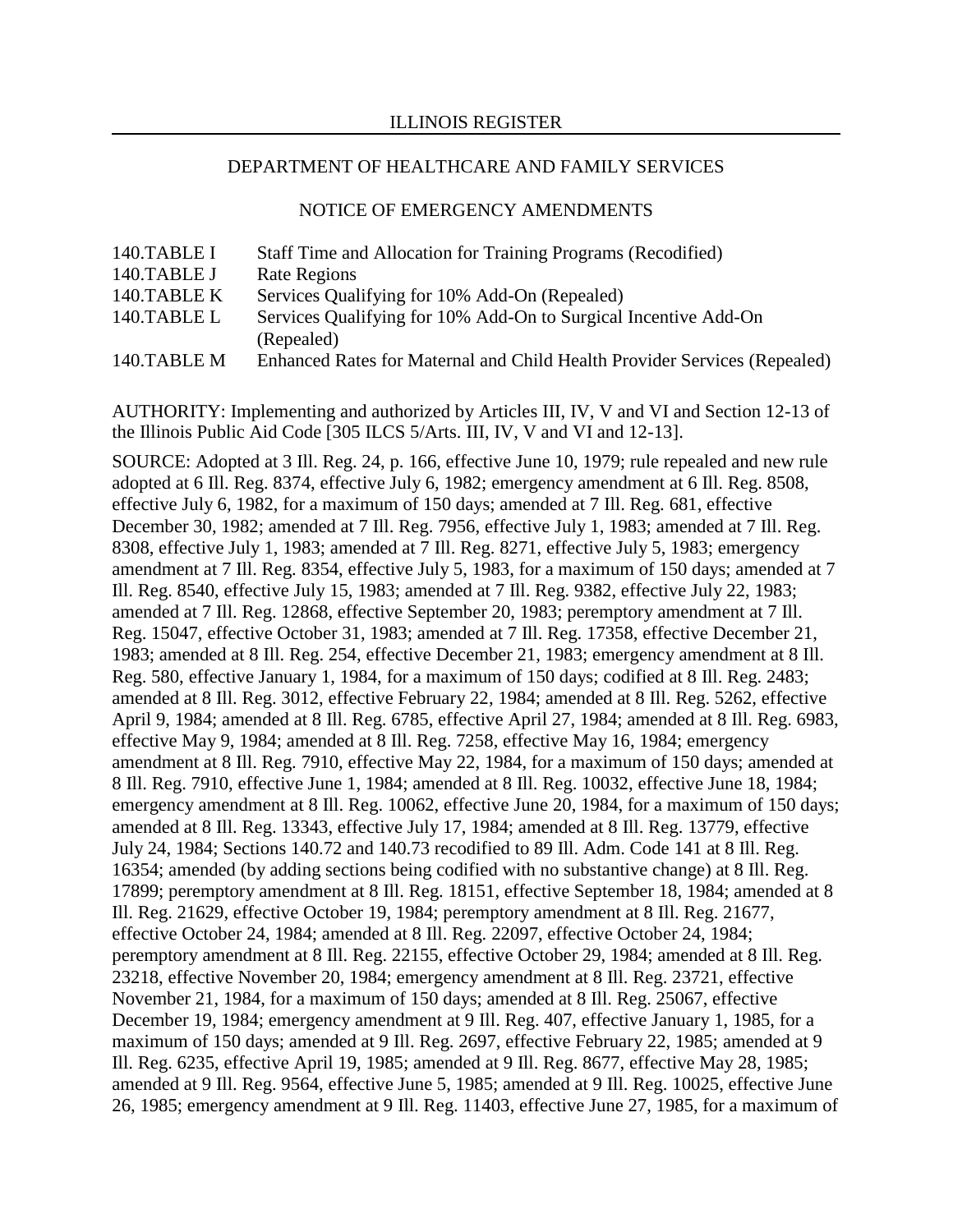#### NOTICE OF EMERGENCY AMENDMENTS

150 days; amended at 9 Ill. Reg. 11357, effective June 28, 1985; amended at 9 Ill. Reg. 12000, effective July 24, 1985; amended at 9 Ill. Reg. 12306, effective August 5, 1985; amended at 9 Ill. Reg. 13998, effective September 3, 1985; amended at 9 Ill. Reg. 14684, effective September 13, 1985; amended at 9 Ill. Reg. 15503, effective October 4, 1985; amended at 9 Ill. Reg. 16312, effective October 11, 1985; amended at 9 Ill. Reg. 19138, effective December 2, 1985; amended at 9 Ill. Reg. 19737, effective December 9, 1985; amended at 10 Ill. Reg. 238, effective December 27, 1985; emergency amendment at 10 Ill. Reg. 798, effective January 1, 1986, for a maximum of 150 days; amended at 10 Ill. Reg. 672, effective January 6, 1986; amended at 10 Ill. Reg. 1206, effective January 13, 1986; amended at 10 Ill. Reg. 3041, effective January 24, 1986; amended at 10 Ill. Reg. 6981, effective April 16, 1986; amended at 10 Ill. Reg. 7825, effective April 30, 1986; amended at 10 Ill. Reg. 8128, effective May 7, 1986; emergency amendment at 10 Ill. Reg. 8912, effective May 13, 1986, for a maximum of 150 days; amended at 10 Ill. Reg. 11440, effective June 20, 1986; amended at 10 Ill. Reg. 14714, effective August 27, 1986; amended at 10 Ill. Reg. 15211, effective September 12, 1986; emergency amendment at 10 Ill. Reg. 16729, effective September 18, 1986, for a maximum of 150 days; amended at 10 Ill. Reg. 18808, effective October 24, 1986; amended at 10 Ill. Reg. 19742, effective November 12, 1986; amended at 10 Ill. Reg. 21784, effective December 15, 1986; amended at 11 Ill. Reg. 698, effective December 19, 1986; amended at 11 Ill. Reg. 1418, effective December 31, 1986; amended at 11 Ill. Reg. 2323, effective January 16, 1987; amended at 11 Ill. Reg. 4002, effective February 25, 1987; Section 140.71 recodified to 89 Ill. Adm. Code 141 at 11 Ill. Reg. 4302; amended at 11 Ill. Reg. 4303, effective March 6, 1987; amended at 11 Ill. Reg. 7664, effective April 15, 1987; emergency amendment at 11 Ill. Reg. 9342, effective April 20, 1987, for a maximum of 150 days; amended at 11 Ill. Reg. 9169, effective April 28, 1987; amended at 11 Ill. Reg. 10903, effective June 1, 1987; amended at 11 Ill. Reg. 11528, effective June 22, 1987; amended at 11 Ill. Reg. 12011, effective June 30, 1987; amended at 11 Ill. Reg. 12290, effective July 6, 1987; amended at 11 Ill. Reg. 14048, effective August 14, 1987; amended at 11 Ill. Reg. 14771, effective August 25, 1987; amended at 11 Ill. Reg. 16758, effective September 28, 1987; amended at 11 Ill. Reg. 17295, effective September 30, 1987; amended at 11 Ill. Reg. 18696, effective October 27, 1987; amended at 11 Ill. Reg. 20909, effective December 14, 1987; amended at 12 Ill. Reg. 916, effective January 1, 1988; emergency amendment at 12 Ill. Reg. 1960, effective January 1, 1988, for a maximum of 150 days; amended at 12 Ill. Reg. 5427, effective March 15, 1988; amended at 12 Ill. Reg. 6246, effective March 16, 1988; amended at 12 Ill. Reg. 6728, effective March 22, 1988; Sections 140.900 thru 140.912 and 140.Table H and 140.Table I recodified to 89 Ill. Adm. Code 147.5 thru 147.205 and 147.Table A and 147.Table B at 12 Ill. Reg. 6956; amended at 12 Ill. Reg. 6927, effective April 5, 1988; Sections 140.940 thru 140.972 recodified to 89 Ill. Adm. Code 149.5 thru 149.325 at 12 Ill. Reg. 7401; amended at 12 Ill. Reg. 7695, effective April 21, 1988; amended at 12 Ill. Reg. 10497, effective June 3, 1988; amended at 12 Ill. Reg. 10717, effective June 14, 1988; emergency amendment at 12 Ill. Reg. 11868, effective July 1, 1988, for a maximum of 150 days; amended at 12 Ill. Reg. 12509, effective July 15, 1988; amended at 12 Ill. Reg. 14271, effective August 29, 1988; emergency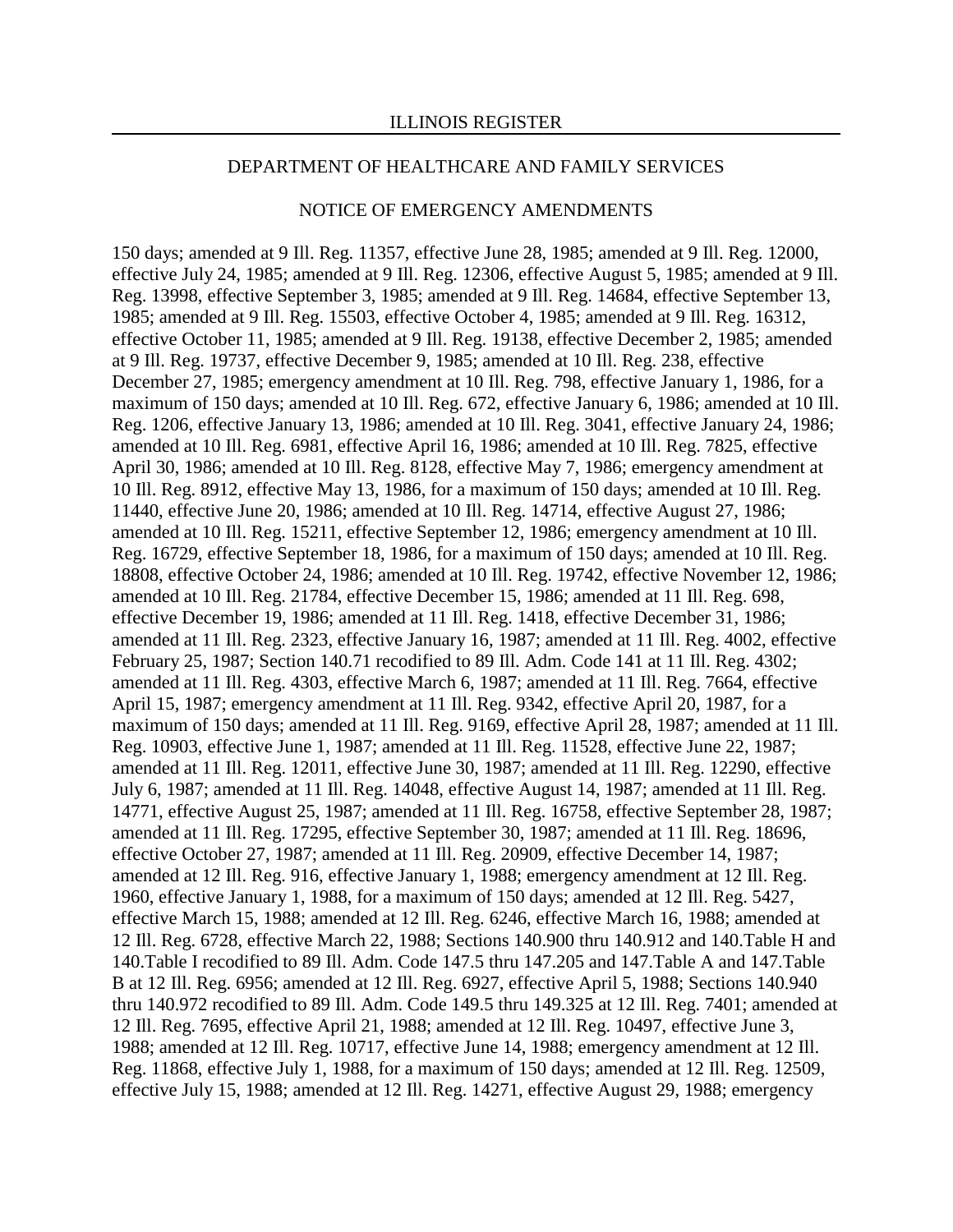#### NOTICE OF EMERGENCY AMENDMENTS

amendment at 12 Ill. Reg. 16921, effective September 28, 1988, for a maximum of 150 days; amended at 12 Ill. Reg. 16738, effective October 5, 1988; amended at 12 Ill. Reg. 17879, effective October 24, 1988; amended at 12 Ill. Reg. 18198, effective November 4, 1988; amended at 12 Ill. Reg. 19396, effective November 6, 1988; amended at 12 Ill. Reg. 19734, effective November 15, 1988; amended at 13 Ill. Reg. 125, effective January 1, 1989; amended at 13 Ill. Reg. 2475, effective February 14, 1989; amended at 13 Ill. Reg. 3069, effective February 28, 1989; amended at 13 Ill. Reg. 3351, effective March 6, 1989; amended at 13 Ill. Reg. 3917, effective March 17, 1989; amended at 13 Ill. Reg. 5115, effective April 3, 1989; amended at 13 Ill. Reg. 5718, effective April 10, 1989; amended at 13 Ill. Reg. 7025, effective April 24, 1989; Sections 140.850 thru 140.896 recodified to 89 Ill. Adm. Code 146.5 thru 146.225 at 13 Ill. Reg. 7040; amended at 13 Ill. Reg. 7786, effective May 20, 1989; Sections 140.94 thru 140.398 recodified to 89 Ill. Adm. Code 148.10 thru 148.390 at 13 Ill. Reg. 9572; emergency amendment at 13 Ill. Reg. 10977, effective July 1, 1989, for a maximum of 150 days; emergency expired November 28, 1989; amended at 13 Ill. Reg. 11516, effective July 3, 1989; amended at 13 Ill. Reg. 12119, effective July 7, 1989; Section 140.110 recodified to 89 Ill. Adm. Code 148.120 at 13 Ill. Reg. 12118; amended at 13 Ill. Reg. 12562, effective July 17, 1989; amended at 13 Ill. Reg. 14391, effective August 31, 1989; emergency amendment at 13 Ill. Reg. 15473, effective September 12, 1989, for a maximum of 150 days; amended at 13 Ill. Reg. 16992, effective October 16, 1989; amended at 14 Ill. Reg. 190, effective December 21, 1989; amended at 14 Ill. Reg. 2564, effective February 9, 1990; emergency amendment at 14 Ill. Reg. 3241, effective February 14, 1990, for a maximum of 150 days; emergency expired July 14, 1990; amended at 14 Ill. Reg. 4543, effective March 12, 1990; emergency amendment at 14 Ill. Reg. 4577, effective March 6, 1990, for a maximum of 150 days; emergency expired August 3, 1990; emergency amendment at 14 Ill. Reg. 5575, effective April 1, 1990, for a maximum of 150 days; emergency expired August 29, 1990; emergency amendment at 14 Ill. Reg. 5865, effective April 3, 1990, for a maximum of 150 days; amended at 14 Ill. Reg. 7141, effective April 27, 1990; emergency amendment at 14 Ill. Reg. 7249, effective April 27, 1990, for a maximum of 150 days; amended at 14 Ill. Reg. 10062, effective June 12, 1990; amended at 14 Ill. Reg. 10409, effective June 19, 1990; emergency amendment at 14 Ill. Reg. 12082, effective July 5, 1990, for a maximum of 150 days; amended at 14 Ill. Reg. 13262, effective August 6, 1990; emergency amendment at 14 Ill. Reg. 14184, effective August 16, 1990, for a maximum of 150 days; emergency amendment at 14 Ill. Reg. 14570, effective August 22, 1990, for a maximum of 150 days; amended at 14 Ill. Reg. 14826, effective August 31, 1990; amended at 14 Ill. Reg. 15366, effective September 12, 1990; amended at 14 Ill. Reg. 15981, effective September 21, 1990; amended at 14 Ill. Reg. 17279, effective October 12, 1990; amended at 14 Ill. Reg. 18057, effective October 22, 1990; amended at 14 Ill. Reg. 18508, effective October 30, 1990; amended at 14 Ill. Reg. 18813, effective November 6, 1990; Notice of Corrections to Adopted Amendment at 15 Ill. Reg. 1174; amended at 14 Ill. Reg. 20478, effective December 7, 1990; amended at 14 Ill. Reg. 20729, effective December 12, 1990; amended at 15 Ill. Reg. 298, effective December 28, 1990; emergency amendment at 15 Ill. Reg. 592, effective January 1,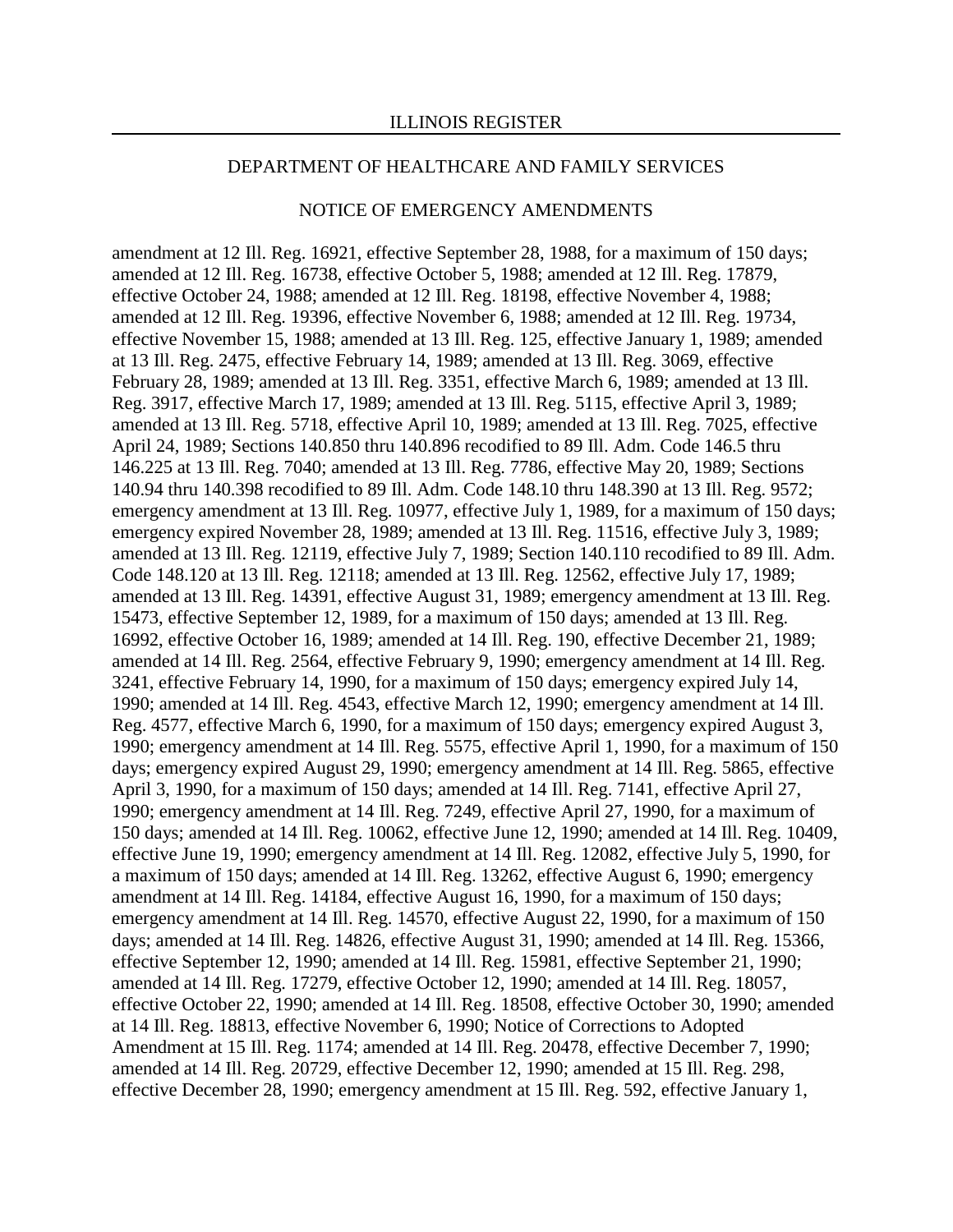#### NOTICE OF EMERGENCY AMENDMENTS

1991, for a maximum of 150 days; amended at 15 Ill. Reg. 1051, effective January 18, 1991; amended at 15 Ill. Reg. 6220, effective April 18, 1991; amended at 15 Ill. Reg. 6534, effective April 30, 1991; amended at 15 Ill. Reg. 8264, effective May 23, 1991; amended at 15 Ill. Reg. 8972, effective June 17, 1991; amended at 15 Ill. Reg. 10114, effective June 21, 1991; amended at 15 Ill. Reg. 10468, effective July 1, 1991; amended at 15 Ill. Reg. 11176, effective August 1, 1991; emergency amendment at 15 Ill. Reg. 11515, effective July 25, 1991, for a maximum of 150 days; emergency expired December 22, 1991; emergency amendment at 15 Ill. Reg. 12919, effective August 15, 1991, for a maximum of 150 days; emergency expired January 12, 1992; emergency amendment at 15 Ill. Reg. 16366, effective October 22, 1991, for a maximum of 150 days; amended at 15 Ill. Reg. 17318, effective November 18, 1991; amended at 15 Ill. Reg. 17733, effective November 22, 1991; emergency amendment at 16 Ill. Reg. 300, effective December 20, 1991, for a maximum of 150 days; amended at 16 Ill. Reg. 174, effective December 24, 1991; amended at 16 Ill. Reg. 1877, effective January 24, 1992; amended at 16 Ill. Reg. 3552, effective February 28, 1992; amended at 16 Ill. Reg. 4006, effective March 6, 1992; amended at 16 Ill. Reg. 6408, effective March 20, 1992; expedited correction at 16 Ill. Reg. 11348, effective March 20, 1992; amended at 16 Ill. Reg. 6849, effective April 7, 1992; amended at 16 Ill. Reg. 7017, effective April 17, 1992; amended at 16 Ill. Reg. 10050, effective June 5, 1992; amended at 16 Ill. Reg. 11174, effective June 26, 1992; emergency amendment at 16 Ill. Reg. 11947, effective July 10, 1992, for a maximum of 150 days; amended at 16 Ill. Reg. 12186, effective July 24, 1992; emergency amendment at 16 Ill. Reg. 13337, effective August 14, 1992, for a maximum of 150 days; emergency amendment at 16 Ill. Reg. 15109, effective September 21, 1992, for a maximum of 150 days; amended at 16 Ill. Reg. 15561, effective September 30, 1992; amended at 16 Ill. Reg. 17302, effective November 2, 1992; emergency amendment at 16 Ill. Reg. 18097, effective November 17, 1992, for a maximum of 150 days; amended at 16 Ill. Reg. 19146, effective December 1, 1992; expedited correction at 17 Ill. Reg. 7078, effective December 1, 1992; amended at 16 Ill. Reg. 19879, effective December 7, 1992; amended at 17 Ill. Reg. 837, effective January 11, 1993; amended at 17 Ill. Reg. 1112, effective January 15, 1993; amended at 17 Ill. Reg. 2290, effective February 15, 1993; amended at 17 Ill. Reg. 2951, effective February 17, 1993; amended at 17 Ill. Reg. 3421, effective February 19, 1993; amended at 17 Ill. Reg. 6196, effective April 5, 1993; amended at 17 Ill. Reg. 6839, effective April 21, 1993; amended at 17 Ill. Reg. 7004, effective May 17, 1993; emergency amendment at 17 Ill. Reg. 11201, effective July 1, 1993, for a maximum of 150 days; emergency amendment at 17 Ill. Reg. 15162, effective September 2, 1993, for a maximum of 150 days; emergency amendment suspended at 17 Ill. Reg. 18902, effective October 12, 1993; emergency amendment at 17 Ill. Reg. 18152, effective October 1, 1993, for a maximum of 150 days; amended at 17 Ill. Reg. 18571, effective October 8, 1993; emergency amendment at 17 Ill. Reg. 18611, effective October 1, 1993, for a maximum of 150 days; amended at 17 Ill. Reg. 20999, effective November 24, 1993; emergency amendment repealed at 17 Ill. Reg. 22583, effective December 20, 1993; amended at 18 Ill. Reg. 3620, effective February 28, 1994; amended at 18 Ill. Reg. 4250, effective March 4, 1994; amended at 18 Ill. Reg. 5951, effective April 1, 1994; emergency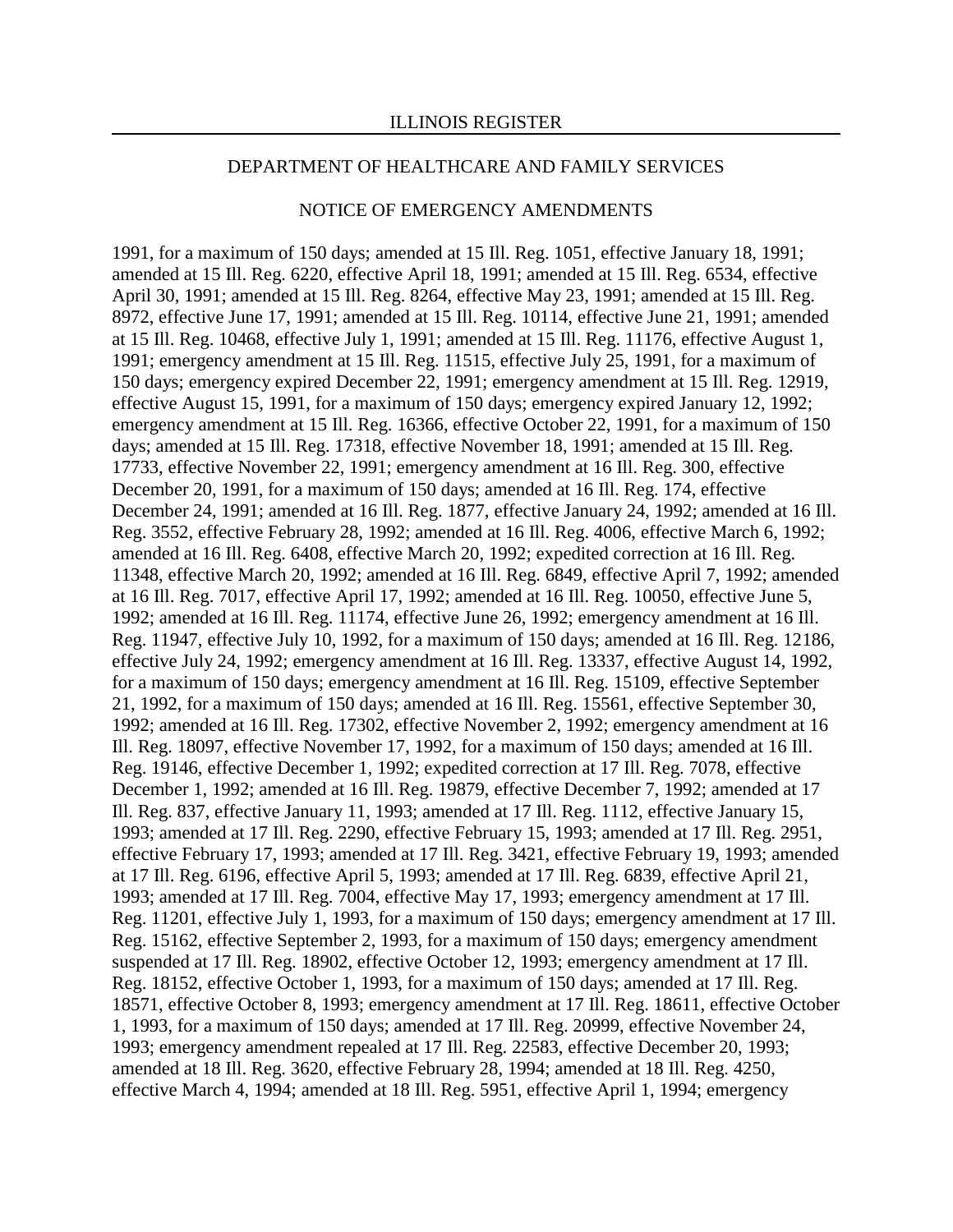#### NOTICE OF EMERGENCY AMENDMENTS

amendment at 18 Ill. Reg. 10922, effective July 1, 1994, for a maximum of 150 days; emergency amendment suspended at 18 Ill. Reg. 17286, effective November 15, 1994; emergency amendment repealed at 19 Ill. Reg. 5839, effective April 4, 1995; amended at 18 Ill. Reg. 11244, effective July 1, 1994; amended at 18 Ill. Reg. 14126, effective August 29, 1994; amended at 18 Ill. Reg. 16675, effective November 1, 1994; amended at 18 Ill. Reg. 18059, effective December 19, 1994; amended at 19 Ill. Reg. 1082, effective January 20, 1995; amended at 19 Ill. Reg. 2933, effective March 1, 1995; emergency amendment at 19 Ill. Reg. 3529, effective March 1, 1995, for a maximum of 150 days; amended at 19 Ill. Reg. 5663, effective April 1, 1995; amended at 19 Ill. Reg. 7919, effective June 5, 1995; emergency amendment at 19 Ill. Reg. 8455, effective June 9, 1995, for a maximum of 150 days; emergency amendment at 19 Ill. Reg. 9297, effective July 1, 1995, for a maximum of 150 days; emergency amendment at 19 Ill. Reg. 10252, effective July 1, 1995, for a maximum of 150 days; amended at 19 Ill. Reg. 13019, effective September 5, 1995; amended at 19 Ill. Reg. 14440, effective September 29, 1995; emergency amendment at 19 Ill. Reg. 14833, effective October 6, 1995, for a maximum of 150 days; amended at 19 Ill. Reg. 15441, effective October 26, 1995; amended at 19 Ill. Reg. 15692, effective November 6, 1995; amended at 19 Ill. Reg. 16677, effective November 28, 1995; amended at 20 Ill. Reg. 1210, effective December 29, 1995; amended at 20 Ill. Reg. 4345, effective March 4, 1996; amended at 20 Ill. Reg. 5858, effective April 5, 1996; amended at 20 Ill. Reg. 6929, effective May 6, 1996; amended at 20 Ill. Reg. 7922, effective May 31, 1996; amended at 20 Ill. Reg. 9081, effective June 28, 1996; emergency amendment at 20 Ill. Reg. 9312, effective July 1, 1996, for a maximum of 150 days; amended at 20 Ill. Reg. 11332, effective August 1, 1996; amended at 20 Ill. Reg. 14845, effective October 31, 1996; emergency amendment at 21 Ill. Reg. 705, effective December 31, 1996, for a maximum of 150 days; emergency amendment at 21 Ill. Reg. 3734, effective March 5, 1997, for a maximum of 150 days; amended at 21 Ill. Reg. 4777, effective April 2, 1997; amended at 21 Ill. Reg. 6899, effective May 23, 1997; amended at 21 Ill. Reg. 9763, effective July 15, 1997; amended at 21 Ill. Reg. 11569, effective August 1, 1997; emergency amendment at 21 Ill. Reg. 13857, effective October 1, 1997, for a maximum of 150 days; amended at 22 Ill. Reg. 1416, effective December 29, 1997; amended at 22 Ill. Reg. 4412, effective February 27, 1998; amended at 22 Ill. Reg. 7024, effective April 1, 1998; amended at 22 Ill. Reg. 10606, effective June 1, 1998; emergency amendment at 22 Ill. Reg. 13117, effective July 1, 1998, for a maximum of 150 days; amended at 22 Ill. Reg. 16302, effective August 28, 1998; amended at 22 Ill. Reg. 18979, effective September 30, 1998; amended at 22 Ill. Reg. 19898, effective October 30, 1998; emergency amendment at 22 Ill. Reg. 22108, effective December 1, 1998, for a maximum of 150 days; emergency expired April 29, 1999; amended at 23 Ill. Reg. 5796, effective April 30, 1999; amended at 23 Ill. Reg. 7122, effective June 1, 1999; emergency amendment at 23 Ill. Reg. 8236, effective July 1, 1999, for a maximum of 150 days; amended at 23 Ill. Reg. 9874, effective August 3, 1999; amended at 23 Ill. Reg. 12697, effective October 1, 1999; amended at 23 Ill. Reg. 13646, effective November 1, 1999; amended at 23 Ill. Reg. 14567, effective December 1, 1999; amended at 24 Ill. Reg. 661, effective January 3, 2000; amended at 24 Ill. Reg. 10277,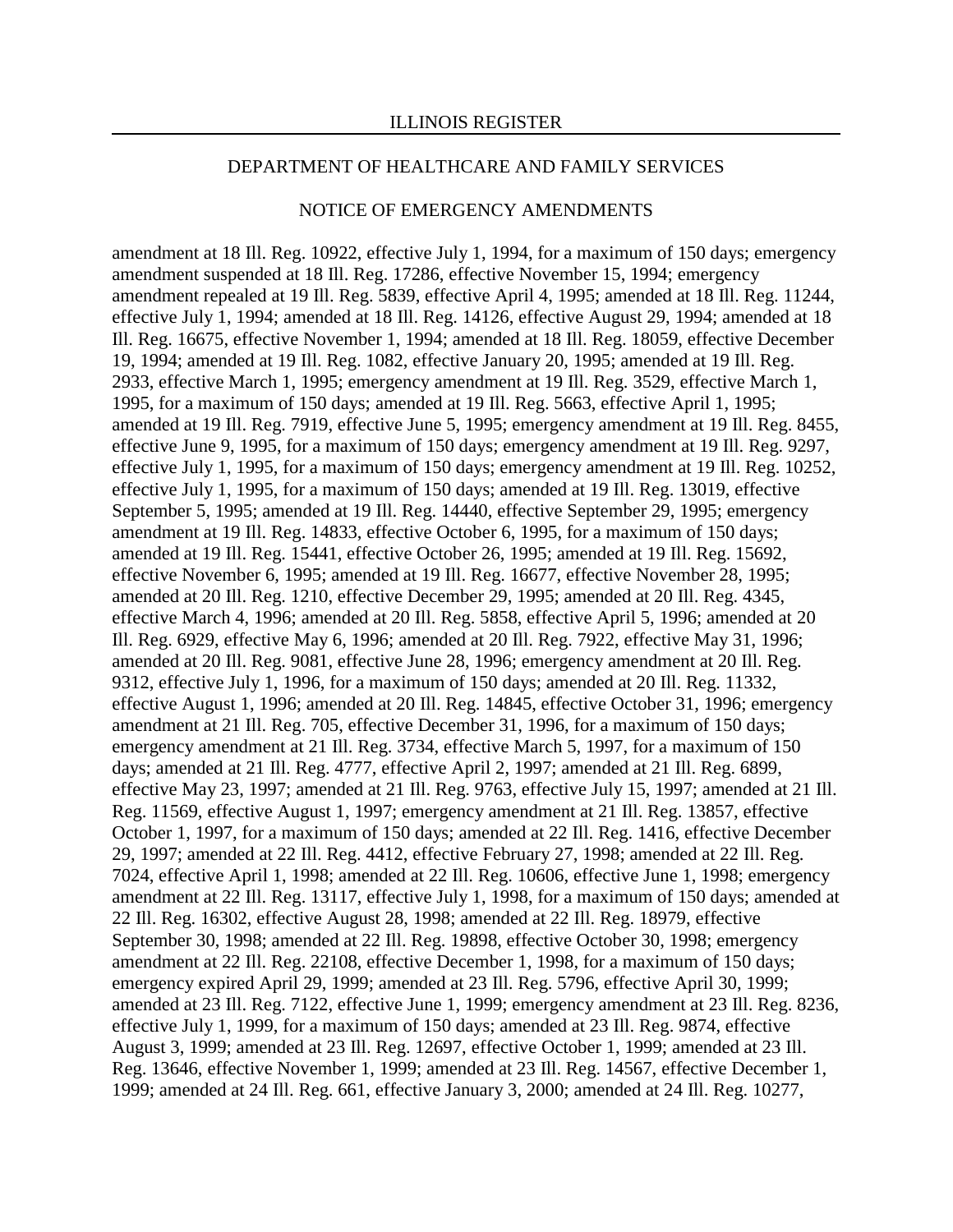#### NOTICE OF EMERGENCY AMENDMENTS

effective July 1, 2000; emergency amendment at 24 Ill. Reg. 10436, effective July 1, 2000, for a maximum of 150 days; amended at 24 Ill. Reg. 15086, effective October 1, 2000; amended at 24 Ill. Reg. 18320, effective December 1, 2000; emergency amendment at 24 Ill. Reg. 19344, effective December 15, 2000, for a maximum of 150 days; amended at 25 Ill. Reg. 3897, effective March 1, 2001; amended at 25 Ill. Reg. 6665, effective May 11, 2001; amended at 25 Ill. Reg. 8793, effective July 1, 2001; emergency amendment at 25 Ill. Reg. 8850, effective July 1, 2001, for a maximum of 150 days; amended at 25 Ill. Reg. 11880, effective September 1, 2001; amended at 25 Ill. Reg. 12820, effective October 8, 2001; amended at 25 Ill. Reg. 14957, effective November 1, 2001; emergency amendment at 25 Ill. Reg. 16127, effective November 28, 2001, for a maximum of 150 days; emergency amendment at 25 Ill. Reg. 16292, effective December 3, 2001, for a maximum of 150 days; emergency amendment at 26 Ill. Reg. 514, effective January 1, 2002, for a maximum of 150 days; amended at 26 Ill. Reg. 663, effective January 7, 2002; amended at 26 Ill. Reg. 4781, effective March 15, 2002; emergency amendment at 26 Ill. Reg. 5984, effective April 15, 2002, for a maximum of 150 days; amended at 26 Ill. Reg. 7285, effective April 29, 2002; emergency amendment at 26 Ill. Reg. 8594, effective June 1, 2002, for a maximum of 150 days; emergency amendment at 26 Ill. Reg. 11259, effective July 1, 2002, for a maximum of 150 days; emergency amendment at 26 Ill. Reg. 12461, effective July 29, 2002, for a maximum of 150 days; emergency amendment repealed at 26 Ill. Reg. 16593, effective October 22, 2002; emergency amendment at 26 Ill. Reg. 12772, effective August 12, 2002, for a maximum of 150 days; amended at 26 Ill. Reg. 13641, effective September 3, 2002; amended at 26 Ill. Reg. 14789, effective September 26, 2002; emergency amendment at 26 Ill. Reg. 15076, effective October 1, 2002, for a maximum of 150 days; amended at 26 Ill. Reg. 16303, effective October 25, 2002; amended at 26 Ill. Reg. 17751, effective November 27, 2002; amended at 27 Ill. Reg. 768, effective January 3, 2003; amended at 27 Ill. Reg. 3041, effective February 10, 2003; amended at 27 Ill. Reg. 4364, effective February 24, 2003; amended at 27 Ill. Reg. 7823, effective May 1, 2003; amended at 27 Ill. Reg. 9157, effective June 2, 2003; emergency amendment at 27 Ill. Reg. 10813, effective July 1, 2003, for a maximum of 150 days; amended at 27 Ill. Reg. 13784, effective August 1, 2003; amended at 27 Ill. Reg. 14799, effective September 5, 2003; emergency amendment at 27 Ill. Reg. 15584, effective September 20, 2003, for a maximum of 150 days; emergency amendment at 27 Ill. Reg. 16161, effective October 1, 2003, for a maximum of 150 days; amended at 27 Ill. Reg. 18629, effective November 26, 2003; amended at 28 Ill. Reg. 2744, effective February 1, 2004; amended at 28 Ill. Reg. 4958, effective March 3, 2004; emergency amendment at 28 Ill. Reg. 6622, effective April 19, 2004, for a maximum of 150 days; amended at 28 Ill. Reg. 7081, effective May 3, 2004; emergency amendment at 28 Ill. Reg. 8108, effective June 1, 2004, for a maximum of 150 days; amended at 28 Ill. Reg. 9640, effective July 1, 2004; emergency amendment at 28 Ill. Reg. 10135, effective July 1, 2004, for a maximum of 150 days; amended at 28 Ill. Reg. 11161, effective August 1, 2004; emergency amendment at 28 Ill. Reg. 12198, effective August 11, 2004, for a maximum of 150 days; amended at 28 Ill. Reg. 13775, effective October 1, 2004; amended at 28 Ill. Reg. 14804, effective October 27, 2004; amended at 28 Ill. Reg. 15513,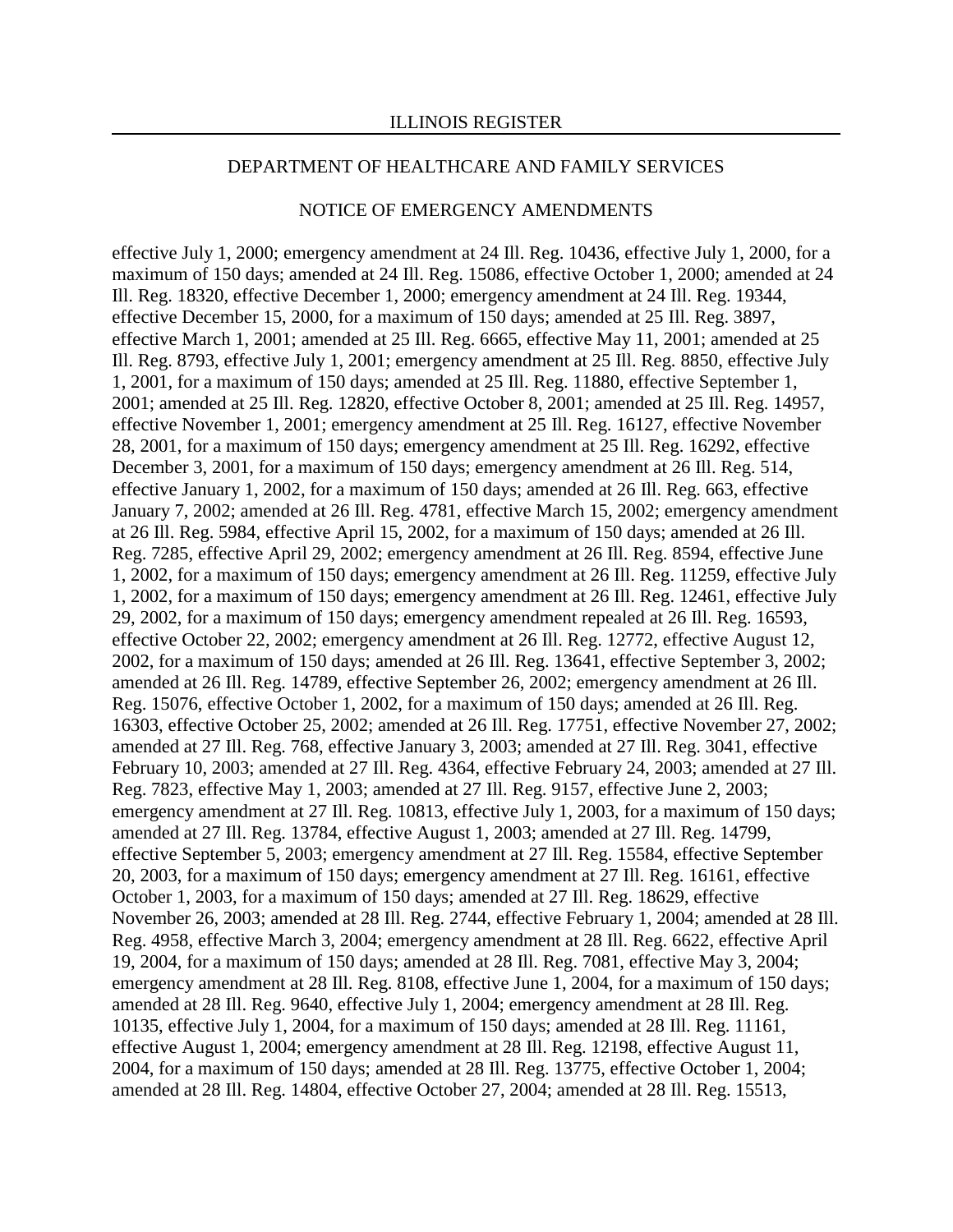#### NOTICE OF EMERGENCY AMENDMENTS

effective November 24, 2004; amended at 29 Ill. Reg. 831, effective January 1, 2005; amended at 29 Ill. Reg. 6945, effective May 1, 2005; emergency amendment at 29 Ill. Reg. 8509, effective June 1, 2005, for a maximum of 150 days; emergency amendment at 29 Ill. Reg. 12534, effective August 1, 2005, for a maximum of 150 days; amended at 29 Ill. Reg. 14957, effective September 30, 2005; emergency amendment at 29 Ill. Reg. 15064, effective October 1, 2005, for a maximum of 150 days; emergency amendment repealed by emergency rulemaking at 29 Ill. Reg. 15985, effective October 5, 2005, for the remainder of the 150 days; emergency amendment at 29 Ill. Reg. 15610, effective October 1, 2005, for a maximum of 150 days; emergency amendment at 29 Ill. Reg. 16515, effective October 5, 2005, for a maximum of 150 days; amended at 30 Ill. Reg. 349, effective December 28, 2005; emergency amendment at 30 Ill. Reg. 573, effective January 1, 2006, for a maximum of 150 days; amended at 30 Ill. Reg. 796, effective January 1, 2006; amended at 30 Ill. Reg. 2802, effective February 24, 2006; amended at 30 Ill. Reg. 10370, effective May 26, 2006; emergency amendment at 30 Ill. Reg. 12376, effective July 1, 2006, for a maximum of 150 days; emergency amendment at 30 Ill. Reg. 13909, effective August 2, 2006, for a maximum of 150 days; amended at 30 Ill. Reg. 14280, effective August 18, 2006; expedited correction at 31 Ill. Reg. 1745, effective August 18, 2006; emergency amendment at 30 Ill. Reg. 17970, effective November 1, 2006, for a maximum of 150 days; amended at 30 Ill. Reg. 18648, effective November 27, 2006; emergency amendment at 30 Ill. Reg. 19400, effective December 1, 2006, for a maximum of 150 days; amended at 31 Ill. Reg. 388, effective December 29, 2006; emergency amendment at 31 Ill. Reg. 1580, effective January 1, 2007, for a maximum of 150 days; amended at 31 Ill. Reg. 2413, effective January 19, 2007; amended at 31 Ill. Reg. 5561, effective March 30, 2007; amended at 31 Ill. Reg. 6930, effective April 29, 2007; amended at 31 Ill. Reg. 8485, effective May 30, 2007; emergency amendment at 31 Ill. Reg. 10115, effective June 30, 2007, for a maximum of 150 days; amended at 31 Ill. Reg. 14749, effective October 22, 2007; emergency amendment at 32 Ill. Reg. 383, effective January 1, 2008, for a maximum of 150 days; peremptory amendment at 32 Ill. Reg. 6743, effective April 1, 2008; peremptory amendment suspended at 32 Ill. Reg. 8449, effective May 21, 2008; suspension withdrawn by the Joint Committee on Administrative Rules at 32 Ill. Reg. 18323, effective November 12, 2008; peremptory amendment repealed by emergency rulemaking at 32 Ill. Reg. 18422, effective November 12, 2008, for a maximum of 150 days; emergency expired April 10, 2009; peremptory amendment repealed at 33 Ill. Reg. 6667, effective April 29, 2009; amended at 32 Ill. Reg. 7727, effective May 5, 2008; emergency amendment at 32 Ill. Reg. 10480, effective July 1, 2008, for a maximum of 150 days; emergency expired November 27, 2008; amended at 32 Ill. Reg. 17133, effective October 15, 2008; amended at 33 Ill. Reg. 209, effective December 29, 2008; amended at 33 Ill. Reg. 9048, effective June 15, 2009; emergency amendment at 33 Ill. Reg. 10800, effective June 30, 2009, for a maximum of 150 days; amended at 33 Ill. Reg. 11287, effective July 14, 2009; amended at 33 Ill. Reg. 11938, effective August 17, 2009; amended at 33 Ill. Reg. 12227, effective October 1, 2009; emergency amendment at 33 Ill. Reg. 14324, effective October 1, 2009, for a maximum of 150 days; emergency expired February 27, 2010; amended at 33 Ill. Reg. 16573, effective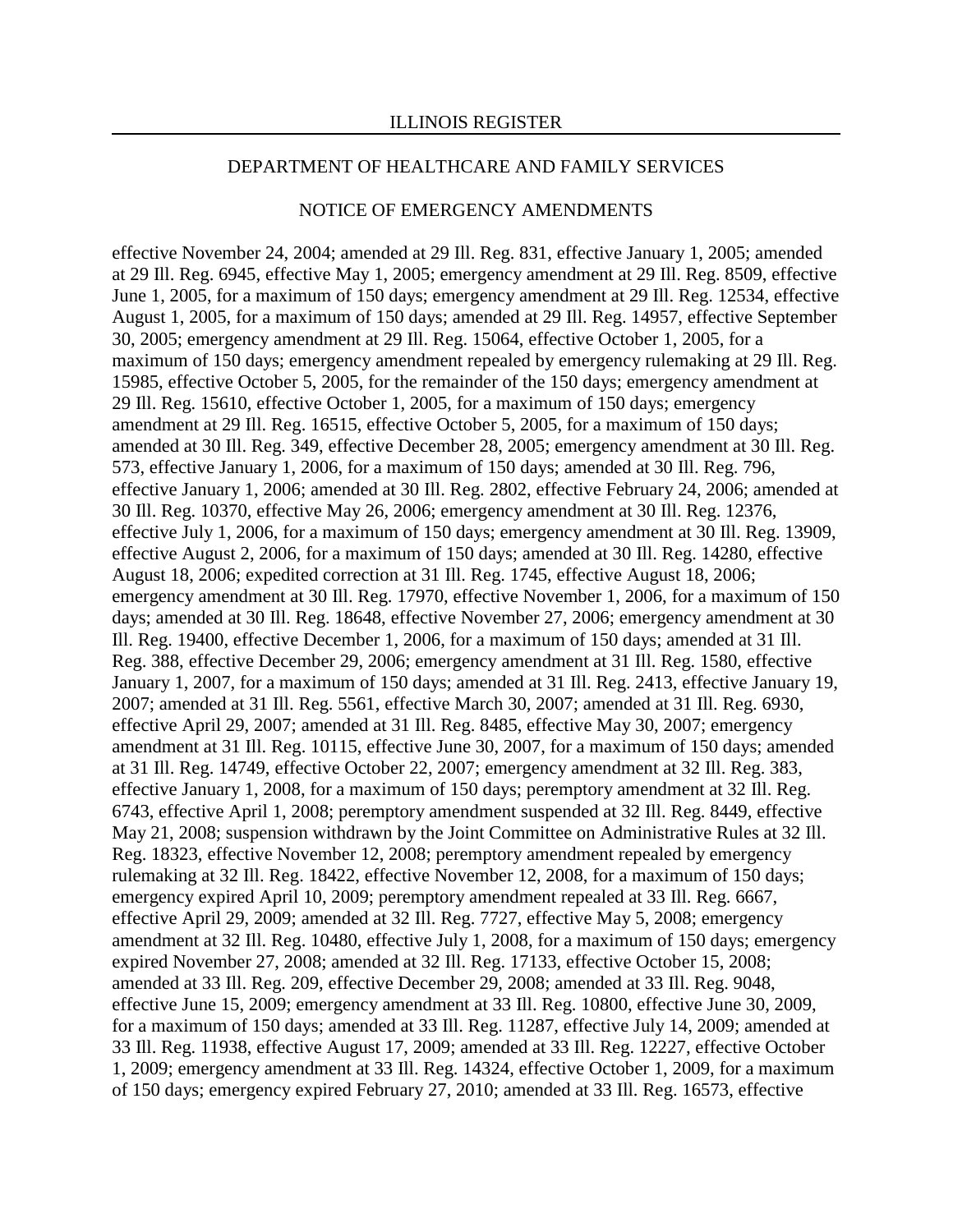#### NOTICE OF EMERGENCY AMENDMENTS

November 16, 2009; amended at 34 Ill. Reg. 516, effective January 1, 2010; amended at 34 Ill. Reg. 903, effective January 29, 2010; amended at 34 Ill. Reg. 3761, effective March 14, 2010; amended at 34 Ill. Reg. 5215, effective March 25, 2010; amended at 34 Ill. Reg. 19517, effective December 6, 2010; amended at 35 Ill. Reg. 394, effective December 27, 2010; amended at 35 Ill. Reg. 7648, effective May 1, 2011; amended at 35 Ill. Reg. 7962, effective May 1, 2011; amended at 35 Ill. Reg. 10000, effective June 15, 2011; amended at 35 Ill. Reg. 12909, effective July 25, 2011; amended at 36 Ill. Reg. 2271, effective February 1, 2012; amended at 36 Ill. Reg. 7010, effective April 27, 2012; amended at 36 Ill. Reg. 7545, effective May 7, 2012; amended at 36 Ill. Reg. 9113, effective June 11, 2012; emergency amendment at 36 Ill. Reg. 11329, effective July 1, 2012 through June 30, 2013; emergency amendment to Section 140.442(e)(4) suspended at 36 Ill. Reg. 13736, effective August 15, 2012; suspension withdrawn from Section 140.442(e)(4) at 36 Ill. Reg. 14529, September 11, 2012; emergency amendment in response to Joint Committee on Administrative Rules action on Section 140.442(e)(4) at 36 Ill. Reg. 14820, effective September 21, 2012 through June 30, 2013; emergency amendment to Section 140.491 suspended at 36 Ill. Reg. 13738, effective August 15, 2012; suspension withdrawn by the Joint Committee on Administrative Rules from Section 140.491 at 37 Ill. Reg. 890, January 8, 2013; emergency amendment in response to Joint Committee on Administrative Rules action on Section 140.491 at 37 Ill. Reg. 1330, effective January 15, 2013 through June 30, 2013; amended at 36 Ill. Reg. 15361, effective October 15, 2012; emergency amendment at 37 Ill. Reg. 253, effective January 1, 2013 through June 30, 2013; emergency amendment at 37 Ill. Reg. 846, effective January 9, 2013 through June 30, 2013; emergency amendment at 37 Ill. Reg. 1774, effective January 28, 2013 through June 30, 2013; emergency amendment at 37 Ill. Reg. 2348, effective February 1, 2013 through June 30, 2013; amended at 37 Ill. Reg. 3831, effective March 13, 2013; emergency amendment at 37 Ill. Reg. 5058, effective April 1, 2013 through June 30, 2013; emergency amendment at 37 Ill. Reg. 5170, effective April 8, 2013 through June 30, 2013; amended at 37 Ill. Reg. 6196, effective April 29, 2013; amended at 37 Ill. Reg. 7985, effective May 29, 2013; amended at 37 Ill. Reg. 10282, effective June 27, 2013; amended at 37 Ill. Reg. 12855, effective July 24, 2013; emergency amendment at 37 Ill. Reg. 14196, effective August 20, 2013, for a maximum of 150 days; amended at 37 Ill. Reg. 17584, effective October 23, 2013; amended at 37 Ill. Reg. 18275, effective November 4, 2013; amended at 37 Ill. Reg. 20339, effective December 9, 2013; amended at 38 Ill. Reg. 859, effective December 23, 2013; emergency amendment at 38 Ill. Reg. 1174, effective January 1, 2014, for a maximum of 150 days; amended at 38 Ill. Reg. 4330, effective January 29, 2014; amended at 38 Ill. Reg. 7156, effective March 13, 2014; amended at 38 Ill. Reg. 12141, effective May 30, 2014; amended at 38 Ill. Reg. 15081, effective July 2, 2014; emergency amendment at 38 Ill. Reg. 15673, effective July 7, 2014, for a maximum of 150 days; emergency amendment at 38 Ill. Reg. 18216, effective August 18, 2014, for a maximum of 150 days; amended at 38 Ill. Reg. 18462, effective August 19, 2014; amended at 38 Ill. Reg. 23623, effective December 2, 2014; amended at 39 Ill. Reg. 4394, effective March 11, 2015; emergency amendment at 39 Ill. Reg. effective \_\_\_\_\_\_\_\_\_\_\_\_\_\_\_\_\_\_\_, for a maximum of 150 days.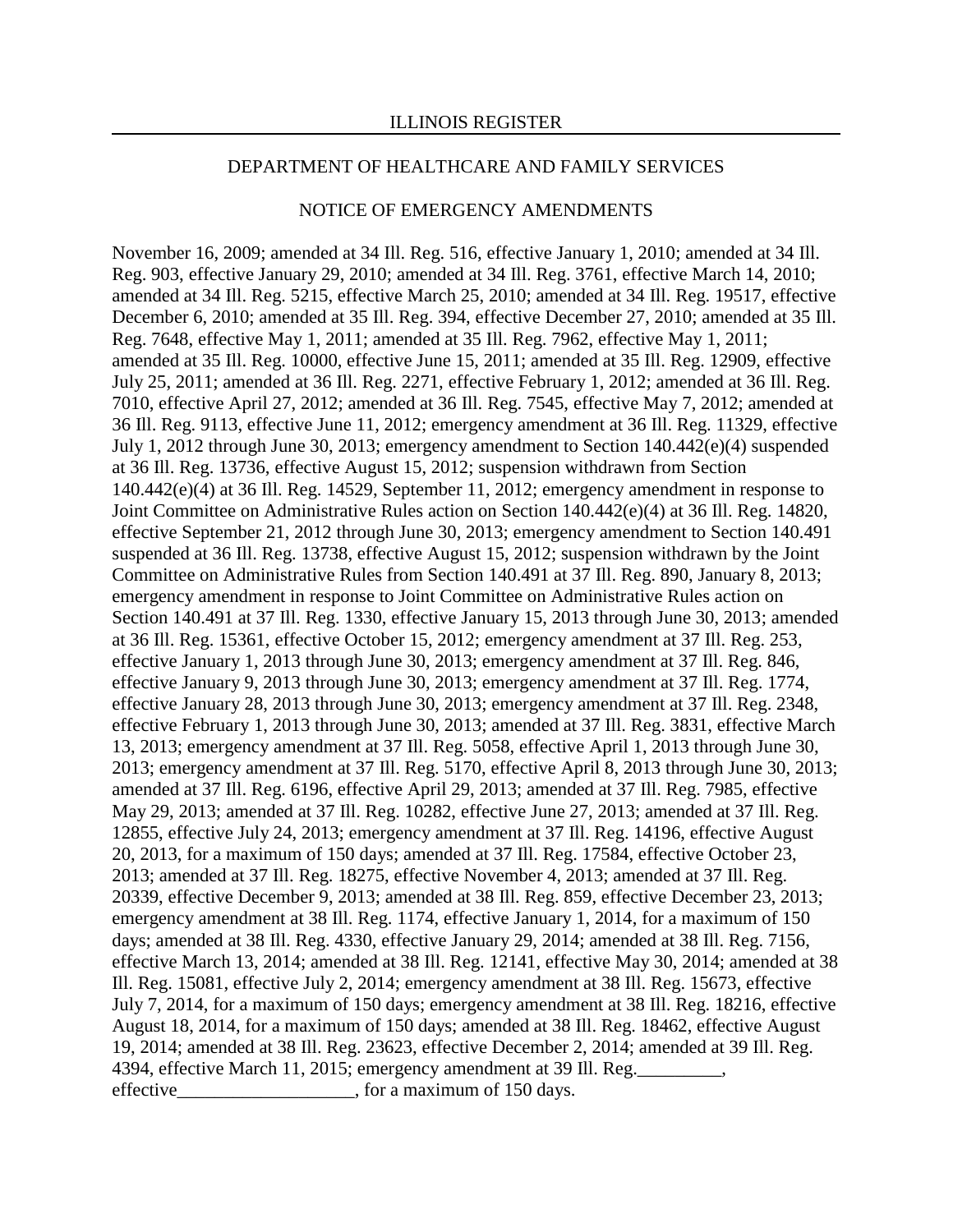# NOTICE OF EMERGENCY AMENDMENTS

## SUBPART D: PAYMENT FOR NON-INSTITUTIONAL SERVICES

## **Section 140.400 Payment to Practitioners EMERGENCY**

- a) This Section applies to physicians, dentists, Advanced Practice Nurses (APN) (see Section 140.435), optometrists, podiatrists and chiropractors.
	- 1) Practitioners are required to bill the Medical Assistance Program at the same rate they charge patients paying their own bills and patients covered by other third party payers.
	- 2) A practitioner may bill only for services he or she personally provides or which are provided under his or her direct supervision in his or her office by his or her staff. An APN, as described in Section 140.435, may bill only for the services personally provided by the individual APN.
	- 3) Payment will be made only in the practitioner's name or a Department approved alternate payee.
	- 4) Except as described otherwise in this Section, payments will be made according to a schedule of statewide pricing screens established by the Department. Covered services provided by qualifying providers under the Maternal and Child Health Program will be reimbursed at enhanced rates as described in subsection (b) of this Section. The pricing screens are to be established based on consideration of the market value of the service. In considering the market value, the Department will examine the costs of operations and material. Input from advisory groups designated by statute, generally recognized provider interest groups and the general public will be taken into consideration in determining the allocation of available funds to rate adjustments. Increases in rates are contingent upon funds appropriated by the General Assembly. Reductions or increases may be affected by changes in the market place or changes in funding available for the Medical Assistance Program. Screens will be related to the average statewide charge. Except as described otherwise in this Section, the upper limit for services shall not exceed the lowest Medicare charge levels.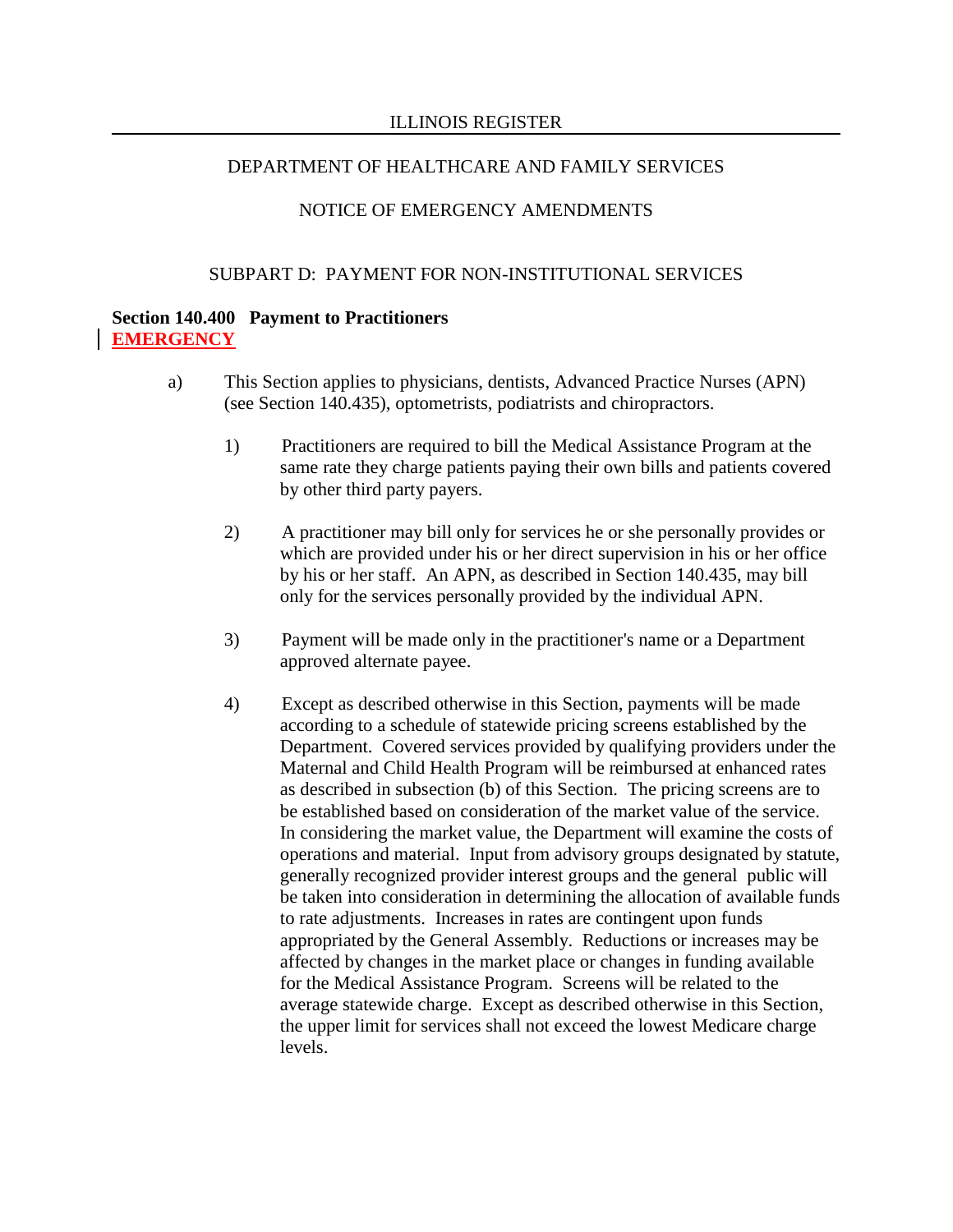- b) Practitioners who meet the qualifications for and enter into a Primary Care Provider Agreement for participation in the Maternal and Child Health Program, as described in Subpart G, will receive enhanced reimbursement in accordance with Section 140.930(a)(1).
- c) For services rendered on or after June 1, 2013, a practitioner (radiologist) that meets the qualifications for and participates in the Department's Breast Cancer Quality Screening and Treatment Initiative shall be paid for mammography services at the effective Chicago Metropolitan Area Medicare Level established rate (Established Rate). To qualify for this Established Rate, a practitioner shall:
	- 1) Enter into a Supplemental Provider Agreement with the Department; and
	- 2) Provide mammography services to participants in the Department's Medical Programs with the same timeliness as the practitioner provides to patients with other forms of insurance; and
	- 3) Within 30 days after submitting the Supplemental Provider Agreement, and annually thereafter on or before August 31, submit a completed radiologist survey, using the Department's survey form; and
	- 4) Assist the Department with the development and implementation of improved quality standards and services.
- d) The Department will distribute (initially and upon revision of the amounts) to practitioners the maximum allowable amounts for the most commonly billed procedures codes. Interested individuals may request a copy of the maximum allowable amounts from the Department by directing the request to the Bureau of Comprehensive Health Services, Prescott E. Bloom Building, 201 South Grand Avenue East, Springfield, Illinois 62763-0001. In addition, a participating individual practitioner may request the maximum allowable amounts for less commonly billed specific procedures that relate to the individual's practice. This request must be in writing and identify specific procedure codes and associated descriptions.
- e) Supplemental payments to universities for certain practitioner services
	- 1) Supplemental payments are available for services that are provided by practitioners who are employed by an Illinois public university and are services eligible under Titles XIX and XXI of the Social Security Act.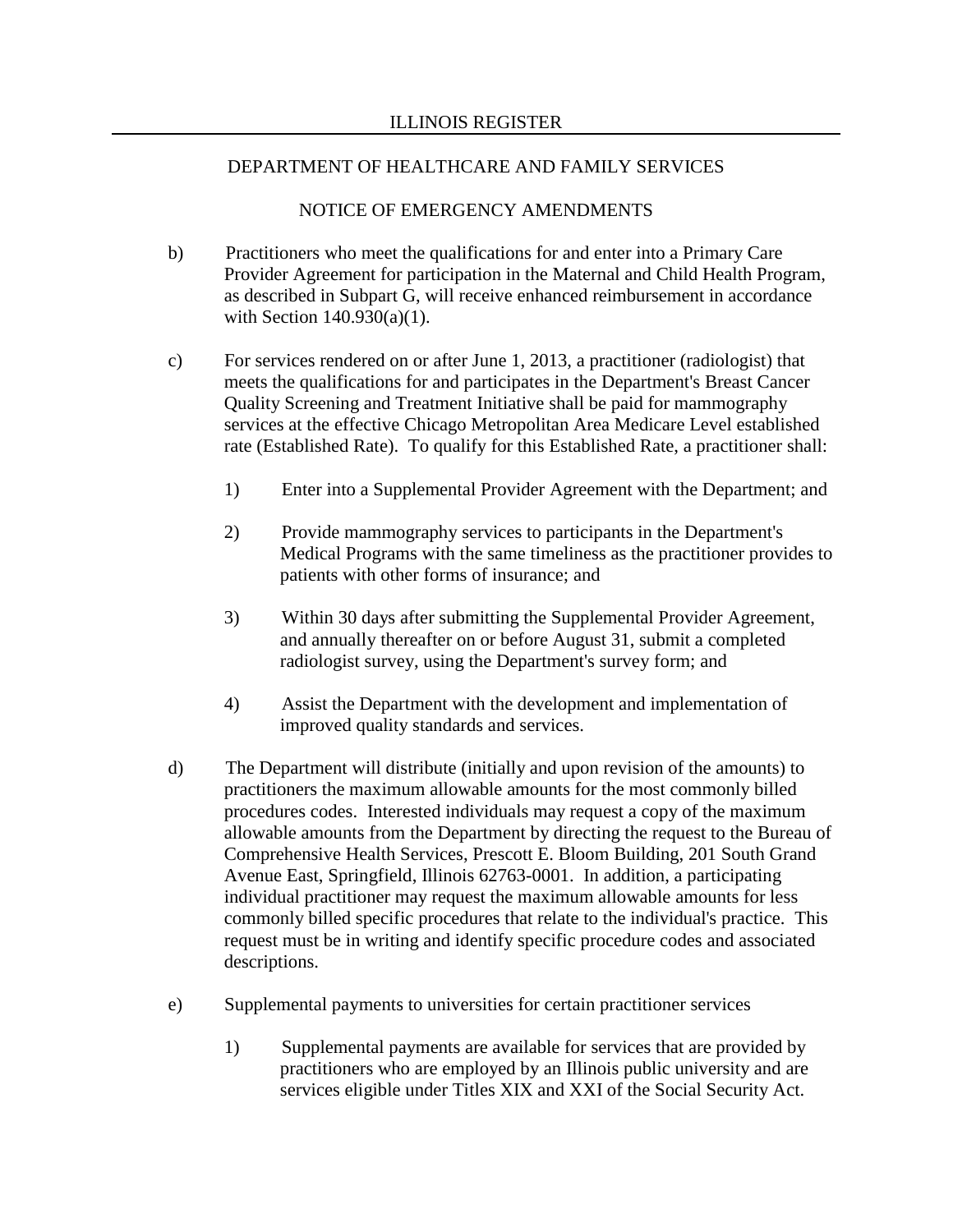#### NOTICE OF EMERGENCY AMENDMENTS

- A) For dates of service on or after April 1, 2009, supplemental payment will be made on a quarterly basis as described in this subsection (e).
- B) Supplemental payments under this subsection (e) are subject to federal approval.
- C) Supplemental payments shall be funded through cooperative agreements between the Department and the State university.

### 2) Definitions

- A) "Average Commercial Fee Schedule" means the average commercial fee schedule paid to the university for practitioner services, including patient share amounts, for each CPT code. This average shall be based on the participating university's payments from the five largest private insurance carriers for CPT services.
- B) "Base Period Average Commercial Payment Ceiling" means the following computation:
	- i) Multiplying the Average Commercial Fee Schedule by the number of paid claims provided in the base period and paid to the university for clients eligible under Titles XIX and XXI of the Social Security Act.
	- ii) Summing the products for all procedure codes as described in subsection  $(e)(2)(B)(i)$ .
- C) "Base Period Medicare Equivalent Payment Ceiling" means the following computation:
	- i) Multiplying the Medicare allowed rate as reported in the April release of the Resources Based Relative Value Scale (RBRVS), by the number of paid claims provided in the based period and paid to the university for clients eligible under Title XIX or XXI of the Social Security Act.
	- ii) Summing the products for all procedure codes as described in subsection  $(e)(2)(C)(i)$  of this Section.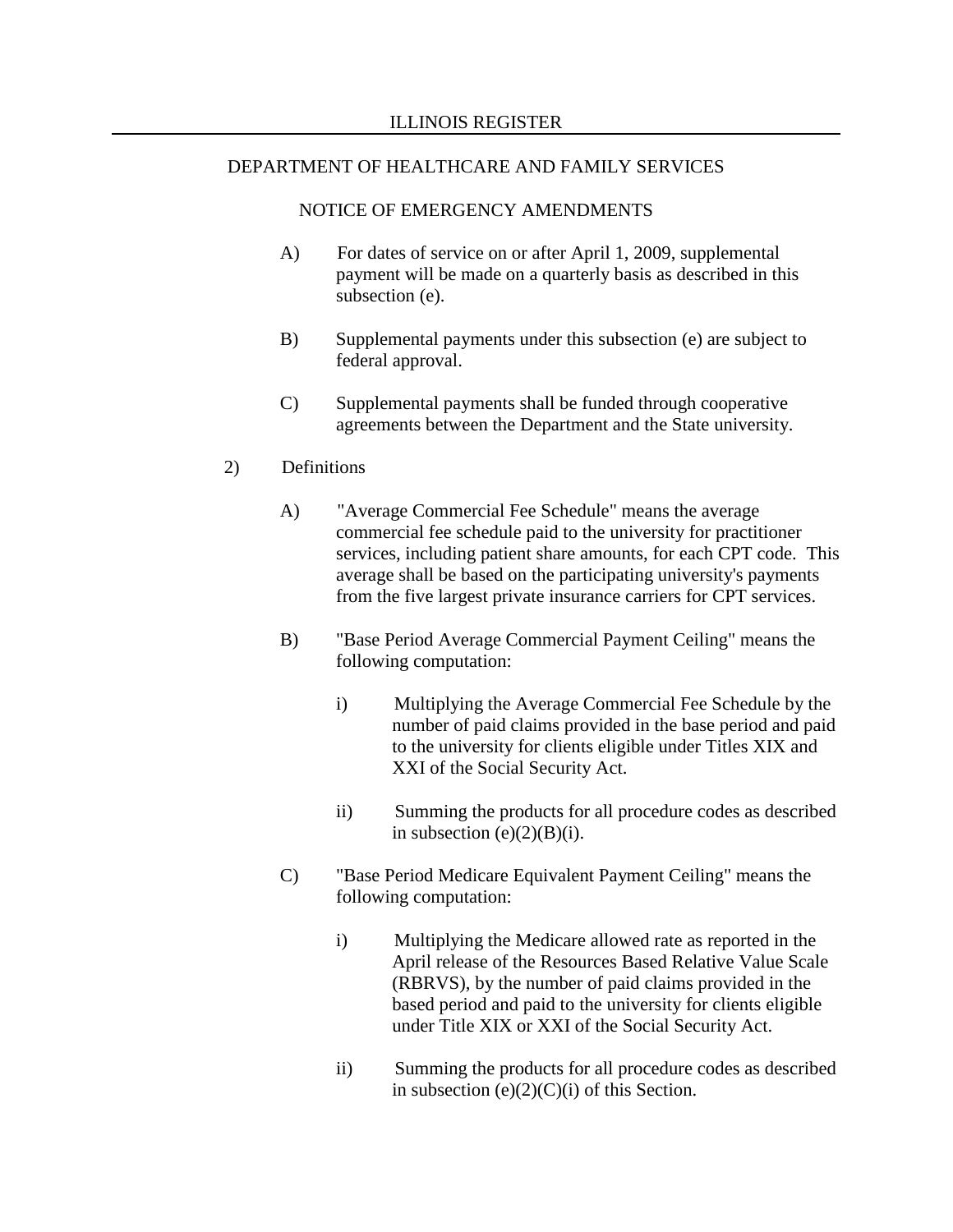- D) "Base Period Medicare Equivalent of the Average Commercial Rate" means the Base Period Average Commercial Payment Ceiling divided by the Base Period Medicare Equivalent Payment Ceiling.
- 3) The supplemental payments shall be determined as follows:
	- A) The Medicare Equivalent of the Average Commercial Rate for a practitioner service will be determined by multiplying the Base Period Medicare Equivalent of the Average Commercial Rate by the Medicare payment at the non-facility rate per CPT code for the current period.
	- B) The rates determined in subsection  $(e)(3)(A)$  are multiplied by the number of claims for the current period, as reported through the Medicaid Management Information System, to determine the current period supplemental payment ceiling.
	- C) The supplemental payment to the university shall equal the current period payment ceiling at the Medicare Equivalent of the Average Commercial Rate less all payments otherwise made by the Department for the same services for procedure codes rendered in the current period and paid to the university. These supplemental payments shall be based on all available payments and adjustments on file with the Department at the time the payment amount is determined.
- 4) Periodic Updates to the Base Period Medicare Equivalent of the Average Commercial Rate: The Department shall update this ratio at least every three years.
- f) Reimbursement rate reductions pursuant to Public Act 99-0002.
	- 1) Notwithstanding any provisions set forth in 89 Ill. Adm. Code 140, reimbursement rates, except for the supplemental rate or portion thereof described in subsection (e) of this Section, for the following practitioner services shall be reduced by 16.75% from the rates that were otherwise in effect on April 30, 2015, for services delivered on or after May 1, 2015 through June 30, 2015: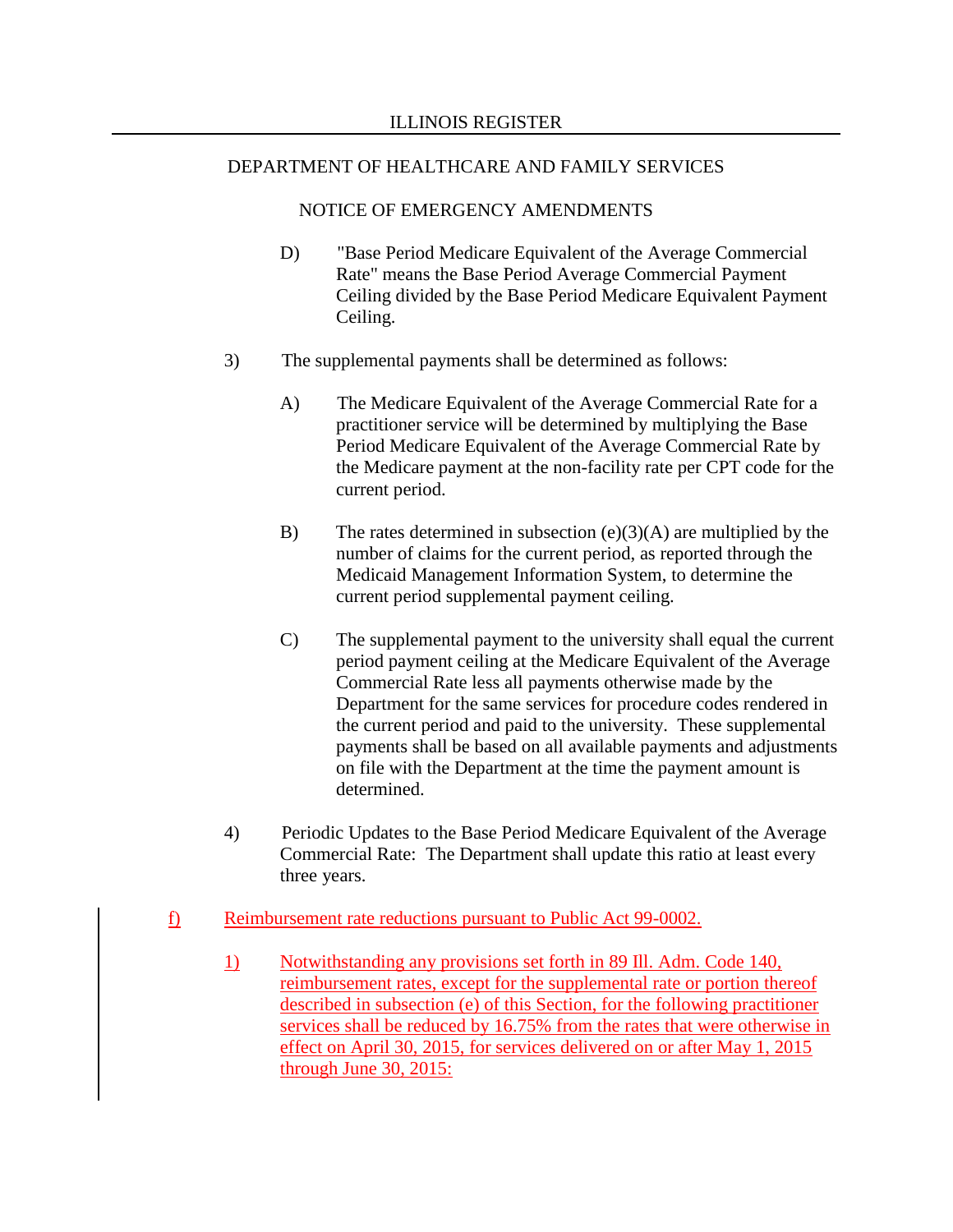## NOTICE OF EMERGENCY AMENDMENTS

- A) Primary care physician services. For purposes of this subsection, primary care physician services shall mean physician services as defined in Section 140.410 and APN services as defined in Section 140.435.
- B) Optometric services, pursuant to Section 140.416.
- C) Dental services, pursuant to Section 140.420.
- D) Podiatry services, pursuant to Section 140.425.
- 2) Such reductions shall not apply to: services paid to a provider that is operated by unit of local government that provides the non-federal share of such services; inpatient and outpatient services delivered by a hospital; services mandated by a court order; or services prohibited from a reduction under federal law or regulation.

(Source: Emergency amended at 39 Ill. Reg. \_\_\_\_\_\_, effective  $\frac{1}{2}$ , for a maximum of 150 days)

# **Section 140.433 Payment for Clinical Laboratory Services EMERGENCY**

- a) Payment for allowable laboratory services includes payment for collection and handling of specimens by laboratory personnel, use of laboratory equipment and supplies, and the written report of test results to the referring practitioner.
- b) Payment for allowable laboratory services provided to recipients who are not eligible for Medicare Part B benefits is based on the laboratory's usual and customary charges within the limitations established by the Department (see Section 140.400).
- c) For recipients eligible for Medicare Part B Coverage, payment is made on deductible and coinsurance amounts up to the limitations established by the Department for the service.
- d) Payment for three or more blood chemistries performed on the same specimen is made on a basis related to the use of automated equipment.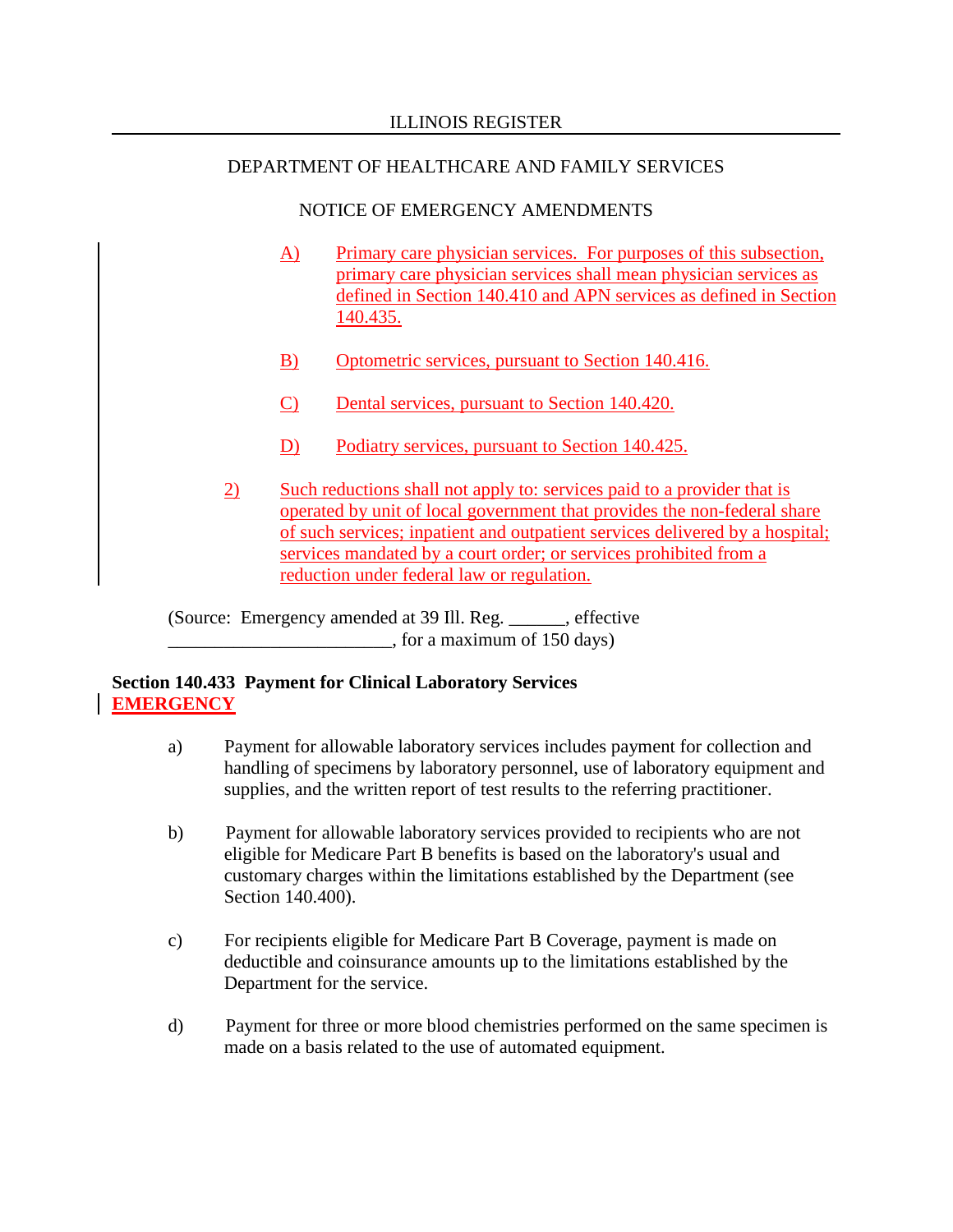# NOTICE OF EMERGENCY AMENDMENTS

- e) When the laboratory performs profile testing, it must bill the Department by profile. The Department considers two or more thyroid tests performed on the same specimen to be profile testing.
- f) Notwithstanding any provisions set forth in 89 Ill. Adm. Code 140, reimbursement rates for laboratory services shall be reduced by 16.75% from the rates that were otherwise in effect on April 30, 2015, for services delivered on or after May 1, 2015 through June 30, 2015. Such reductions shall not apply to: services paid to a provider that is operated by a unit of local government that provides the non-federal share of such services; inpatient and outpatient services delivered by a hospital; services mandated by a court order; or services prohibited from a reduction under federal law or regulation.

(Source: Emergency amended at 39 Ill. Reg. \_\_\_\_\_\_, effective  $\frac{1}{2}$ , for a maximum of 150 days)

# **Section 140.438 Diagnostic Imaging Services EMERGENCY**

- a) Payment for diagnostic and imaging services may be made to the following providers that are independent of both a physician's office and a hospital:
	- 1) Imaging Centers that are distinct entities operating primarily for the purpose of providing diagnostic imaging services.
	- 2) Mammography Screening Centers.
	- 3) Portable X-ray Facilities.
	- 4) Independent Diagnostic Testing Facilities (IDTFs) that are a fixed location, a mobile entity, or an individual non-physician practitioner.
- b) Participation Requirements
	- 1) To participate in the Illinois Medical Assistance program, an Imaging Center must, in addition to any other Department requirements, be licensed or certified:
		- A) for participation in the Medicare program; or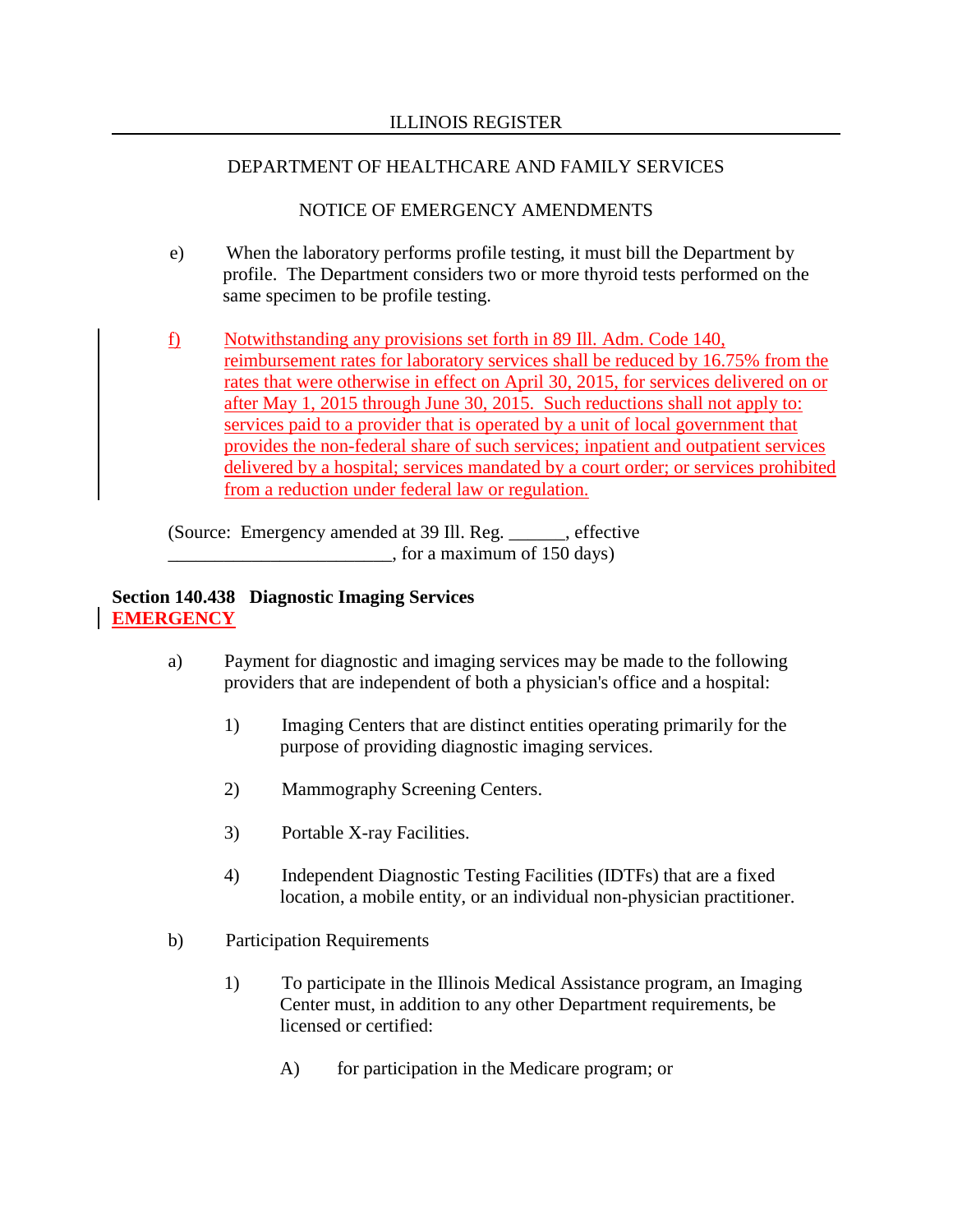- B) by the Joint Commission; or
- C) by a state public health department; or
- D) by any government agency having jurisdiction over the services provided and/or the equipment being used.
- 2) Portable X-ray Facilities shall be approved and certified for participation in the Medicare program.
- 3) Mammography Screening Centers shall be certified by the Illinois Emergency Management Agency or the certifying agency in the state where the center is located.
- 4) Independent Diagnostic Testing Facilities shall be approved and certified for participation in the Medicare program.
- c) Reimbursement
	- 1) Diagnostic and imaging services shall be reimbursed on a fee-for-service basis only.
	- 2) Reimbursement may include the technical services, the professional services or both the technical and professional services.
	- 3) Reimbursement shall be made for only those diagnostic or imaging services that have been ordered in writing by the referring practitioner as being essential to diagnosis and treatment. The practitioner must include the diagnosis or condition on the written request.
	- 4) Reimbursement shall be made only to providers who meet all applicable license, enrollment and reimbursement conditions of the Department.
	- 5) Reimbursement to IDTFs shall be made for only those diagnostic and imaging tests certified by Medicare.
	- 6) Except for mammograms, reimbursement shall not be made for routine screening x-rays.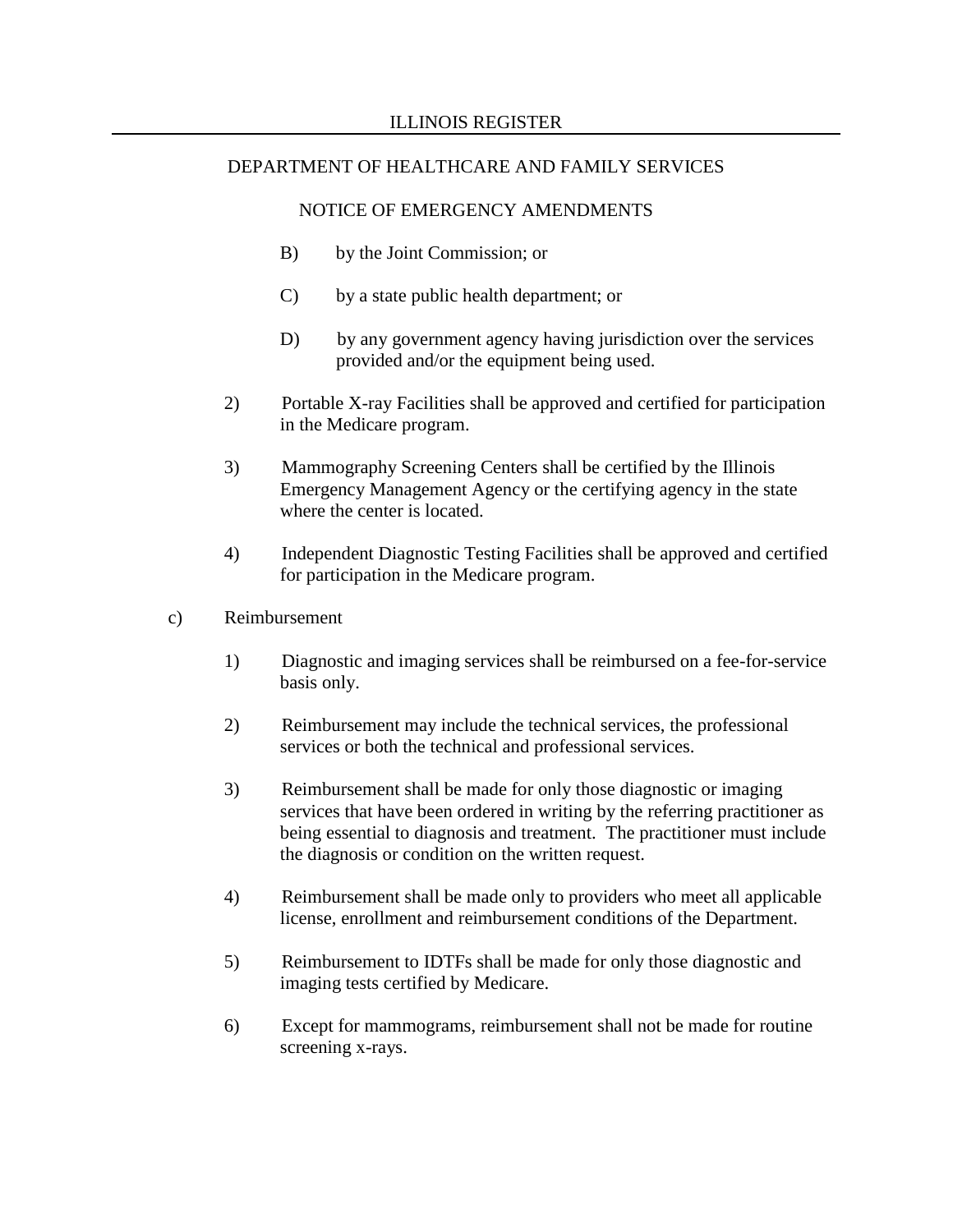- 7) Reimbursement for a mammography facility provider that does not qualify under subsection (c)(8) of this Section shall be the lesser of charges or the Department's fee screen.
- 8) For services rendered on or after June 1, 2013, a mammography facility provider that meets the qualifications for and participates in the Department's Breast Cancer Quality Screening and Treatment Initiative shall be paid for mammography services at the effective Chicago Metropolitan Area Medicare Level established rate (Established Rate). To qualify for this Established Rate, a mammography facility provider shall:
	- A) Enter into a Supplemental Provider Agreement with the Department; and
	- B) Provide mammography services to participants in the Department's Medical Programs with the same timeliness as the facility provides to patients with other forms of insurance; and
	- C) Within 30 days after submitting the Supplemental Provider Agreement, and annually thereafter on or before August 31, submit a completed mammography capacity survey, using the Department's survey form; and
	- D) Submit facility-based mammography quality data using the Department's data collection forms; and
	- E) Provide the Department with access to patient and service data upon request; and
	- F) Assist the Department with the development and implementation of a plan to improve the quality of services.
- 9) Notwithstanding any provisions set forth in 89 Ill. Adm. Code 140, reimbursement rates for diagnostic and imaging services shall be reduced by 16.75% from the rates that were otherwise in effect on April 30, 2015 for services delivered on or after May 1, 2015 through June 30, 2015. Such reductions shall not apply to: services paid to a provider that is operated by a unit of local government that provides the non-federal share of such services; inpatient and outpatient services delivered by a hospital; services mandated by a court order; or services prohibited from a reduction under federal law or regulation.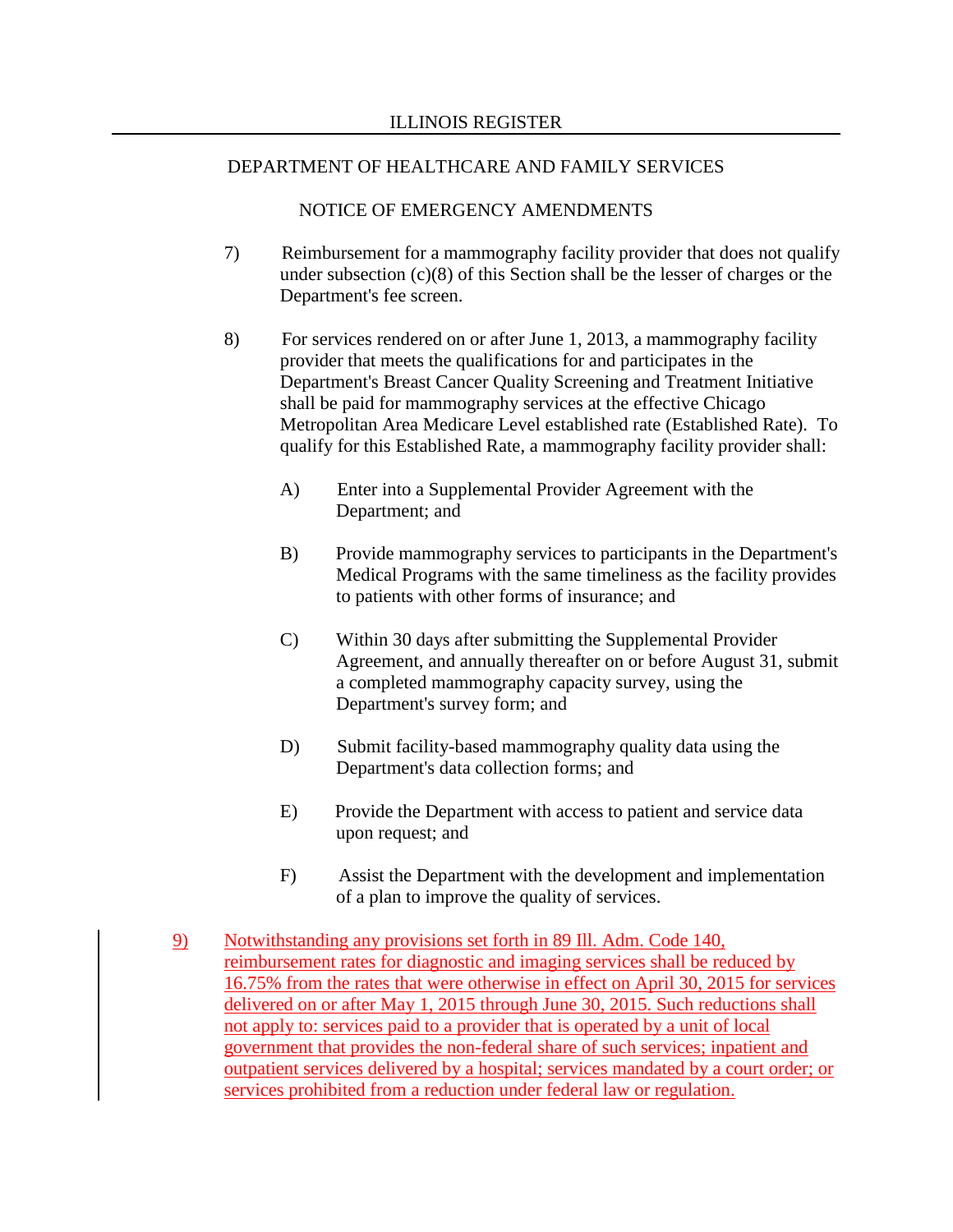## NOTICE OF EMERGENCY AMENDMENTS

## d) Record Requirements

- 1) In addition to the record requirements specified in Section 140.28, providers of diagnostic and imaging services must comply with the administrative rules of the Illinois Department of Public Health governing the maintenance of medical records (77 Ill. Adm. Code 450, Illinois Clinical Laboratories Code).
- 2) The basic records that must be retained include:
	- A) Patient identification.
	- B) Medical records containing the dates of service and the name of the referring physician.
	- C) The referring practitioner's written orders.
	- D) Copies of reports to referring practitioners.
	- E) The report of the reading by the professional practitioner if both professional and technical components are billed.
	- F) The report of the reading by the professional practitioner that must be retained in the professional practitioner's office if only the professional component is billed by the practitioner.
	- G) Records that verify usual and customary charges to the general public.
- 3) Medical records for Medical Assistance program clients must be made available to the Department or its designated representative in the performance of audits or investigations.

(Source: Emergency amended at 39 Ill. Reg. \_\_\_\_\_\_, effective  $\frac{1}{2}$ , for a maximum of 150 days)

**Section 140.445 Legend Prescription Items (Not Compounded) EMERGENCY**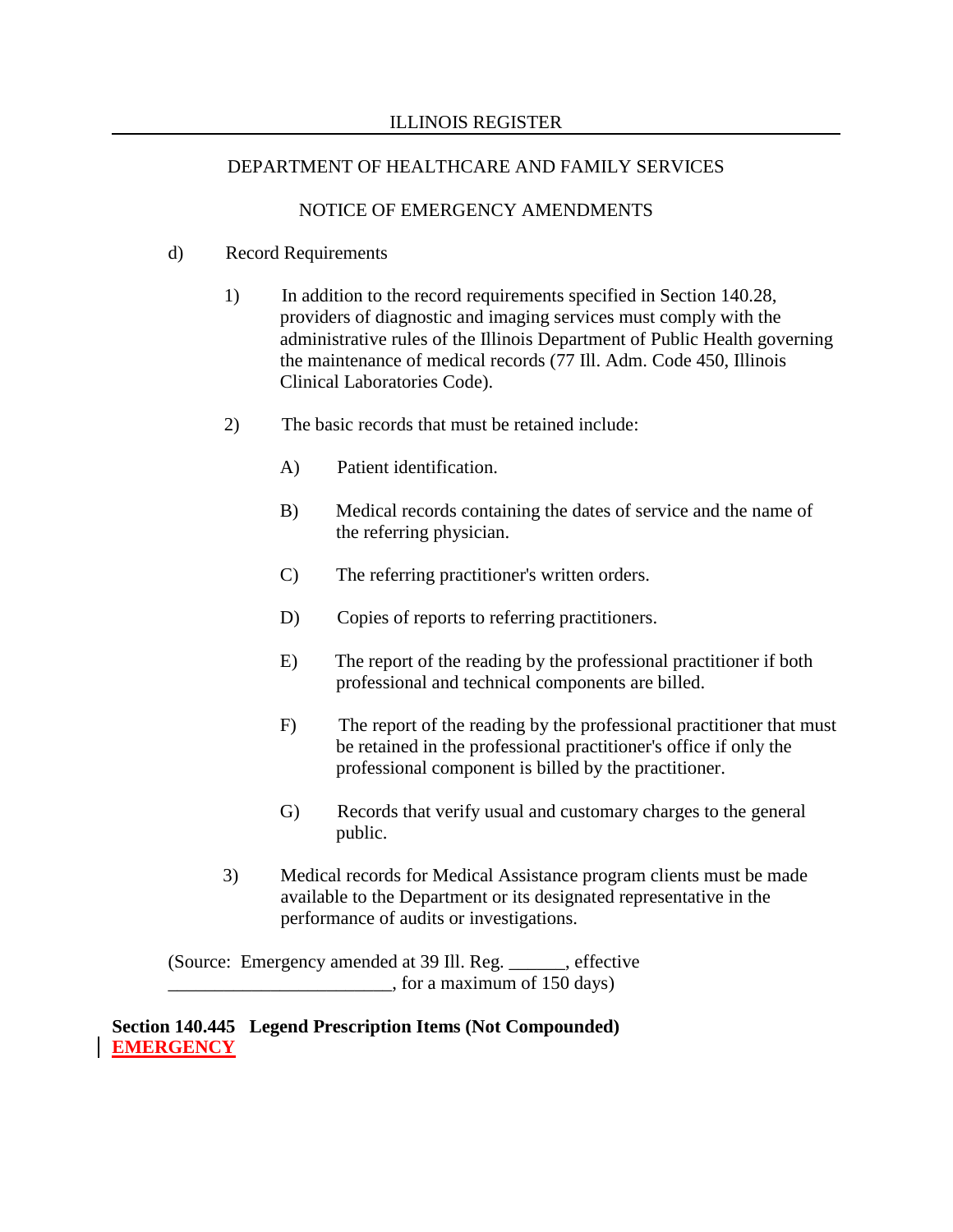- a) Effective July 1, 2012, for legend (prescription) drugs, the Department shall pay the lower of:
	- 1) the pharmacy's usual and customary charge to the general public;
	- 2) the Department's maximum price plus the established dispensing fee of \$5.50 for generic drugs and \$2.40 for brand name drugs. The Department shall pay only one dispensing fee per 30 days' supply for those drugs dispensed in accordance with Section 140.443(h);
	- 3) For generic drugs, the Department's maximum price is calculated as the lowest of:
		- A) Wholesale Acquisition Cost (WAC); or
		- B) the Federal upper limit as established under section  $1927(e)(4)$  of the Social Security Act (42 USC 1396r-8(e)(4)); or
		- C) the State upper limit; or
	- 4) For brand name drugs, the Department's maximum price is calculated as the lower of:
		- A) WAC; or
		- B) the State upper limit.
- b) Effective February 1, 2013, for generic and brand name drugs purchased under the federal drug pricing program established under Section 340B of the federal Public Health Services Act, the Department shall pay the actual acquisition cost for the drug, as billed by the provider, or the Department's established 340B allowable reimbursement rate for the drug, plus a dispensing fee of \$12.00 for brand and generic drugs.
- c) Notwithstanding any provisions set forth in 89 Ill. Adm. Code 140, dispensing fees shall be reduced by \$1.00 from the dispensing fees established in subsections (a)(2) and (b) of this Section, for dates of service on or after May 1, 2015 through June 30, 2015.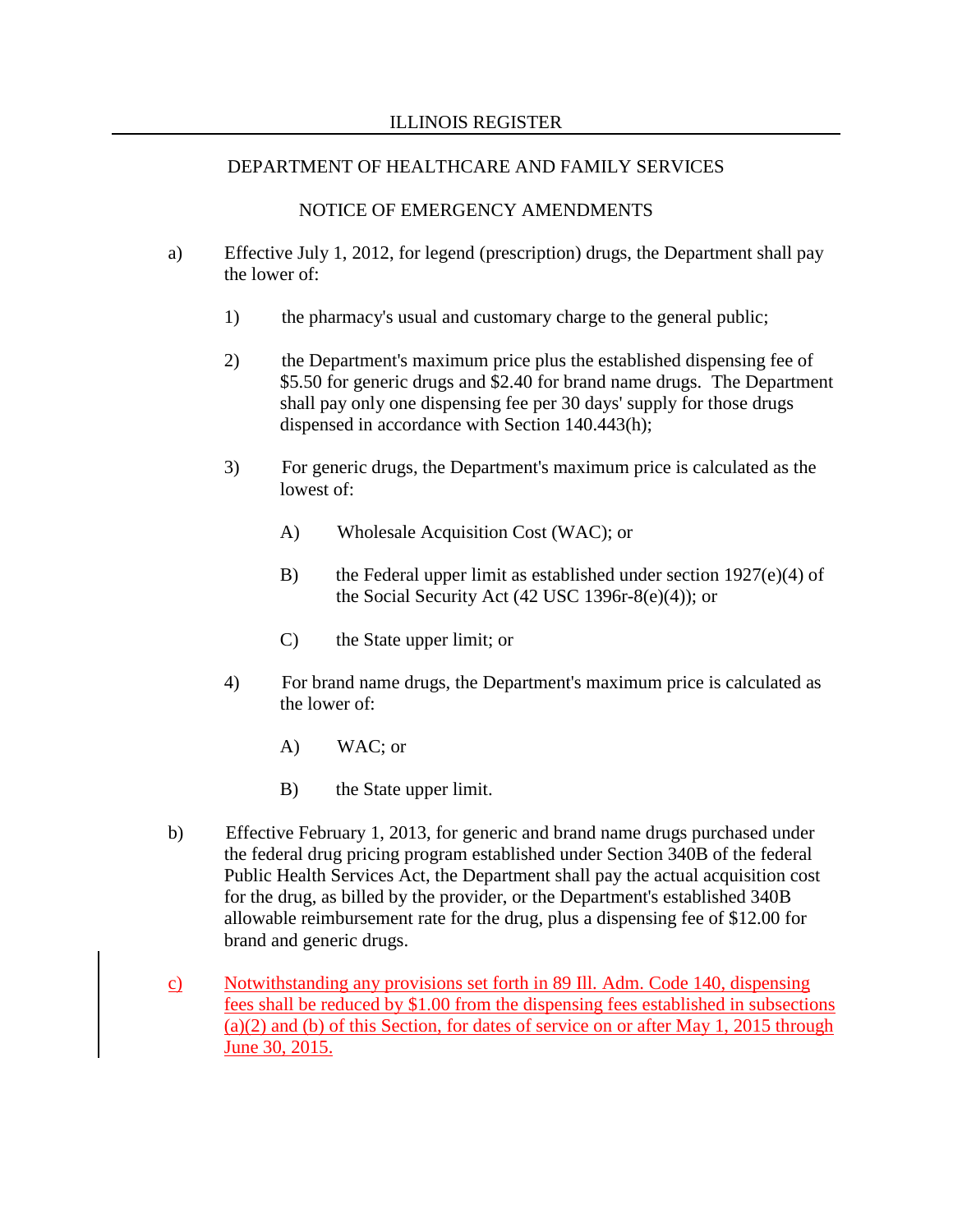### ILLINOIS REGISTER

### DEPARTMENT OF HEALTHCARE AND FAMILY SERVICES

### NOTICE OF EMERGENCY AMENDMENTS

(Source: Emergency amended at 39 Ill. Reg. \_\_\_\_\_\_, effective  $\frac{1}{2}$ , for a maximum of 150 days)

## **Section 140.459 Payment for Therapy Services EMERGENCY**

- a) Therapy services shall be paid at an all-inclusive rate that shall be the lower of the following. The rate shall not exceed the upper limits set in federal regulations at 42 CFR 447.321 (2012) and reimbursement is based upon the applicable modifier billed by the provider.
	- 1) The provider's usual and customary charge for services.
	- 2) The maximum reimbursement rate established by the Department.
- b) Maximum Reimbursement Rates. The maximum reimbursement rate:
	- 1) For outpatient physical rehabilitation services provided by a hospital (paid per visit and limited to one visit per day):
		- A) That is a children's hospital, as defined in  $148.25(d)(3)(A)$ , enrolled with the Department to provide outpatient physical rehabilitation shall be \$130.00.
		- B) Enrolled with the Department to provide outpatient physical rehabilitation shall be \$130.00.
		- C) Not enrolled with the Department to provide outpatient physical rehabilitation shall be \$115.00.
		- D) That is a Critical Access Hospital, as defined in 89 Ill. Adm. Code 148.25(g), the rate shall be based on costs set as of June 30, 2012, pursuant to Public Act 96-1382, and exempt from the 3.5% rate reduction identified in Public Act 97-689.
	- 2) For all other therapy services (paid per quarter hour), rates shall be as published on the Department's website in the Therapy Fee Schedule located at http://www2.illinois/gov/hfs/MedicalProvider/Medicaid Reimbursement/Pages/TherapyFeeSchedule.aspx.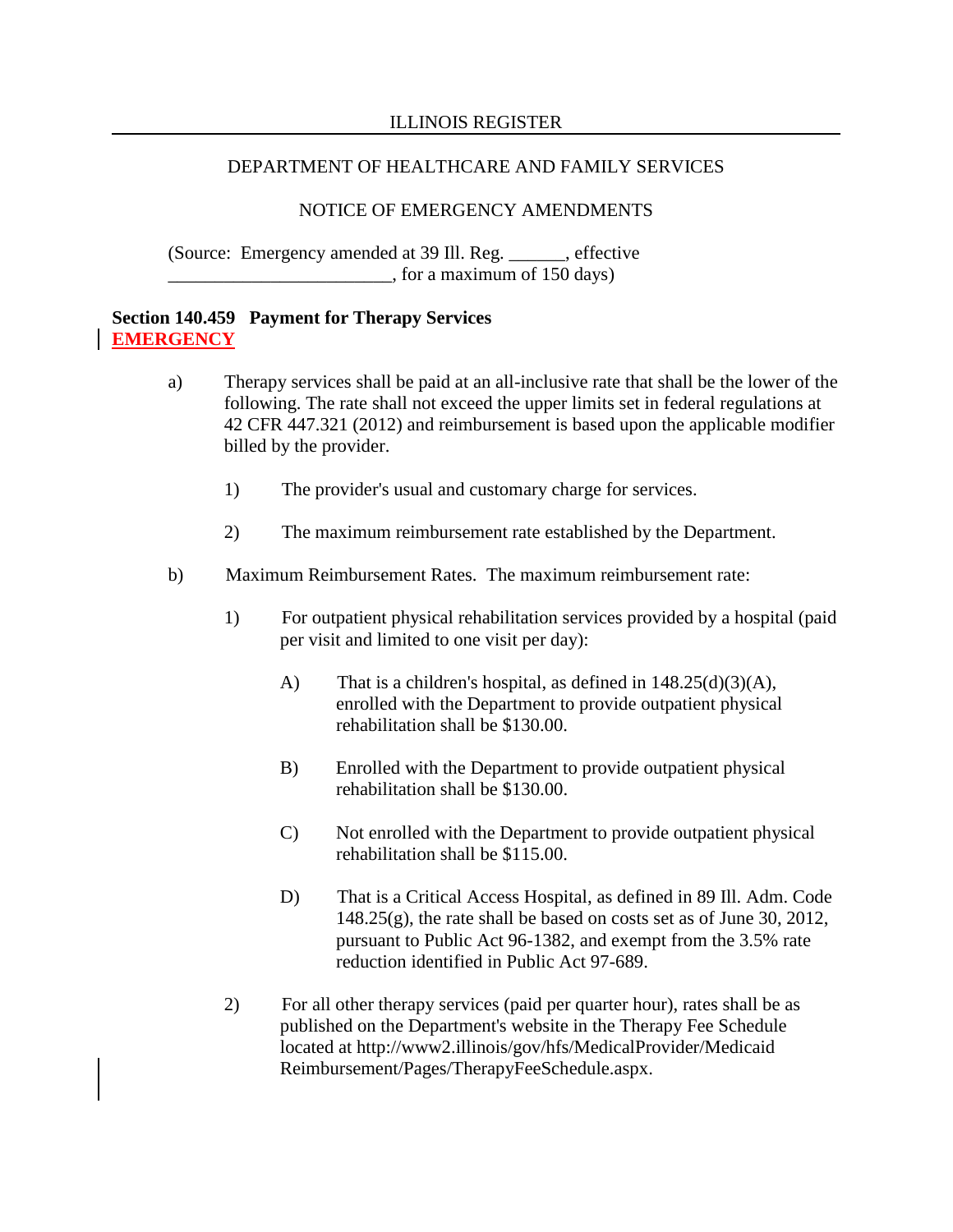# NOTICE OF EMERGENCY AMENDMENTS

c) Notwithstanding any provisions set forth in 89 Ill. Adm. Code 140, reimbursement rates for physical, occupational or speech therapy services provided by therapist or community health agency, pursuant to Section 140.457, shall be reduced by 16.75% from the rates that were otherwise in effect on April 30, 2015, for services delivered on or after May 1, 2015 through June 30, 2015. Such reductions shall not apply to: services paid to a provider that is operated by a unit of local government that provides the non-federal share of such services; inpatient and outpatient services delivered by a hospital; services mandated by a court order; or services prohibited from a reduction under federal law or regulation.

(Source: Emergency amended at 39 Ill. Reg. \_\_\_\_\_\_, effective  $\Box$ , for a maximum of 150 days)

### **Section 140.474 Payment for Home Health Care Services EMERGENCY**

- a) Effective July 1, 2012, except for services described in subsection (b), home health agencies shall be paid an all inclusive, per visit rate which shall be the lowest of the:
	- 1) Agency's usual and customary charge for the service;
	- 2) Agency's Medicare rate; or
	- 3) Department's maximum allowable rate of as identified in the Home Health Fee Schedule (see the Department's website). Beginning with the State fiscal year 2002, the maximum allowable rate may be adjusted annually in consideration of the appropriation of funds by the General Assembly.
- b) Payment to self-employed registered nurses providing in-home nursing services is made at the community rate for those services as determined for each case at the time prior approval is given.
- c) Payment for in-home shift nursing for children who are under 21 years of age under Section 140.472(b) shall be at the Department's established hourly rate to an agency licensed to provide these services. The hourly rate for in-home shift nursing care may be adjusted in consideration of the appropriation of funds by the General Assembly.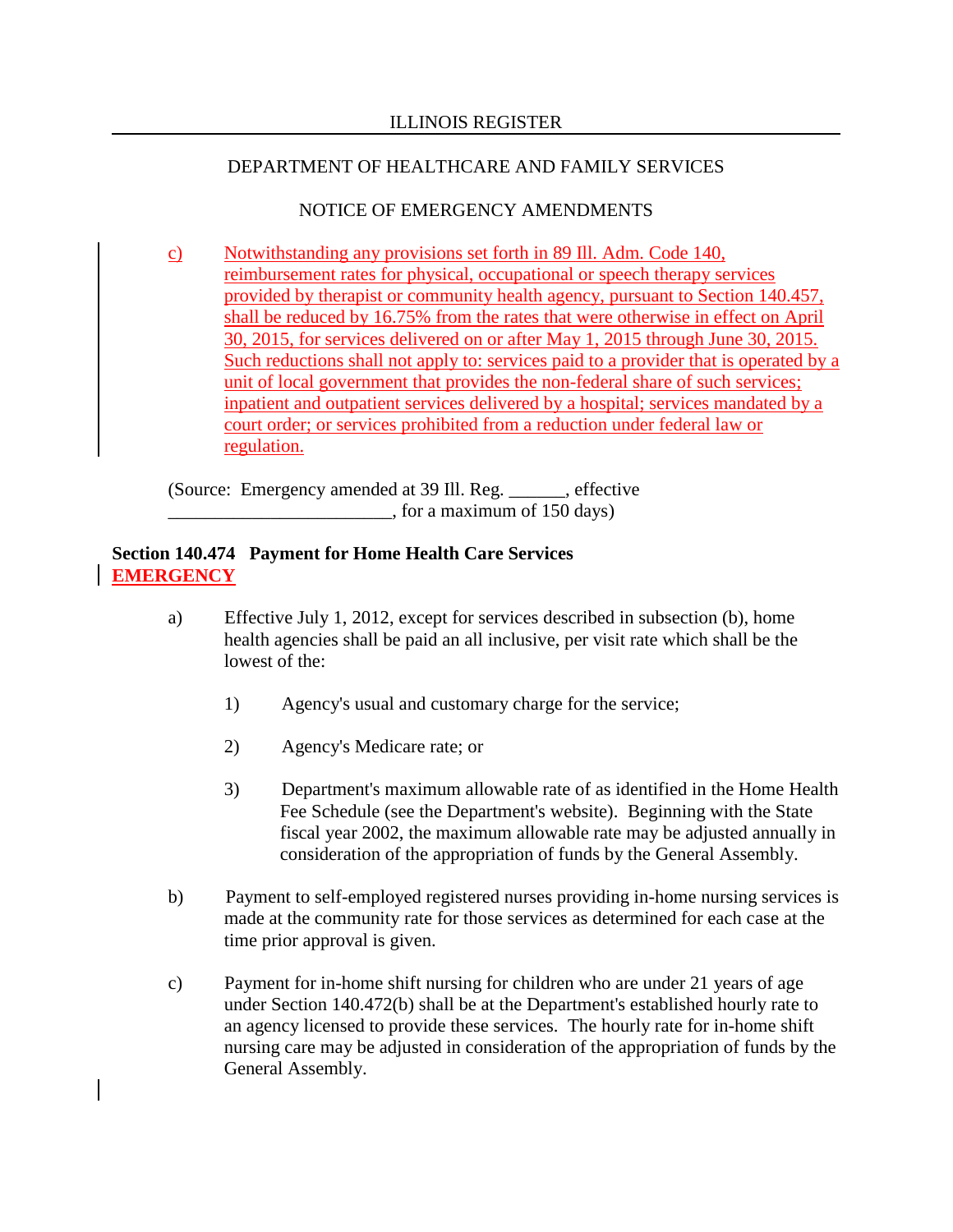# NOTICE OF EMERGENCY AMENDMENTS

d) Notwithstanding any provisions set forth in 89 Ill. Adm. Code 140, reimbursement rates for home health services, pursuant to 140.742 shall be reduced by 16.75% from the rates that were otherwise in effect on April 30, 2015 for services delivered on or after May 1, 2015 through June 30, 2015. Such reductions shall not apply to: services paid to a provider that is operated by a unit of local government that provides the non-federal share of such services; inpatient and outpatient services delivered by a hospital; services mandated by a court order; or services prohibited from a reduction under federal law or regulation.

(Source: Emergency amended at 39 Ill. Reg. \_\_\_\_\_\_, effective  $\frac{1}{2}$ , for a maximum of 150 days)

## **Section 140.481 Payment for Medical Equipment, Supplies, Prosthetic Devices and Hearing Aids EMERGENCY**

- a) Notwithstanding the provisions set forth in this Section, beginning July 1, 2002, the reimbursement rates paid for medical equipment, supplies, prosthetic devices and hearing aids shall be the lesser of the provider's usual and customary charge to the general public or 94 percent of the fiscal year 2002 rate otherwise determined by the Department under this Section.
- b) Payment for Medical Equipment. Medical equipment is durable, reusable equipment such as wheelchairs, hospital beds, canes, walkers, etc. Payment for medical equipment is made for covered items or services at the lesser of the provider's charge or the maximum allowable rate established by the Department. The maximum allowable rate established by the Department for each item of medical equipment is to be based on pricing for widely accepted quality items. The Department shall review and update the maximum allowable rate at least annually. Widely accepted quality items are items which are not below average quality for like medical equipment and which are available statewide. The maximum allowable rate established for each item or service shall be the rate on the Department's fee schedule. If there is no rate established on the Department's fee schedule, the maximum allowable rate established for each item or service shall be the least of:
	- 1) The average suggested retail price derived from available medical supply catalogs and/or providers' price lists; or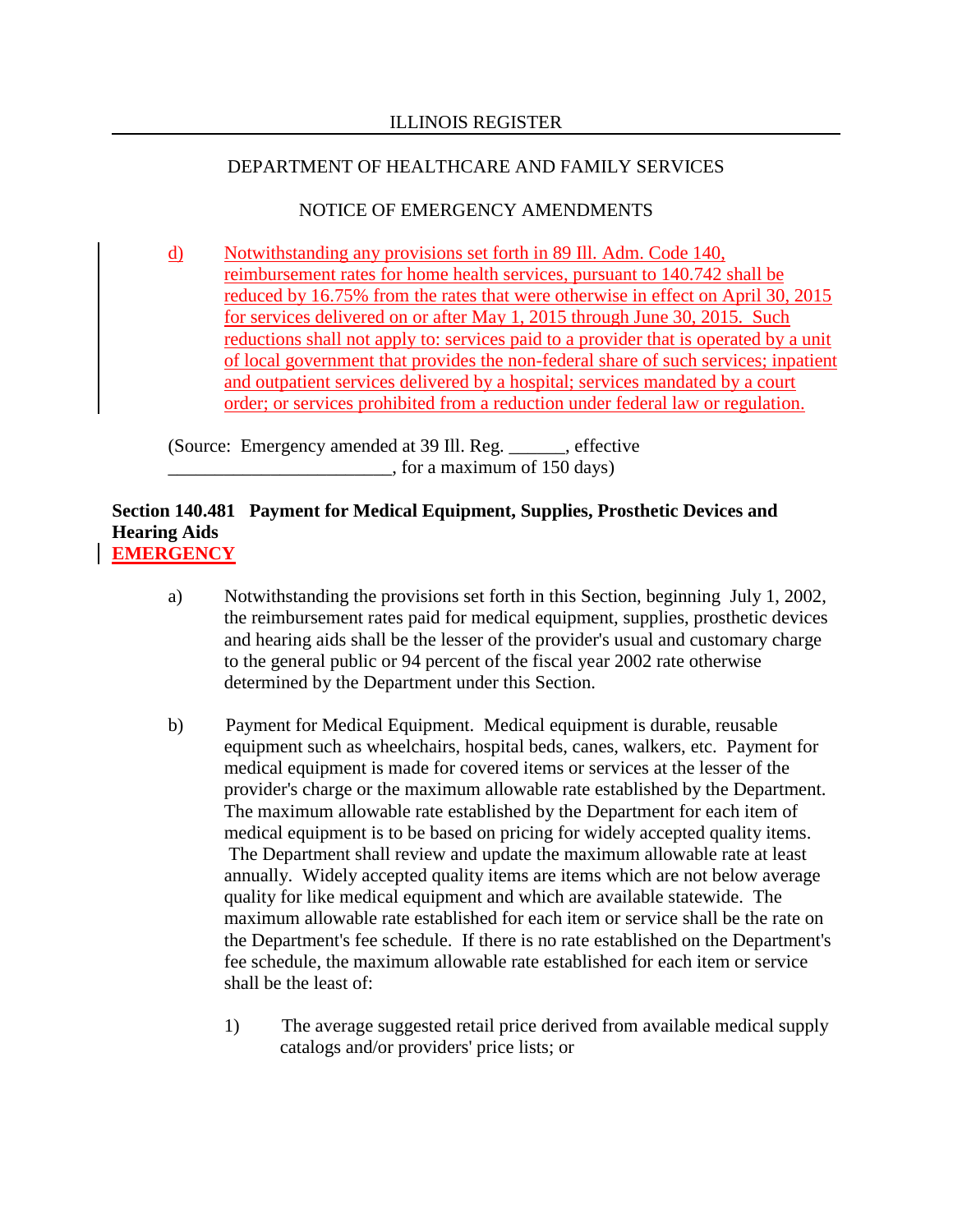- 2) The wholesale price, defined effective July 1, 2013 as actual acquisition cost including all discounts, derived from available medical supply catalogs and/or providers' price lists for each item plus 50 percent; or
- 3) The Medicare allowable rate for covered Medicare items or services.
- c) Medical supplies are medical items which are not durable or reusable such as surgical dressings, disposable syringes, catheters, urinary bags, etc. Payment for medical supplies is made for covered items at the lesser of the provider's charge or the maximum allowable rate established by the Department. The maximum allowable rate for each item of medical supplies shall be based on pricing for widely accepted quality items as defined in subsection (b). The Department shall review and update the maximum allowable rate at least annually. The maximum allowable rate established for each item shall be the least of:
	- 1) The average suggested retail price derived from available medical supply catalogs and/or providers' price lists; or
	- 2) The wholesale price derived from available medical supply catalogs and/or providers' price lists for each item plus 50 percent; or
	- 3) The Medicare allowable rate for covered Medicare items or services.
- d) Payment for Prosthetic and Orthotic Devices. Prosthetic and orthotic devices include corrective or supportive devices prescribed to artificially replace a missing portion of the body, or to prevent or correct physical deformity or malfunction, or to support a weak or deformed portion of the body. Payment for prosthetic and orthotic devices is made for covered items or services at the lesser of the provider's charge or the maximum allowable rate established by the Department. The maximum allowable rate for each item of prosthetic and orthotic devices shall be based on pricing for widely accepted quality items as defined in subsection (b). The Department shall review and update the maximum allowable rate at least annually. The maximum allowable rate established for each item shall be the least of:
	- 1) The average suggested retail price derived from available medical supply catalogs and/or providers' price lists; or
	- 2) The wholesale price derived from available medical supply catalogs and/or providers' price lists for each item plus 50 percent; or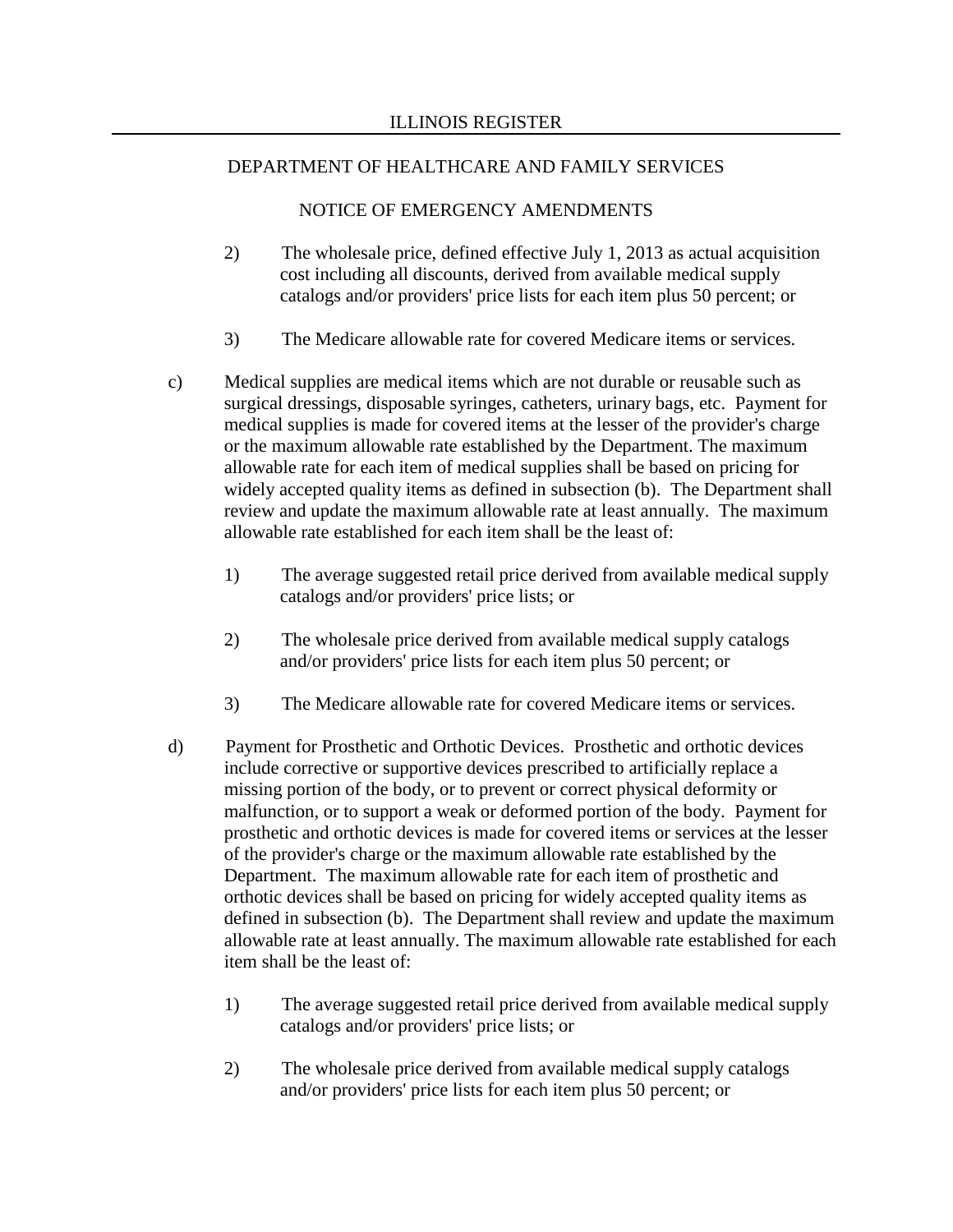- 3) The Medicare allowable rate for covered Medicare items or services.
- e) Payment for hearing aids shall be made at the lesser of the provider's charge or the maximum allowable rate established by the Department. The hearing aid shall be priced by the Department at the vendor's actual acquisition cost, without exceeding the Department's upper limits of reimbursement for the item. Acquisition cost is defined as the actual amount the supplying provider pays for the hearing aids. Any discounts, rebates or bonuses shall be subtracted when calculating the acquisition cost. The amount of any rebates or bonuses shall be prorated on all purchases for which the rebate or bonus was earned. The prorated share shall be subtracted when calculating the acquisition cost of the item. Verification of the vendor's acquisition cost must be attached to the request for reimbursement. In addition to payment for the acquisition costs, the Department will pay a dispensing fee. Payment for a dispensing fee shall include reimbursement for fitting, follow-up visits, shipping and retail markup. The Department shall review and update the maximum allowable rate at least annually.
	- 1) To establish the maximum limit for the acquisition cost of the hearing aid, the Department shall review wholesale prices from available supply catalogs and provider price lists for the most widely accepted brands and types of technology.
	- 2) To establish the maximum allowable rate for the dispensing fee, the Department shall use an average of available rates charged by audiologists for three hearing aid follow-up visits, not to exceed the Department's maximum allowable rate for a physician visit of low complexity for an established patient, plus the average of available shipping fees charged by the wholesaler for hearing aid shipping and an amount for the retail markup, determined by taking 50 percent of the average wholesale price of the hearing aids reviewed.
- f) Notwithstanding any provisions set forth in 89 Ill. Adm. Code 140, reimbursement rates for medical equipment supplies, prosthetic and orthotic devices and hearing aids shall be reduced by 16.75% from the rates that were otherwise in effect on April 30, 2015, for services delivered on or after May 1, 2015 through June 30, 2015. Such reductions shall not apply to: services paid to a provider that is operated by a unit of local government that provides the nonfederal share of such services; inpatient and outpatient services delivered by a hospital; services mandated by a court order; or services prohibited from a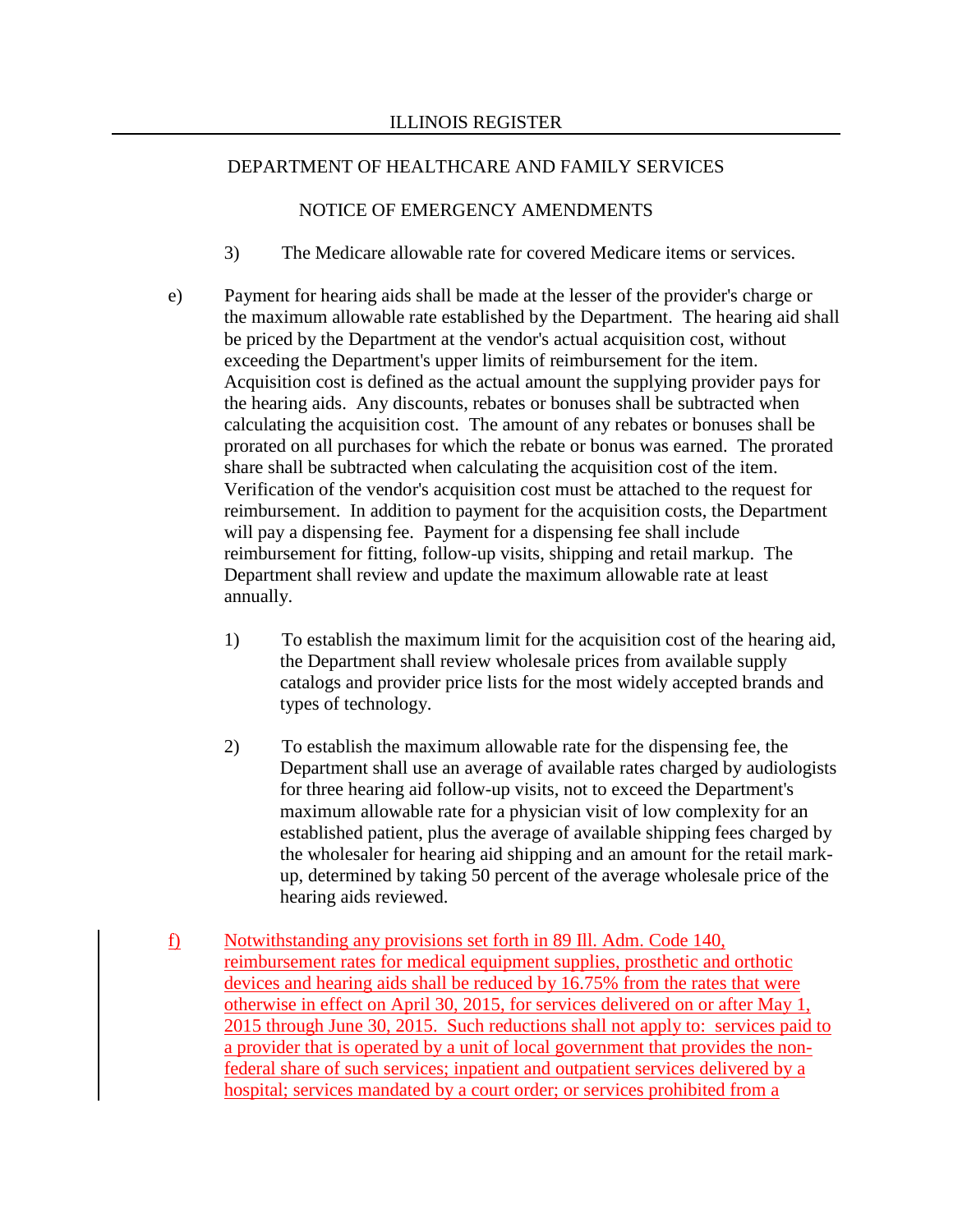## NOTICE OF EMERGENCY AMENDMENTS

## reduction under federal law or regulation.

(Source: Emergency amended at 39 Ill. Reg. \_\_\_\_\_\_\_\_\_\_\_, effective \_\_\_\_\_\_\_\_\_\_\_\_\_\_\_\_\_\_\_\_, for a maximum of 150 days)

## **Section 140.492 Payment for Medical Transportation EMERGENCY**

Notwithstanding the provisions set forth in subsections (a) through (h), beginning July 1, 2002, the reimbursement rates paid for medical transportation services shall be the lesser of the provider's usual and customary charge to the general public or 94 percent of the fiscal year 2002 rate otherwise determined by the Department under this Section. Notwithstanding Section 140.405, beginning with date of service July 1, 2013 and thereafter, the Department's established maximum rate for ambulance services shall be equivalent to 100% of the rate in effect on June 30, 2012, as reflected on the Department's Fee Schedule, except when a rate that is higher than the rate in effect on June 30, 2012 is specified in subsection (h). Payment for medical transportation services shall be made in accordance with the methodologies outlined in this Section. Base rate reimbursement is determined by the county in which the vehicle is, or the vehicles are, based. In no case shall rates exceed the Medicare allowable, where applicable, or the rates charged to the general public.

- a) For dates of service prior to July 1, 2006, medicar providers shall be paid a base rate, which includes the first ten miles (20 miles round trip), a mileage rate and a fixed amount for an employee or non-employee attendant. Loaded miles, i.e., those miles for which the provider is actually transporting an individual, after ten miles (20 miles round trip) shall be reimbursed.
- b) For dates of service prior to July 1, 2006, service car providers shall be paid a base rate, which includes the first ten miles (20 miles round trip), a mileage rate and a fixed amount for a non-employee attendant. Loaded miles, i.e., those miles for which the provider is actually transporting an individual, after ten miles (20 miles round trip) shall be reimbursed.
- c) For dates of service on or after July 1, 2006, medicar providers and service car providers shall be paid at a base rate, a mileage rate and a fixed amount for an attendant. Payment for an attendant is subject to the requirements in Section 140.490(e)(5). Mileage reimbursement is made for loaded miles, i.e., those miles for which the provider is actually transporting an individual. Mileage for multiple passengers is reimbursed pursuant to Section 140.490(d).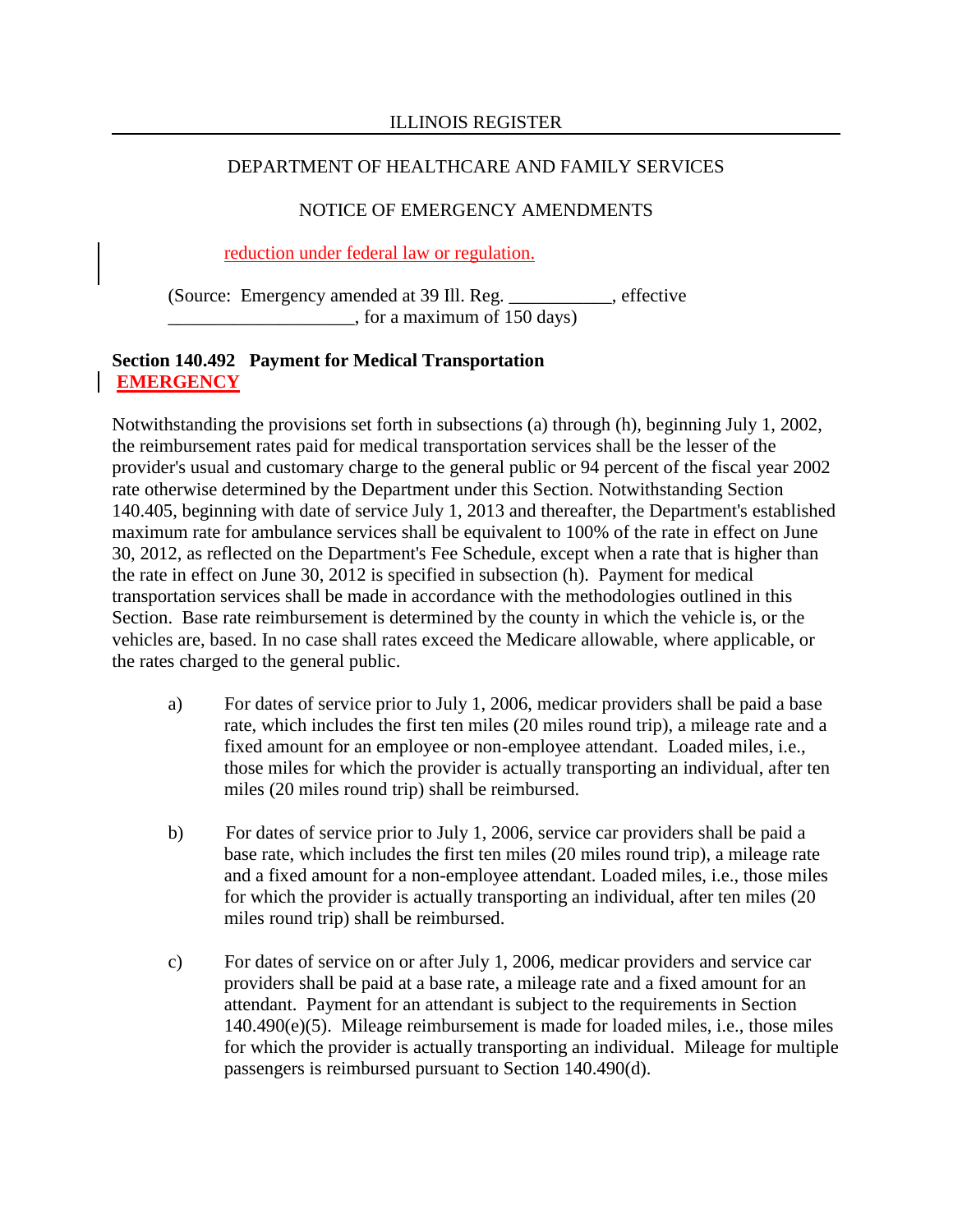- d) Private auto providers shall be paid for loaded miles at a mileage rate.
- e) Payment for transportation services provided by common carrier, such as commercial airplanes, buses and trains, shall be at the usual community rate.
- f) Taxicabs in an area regulated by a municipality or township shall be reimbursed at the community rate and a fixed amount for an attendant. Payment for an attendant is subject to the requirements in Section 140.490(e).
- g) Taxicabs in non-regulated areas shall be reimbursed at a rate as determined by the Department and a fixed amount for an attendant. Payment for an attendant is subject to the requirements in Section 140.490(e). The Department rate shall be reviewed on an annual basis each July.
- h) The Department shall pay for medically necessary ambulance services provided in accordance with Section 140.490 at a base, mileage rate (loaded miles) and a rate for oxygen, as appropriate. Payment shall also be made for Advanced Life Support (ALS) at an all inclusive rate, which includes the base rate, supplies, and all other services, excluding mileage. However, for ALS services provided on or after July 1, 1993, separate reimbursement shall be made for oxygen when used and appropriately billed. Loaded miles for ALS trips shall be reimbursed at the per mile rate. Payment shall also be made for Specialty Care Transport (SCT). Rates shall be reviewed beginning November 1, 1986, and each November thereafter, according to the methodology set forth in subsections (h)(1) through (5). Revised rates pursuant to this methodology shall be effective with services provided on or after July 1 of the succeeding year.
	- 1) Payment shall be made at a basic rate for Basic Life Support (BLS) services that is provider specific. The basic rate shall be the lesser of the provider's usual and customary charge to the general public, as reflected on the provider's claim form, or 80 percent of the  $50<sup>th</sup>$  percentile of the Medicare prevailing charge for Basic Life Support for the designated Medicare Locality, except that any basic rate previously approved by the Department that exceeds these parameters shall remain in force. The rate of annual increase shall not exceed five percent. Beginning with dates of service July 1, 2013 and thereafter, the Department's established maximum rate for BLS services shall be equivalent to the sum of 100% of the rate in effect on June 30, 2012 plus \$14.65, as reflected on the Department's Fee Schedule.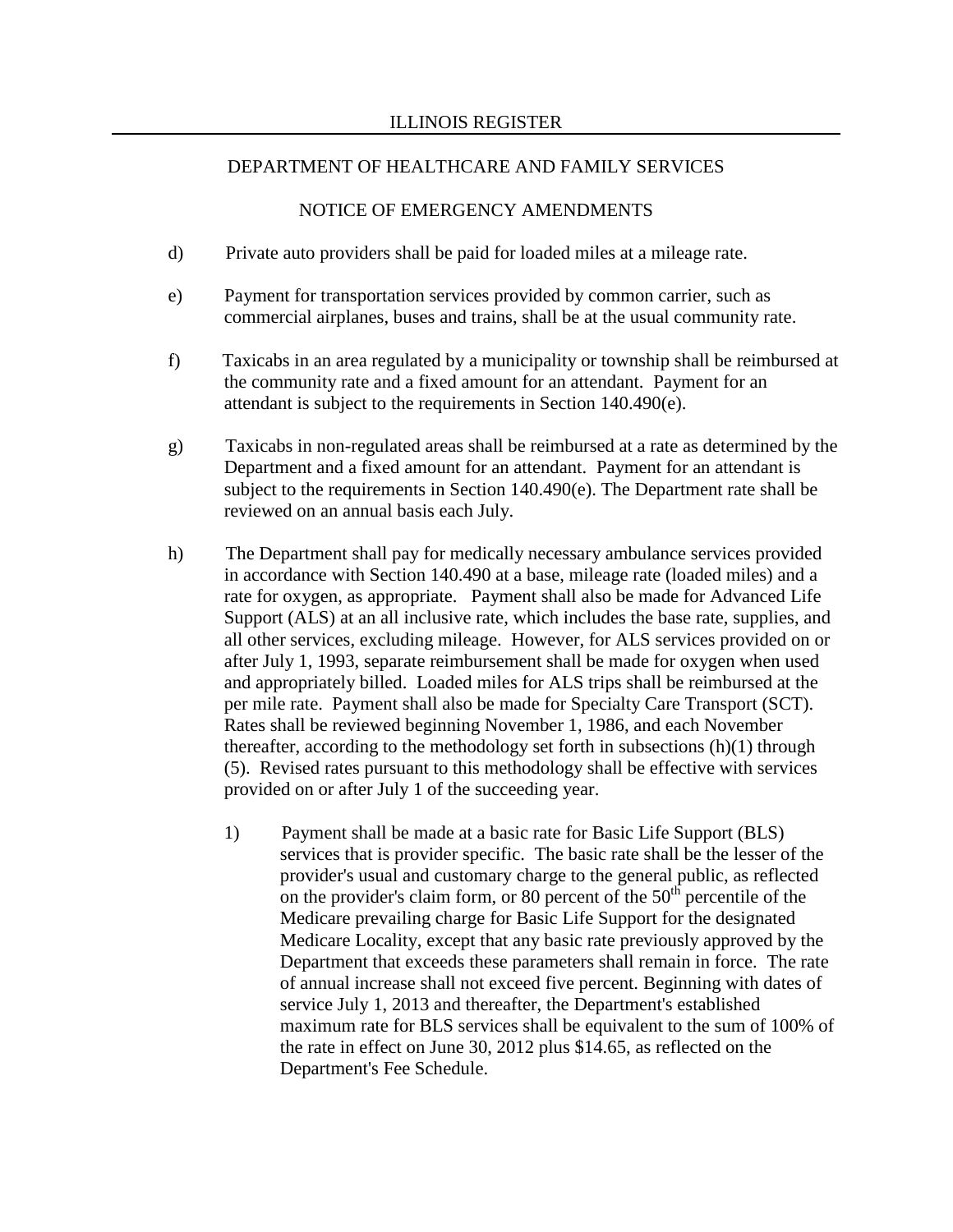- 2) Payment for loaded miles shall be at a rate per mile. If a natural disaster, weather or other conditions necessitate the use of a route other than the most direct route, reimbursement will be based on the actual distance traveled. The rate per mile shall be 50 percent of the  $50<sup>th</sup>$  percentile of the Medicare prevailing mileage charge for Medicare Locality 16. The annual rate of increase shall not exceed five percent. Beginning with dates of service July 1, 2013 and thereafter, regardless of the county in which the vehicle is based, loaded miles shall be paid at the lesser of the provider's usual and customary charge to the general public, as reflected on the provider's claim, or the Department's established rate of \$5.00 per mile, as reflected on the Department's Fee Schedule.
- 3) Payment for oxygen shall be made at a flat rate statewide. The rate shall be 50 percent of the  $50<sup>th</sup>$  percentile of the Medicare prevailing charge for Medicare Locality 16. The annual rate of increase shall not exceed five percent.
- 4) Payment for Advanced Life Support (ALS) services shall be at the lesser of the provider's usual charge, or a maximum allowable rate statewide. The maximum rate shall be 80 percent of the difference between the Medicare 50<sup>th</sup> percentile prevailing charge for Basic Life Support services and Advanced Life Support services for Medicare Locality 16. The annual rate of increase shall not exceed five percent. Beginning with dates of service July 1, 2013 and thereafter, the Department's established maximum rate for ALS services shall be equivalent to the sum of 100% of the rate in effect on June 30, 2012 plus \$14.65, as reflected on the Department's Fee Schedule.
- 5) Beginning with dates of service July 1, 2013 and thereafter, payment for SCT shall be made at the lesser of the provider's usual and customary charge to the general public, as reflected on the provider's claim, or the Department's established rate, which is equivalent to the sum of 100% of the ALS rate in effect on June 30, 2012 plus \$75.00, as reflected on the Department's Fee Schedule.
- i) Payment for medical transportation services provided by individuals, including those currently receiving public assistance, legally responsible relatives or household members, will be made at a loaded mileage rate.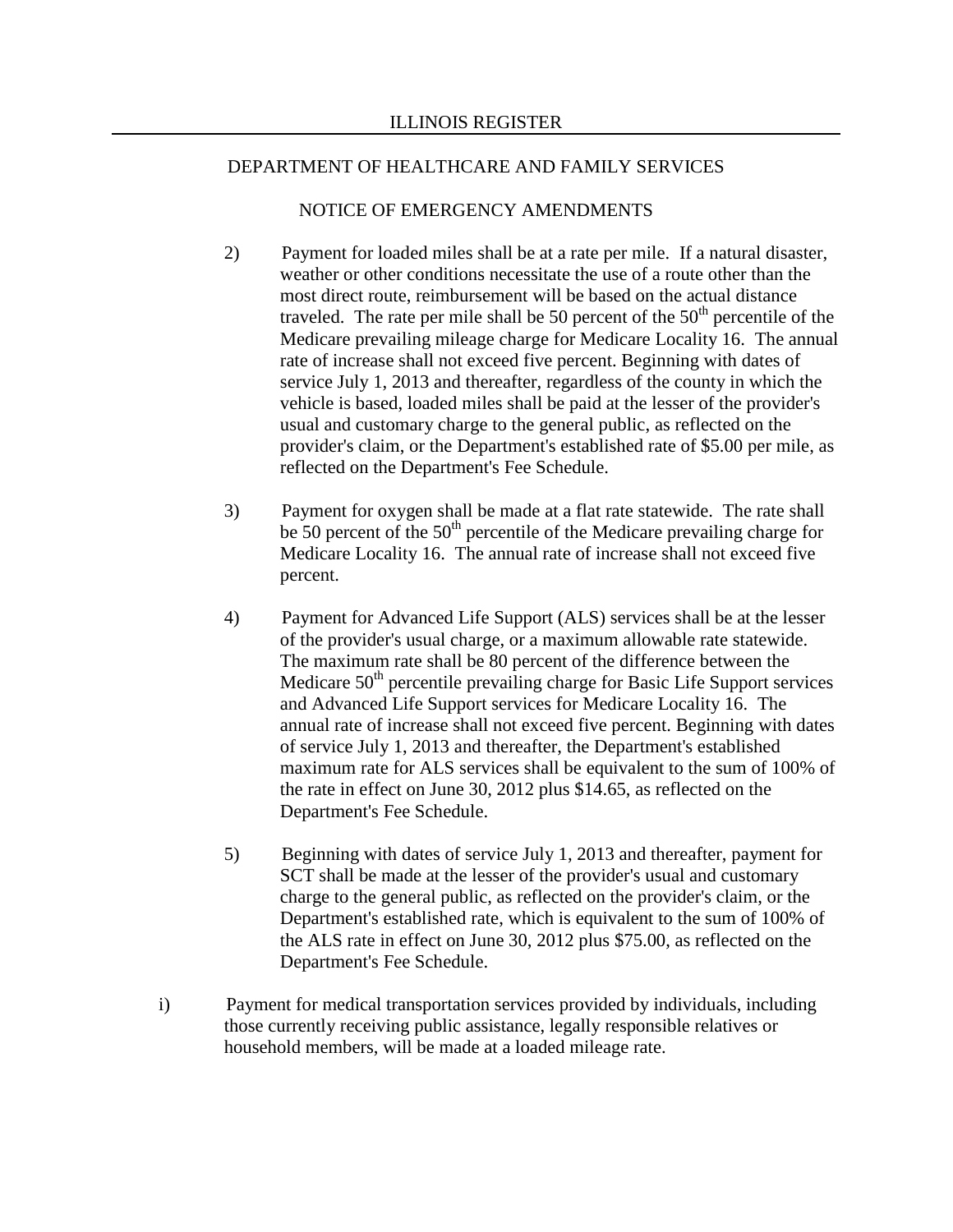## NOTICE OF EMERGENCY AMENDMENTS

- j) The Department may adjust reimbursement for medical transportation services in a county when such adjustment is necessary to ensure the availability of transportation to medical services.
	- k) Notwithstanding any provisions set forth in 89 Ill. Adm. Code 140, reimbursement rates for emergency and non-emergency ground and air ambulance services shall be reduced by 16.75% from the rates that were otherwise in effect on April 30, 2015, for services delivered on or after May 1, 2015 through June 30, 2015. Such reductions shall not apply to: services paid to a provider that is operated by a unit of local government that provides the nonfederal share of such services; inpatient and outpatient services delivered by a hospital; services mandated by a court order; or services prohibited from a reduction under federal law or regulation.

(Source: Emergency amended at 39 Ill. Reg. \_\_\_\_\_\_\_\_\_\_\_, effective \_\_\_\_\_\_\_\_\_\_\_\_\_\_\_\_\_\_\_\_, for a maximum of 150 days)

# **Section 140.493 Payment for Helicopter Transportation EMERGENCY**

Notwithstanding the provisions set forth in this Section, beginning July 1, 2002, the reimbursement rates paid for helicopter transportation services shall be the lesser of the provider's usual and customary charge to the general public or 94 percent of the fiscal year 2002 rate otherwise determined by the Department under this Section. Notwithstanding Section 140.405, beginning with dates of service July 1, 2013 and thereafter, the Department's established maximum rate for helicopter transportation services shall be equivalent to 100% of the rate in effect on June 30, 2012, as reflected on the Department's Fee Schedule. Payment for helicopter transportation services shall be made in accordance with the methodologies outlined in this Section. In no case shall rates exceed the Medicare allowable, where applicable, or the rates charged to the general public. The Department shall pay for medically necessary helicopter transportation services provided in accordance with Section 140.491(b)(3) at an all inclusive rate that includes base rate, mileage, supplies and all other services.

- a) Helicopter transportation providers will be reimbursed a maximum rate per trip or the usual and customary charges, whichever is less.
- b) If a hospital provides the transport team but does not own the helicopter, the Department will equally divide the established reimbursement rate or the usual and customary charges of the provider, whichever is less, between the hospital and the helicopter provider.